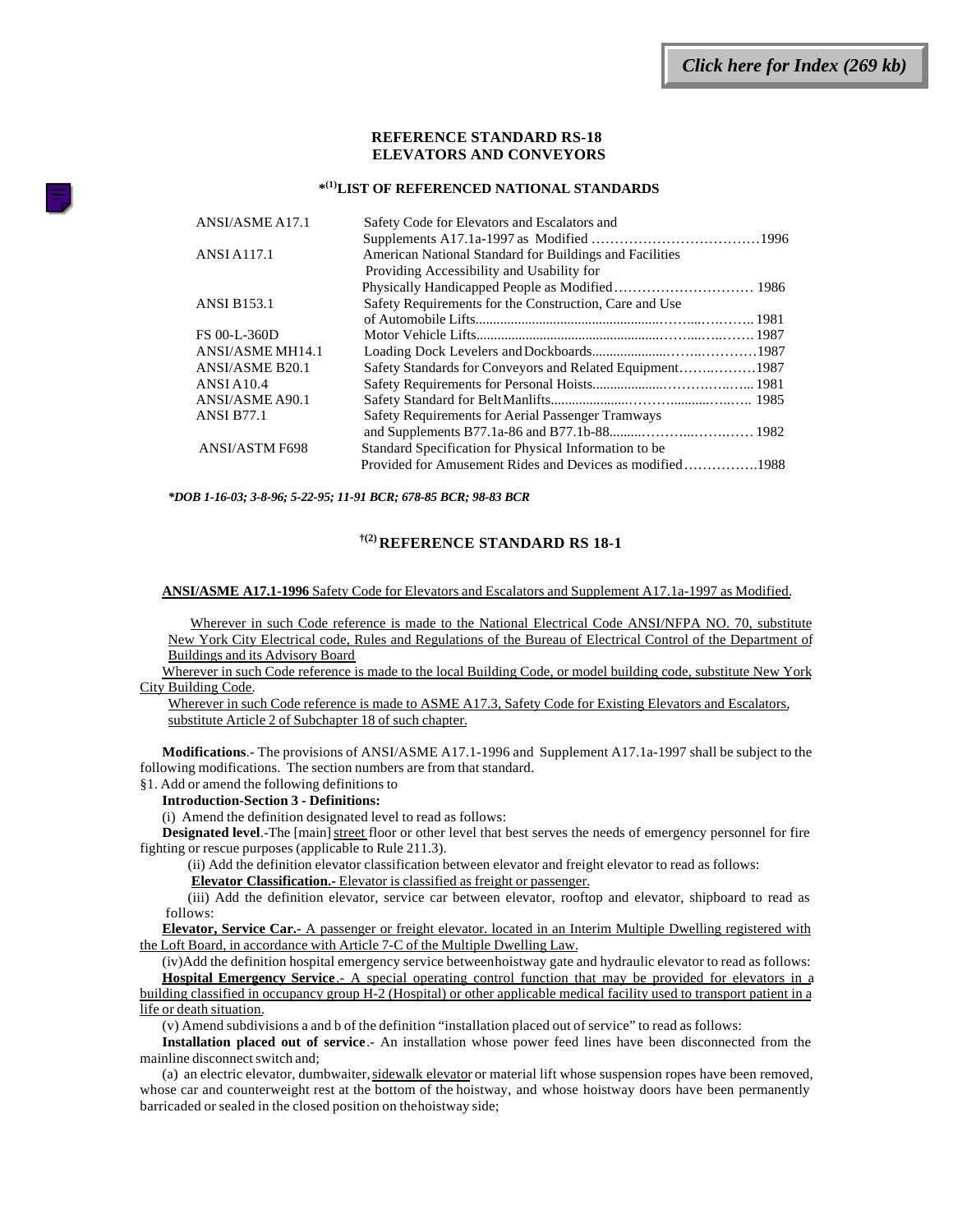(b) a hydraulic elevator, dumbwaiter, sidewalk elevator or material lift whose car rests at the bottom of the hoistway; whose pressure piping has been disassembled and a section removed from the premises; whose hoistway doors have been permanently barricaded or sealed in the closed position on the hoistway side; suspension ropes removed and counterweights, if provided, landed at the bottom of the hoistway

(c) an escalator or moving walk whose entrances have been permanently barricaded.

(vi) Add the definition patient elevator between passenger elevator and penetrate a floor to read as follows:

**Patient Elevator**.- An elevator located in a building classified in occupancy group H-2 (hospital) reserved for the "sole" use of vertical transportation of non-ambulatory patients who are incapable of self-preservation because of age, physical or mental disability. Hospital staff or other passengers transporting patient are permitted to ride with the patient. Such elevators must be operated by a designated attendant and shall meet the requirements of rules 211.4 and 211.5(c) of this reference standard.

(vii) Add the definition platform guard (toe guard or apron) between pit elevator and plunger (ram) to read as follows:

**Platform Guard (Toe Guard or Apron)**.- A section of sheet metal the full width of the door opening, securely attached to the car sill and extending downward, protecting the landing zone.

(viii) Delete the definition of private residence and substitute the following:

**Private Residence**.- A building in occupancy group J-3 except group home as defined in Section 27-266 of article eleven of subchapter three of this chapter.

(ix) Add the definition sky lobby between skirt, escalator and slack-rope switch to read as follows:

**Sky Lobby**.- The lowest landing of an elevator or a group of elevators located above the street level.

 (x) Add the definition smoke hole between slope, moving walk and solid state device to read as follows: **Smoke Hole.**- An opening for an elevator hoistway venting in the elevator machine room floor at the top of the elevator hoistway(s).

(xi) Add the definition zero clearance vestibule after yield strength to read as follows:

**Zero Clearance Vestibule.**- A space on the elevator lobby between the exterior of hoistway door and the security door attached to the elevator hoistway.

§2. Delete and replace subdivision d of rule 100.1 to read as follows:

# **100.1d Multiple Hoistways.**

(1) Not more than three (3) elevators shall be located in buildings with a single hoistway.

(2) Not more than four (4) elevators shall be located in a single hoistway in buildings with more than one (1) hoistway.

(3) Low rise, mid rise and high rise elevators shall be located in separate hoistways.

§3. Amend sub division d of rule 100.3 to read as follows:

**100.3d Construction of Floors**.- Floors [may] shall be either of concrete, or [may be] of metal construction [with or] without perforations. [Metal floors shall conform to the following:

(1) If of bar-type grating, the openings between bars shall reject a ball  $\frac{3}{4}$  in. (19mm) in diameter.

(2) If of perforated sheet metal or of fabricated openwork construction, the openings shall reject a ball 1in. (25mm) in diameter.]

§4. Delete and replace rule 100.4 to read as follows:

**Rule 100.4 Control of Smoke and Hot Gases.**

Hoistways of elevators shall be provided with means to prevent the accumulation of smoke and hot gases in case of fire by any one of the following:

 **100.4a Vents in the hoistway enclosures.**

### **(1) Location of Vents:**

(a) In the side of the hoistway enclosure below the elevator machine room floor or in the roof of the hoistway, and shall be open either directly to the outer air or through non-combustible ducts to the outer air.

 (b) In the wall or roof of an overhead elevator machine room through the smoke hole in the top of the elevator hoistway and shall be vented to the outer air through non-combustible ducts.

 **(2) Area of Vents**.- The area of vents in hoistway or elevator machine room and area of smoke hole shall be not less than three and one-half (3½) percent of the area of the hoistway nor less than three (3) square feet for each elevator car, whichever is greater, with the following vent types:

(a) Open Vents  $\cdot$  of the total required vent area, not less than one-third  $\frac{1}{3}$  shall be permanently open or with openable hinged damper. Smoke hole shall be permanently open.

**(b)** Closed Vents.- The two-third  $\binom{2}{3}$  closed portion of the required vent area either in the hoistway enclosure or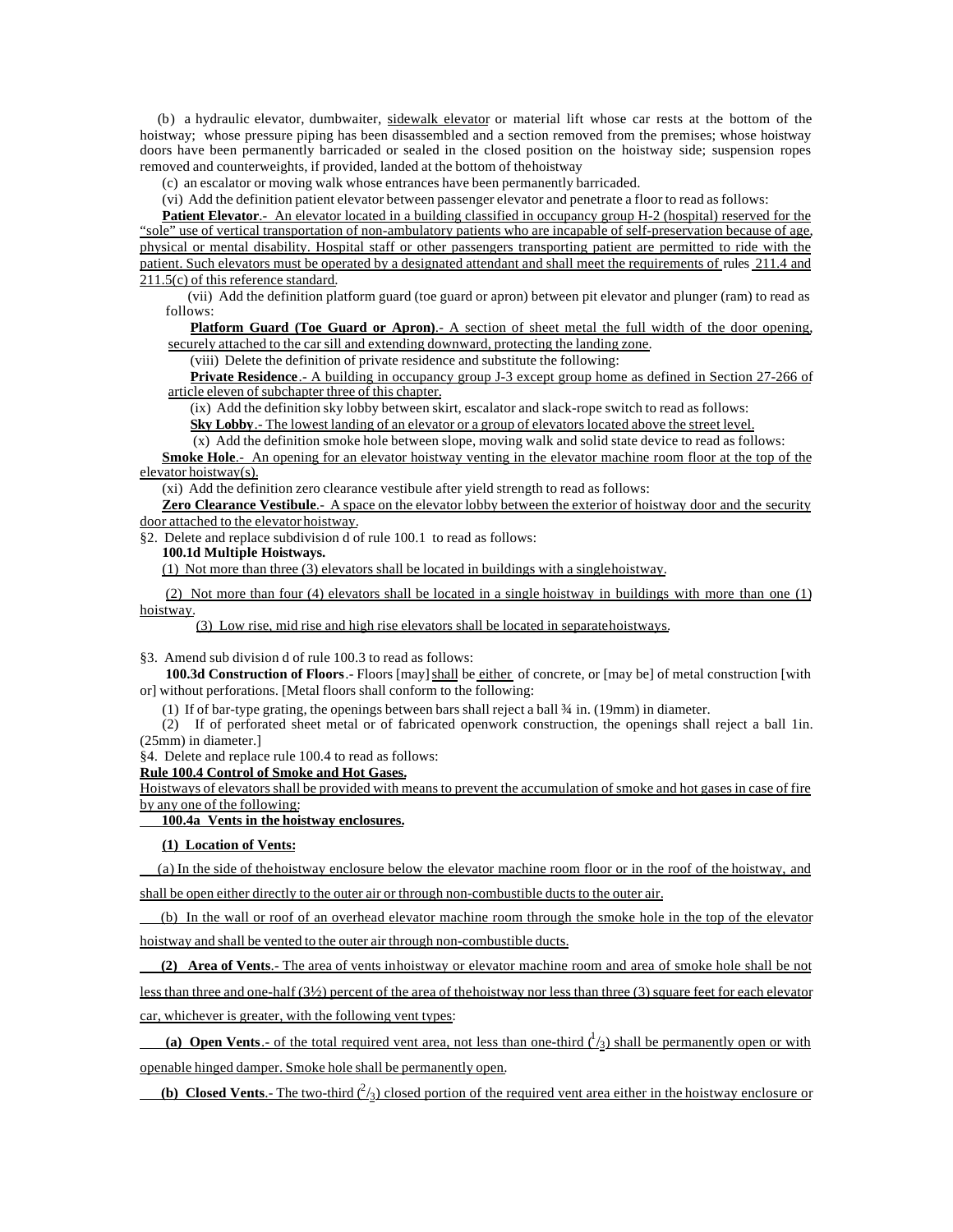in the elevator machine room may consist of windows or skylights glazed with plain glass not more than one-eighth  $\frac{1}{8}$  inch thick. A closed damper that will open upon the activation of a smoke detector placed at the top of the hoistway shall be considered closed vents.

 **100.4b Mechanical ventilation of the hoistway enclosure**.- In all elevator and dumbwaiter hoistways where the venting of elevator and dumbwaiter hoistway is by mechanical means, there shall be provided a system of a mechanical ventilation of sufficient capacity to exhaust at least twelve (12) air changes per hour of the volume of such hoistways through a roof or an approved location on an exterior wall other than the lot line wall, and shall be subject to the following:

(1) The smoke detector shall be placed at the top of these hoistways to activate mechanical ventilation system.

 (2) A mechanical ventilation system serving these hoistways shall not pass through the overnight sleeping areas of hotel, apartment house, hospital, or similar building.

 (3) A manual control to shut down the mechanical ventilation system shall be provided in or near the elevator control panel at the designated level.

 **100.4c Air pressurization of hoistway enclosure.**- where air pressurization of the hoistway is utilized as a means of smoke and hot gas control, the air shall not be introduced into the hoistway in such a manner as to cause erratic operation by impingement on landing or car door equipment, traveling cables, selector tapes, governor ropes, compensating ropes, and other components sensitive to excess movement or deflection.

 **100.4d** The Commissioner may accept alternate means to prevent the accumulation of smoke and hot gases in the hoistways of elevators in case of fire.

§5. Amend first paragraph of rule 100.5 to read as follows:

#### **Rule 100.5 Windows and Skylights.**

Windows in the walls and skylights at the top of hoistway enclosures are prohibited.

§6 Add subparagraph e to paragraph 1 of subdivision d of rule 101.3 to read as follows:

e. Machine room doors shall be labeled "**ELEVATOR MACHINE ROOM"** with letters not less than two (2) inches (51 mm) high.

§7. Amend subdivision a of rule 101.5 to read as follows:

**101.5a** control switch shall be located on the lock-jamb side of the access door.

§8. Amend subdivision c of rule 101.5 to read as follows:

 **101.5c Receptacle.-** A duplex receptacle rated at not less than 15A, 120V with ground fault interrupt shall be provided in each machine room and machinery space.

§9. Amend the second paragraph of rule 102.1 to read as follows:

#### **Rule 102.1 Installation of Electrical Equipment and Wiring**

#### **In Hoistways and Machine Rooms.**

Only such electrical wiring, raceways, and cables used directly in connection with the elevator, including wiring for signs, for communication with the car, for lighting ,heating ,air conditioning, and ventilating the car, for fire detecting systems, for pit sump pumps, and for heating and lighting the hoistway and/or the machine room and electrical wiring permitted by article one of subchapter eighteen of chapter 1 of title 27 of the administrative code, may be installed inside the hoistway and/or the machine room.

§10. Amend rule 103.1 to read as follows:

#### **Rule 103.1 Location of Counterweights.**

Counterweights shall be located in the hoistway of the elevator that they serve [or in a remote hoistway, subject to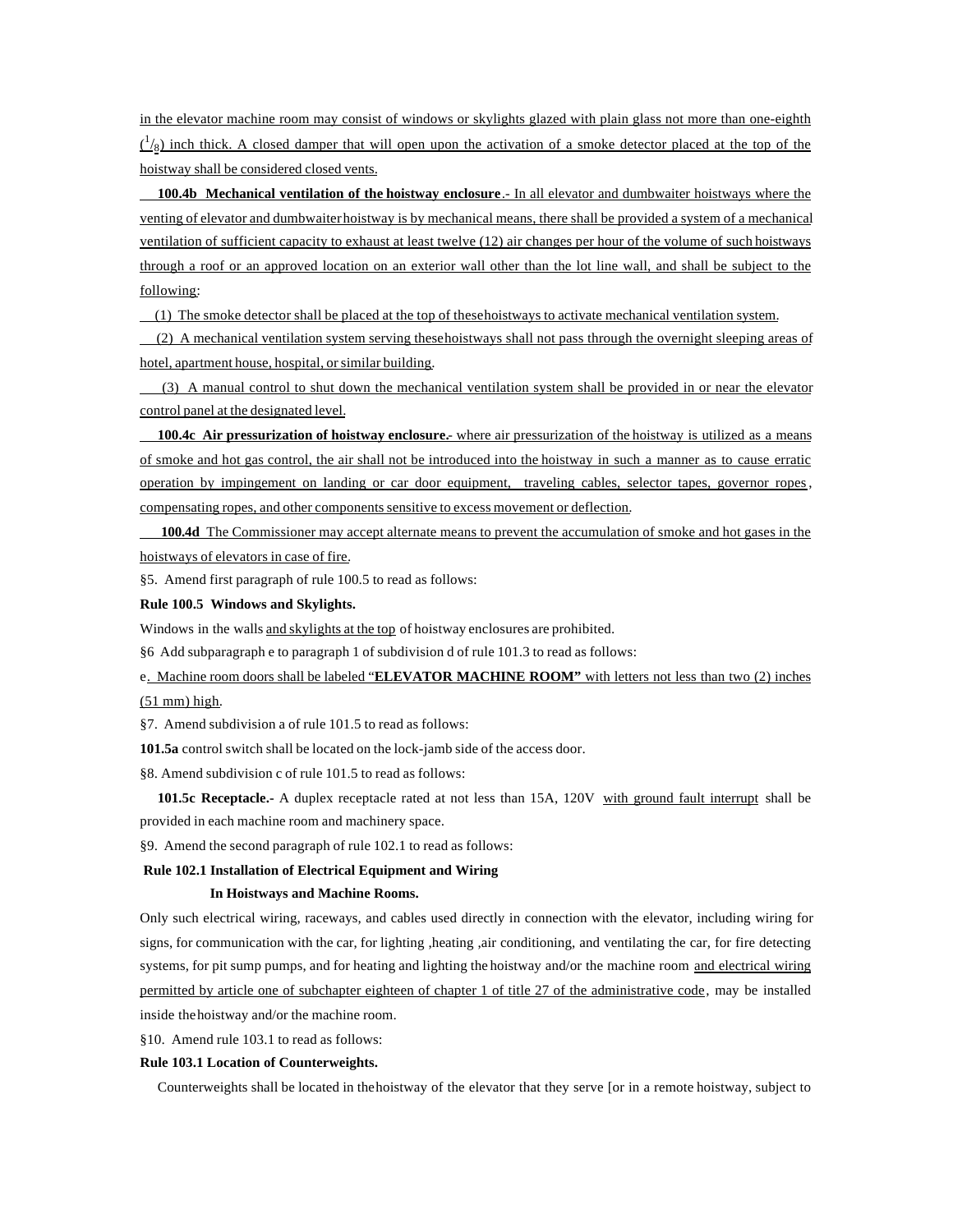the limitations and requirements of Rule 103.3].

§11. Amend the title of rule 103.3 to read as follows:

#### **Rule 103.3 Existing Remote Counterweight Hoistways.**

§12. Add new paragraph 5 to subdivision b of rule 106.1 to read as follows:

(5) Walk-in pits with floors located at the same elevation as the adjacent floor, access landing will not require separate drainage or sump pumps.

§13. Amend paragraph 1 of subdivision d of rule 106.1 to read as follows:

 (1) Access shall be by means of the lowest hoistway door or by means of a separate access door located at the level of pit floor.

§14. Add new subparagraphs d and e to paragraph 4 of such subdivision of such rule to read as follows:

(d) If at any point of travel including the car under full compressed buffer, any equipment attached to the car extends within the hoistway space in the pit, the pit door shall be equipped with door electric contact which shall cause the electric power to be removed from the elevator driving-machine motor and brake.

(e) If the door electric contact is installed a sign **"WARNING- Opening of the Pit Door will Stop Elevator"** is attached on the outside of the door.

§15. Amend paragraph 4 of subdivision e of rule 106.1 to read as follows:

(4) A GFI duplex receptacle rated at not less than 15A, 120V shall be provided.

§16. Amend the first paragraph of rule 110.1 to read as follows:

#### **Rule 110.1 Entrances and Emergency Doors Required**

All elevator hoistway-landing openings shall be provided with entrances that shall guard the full height and width of the openings. Entrances for passenger elevators shall not be less than 6 ft 8 in. (2032mm) in height and [32 in. (813 mm)] 36 in. (914 mm) in width.

§17. Delete subdivision a of rule 110.1 and replace it with the following:

 (a) The clear door opening shall be at least thirty-six (36) inches (914 mm) wide and six (6) feet six (6) inches (1981 mm) high. For floor plan of elevator cars, see subsection 4.10.9 of Section 216.

§18 Delete subparagraph c of paragraph 1 of subdivision a, and paragraph 3 of subdivision b of rule 110.2.

§19. Amend rule 110.6 to read as follows:

#### **Rule 110.6 Opening of Hoistway Doors From**

#### **Hoistway Side**

Passenger elevator hoistway doors shall be so arranged that they may be opened by hand from within the elevator car only when the car is within the unlocking zone{see Rule 111.[12]  $\leq$  (c)}, except at an entrance locked out of service.

Means shall not be provided for locking out of service the doors by padlocks or any other physical locking devices at the following landings:

(a) top terminal landing;

(b) bottom terminal landing;

(c) for elevators equipped with Phase I firefighters' service, the designated and [alternate] sky lobby landings shall not be locked out of service when Phase I is effective;

(d) for elevators equipped with Phase II firefights' service, no landing shall be locked out of service when Phase II is effective;

(e) consecutive vacant floors;

(f) main lobby street floor.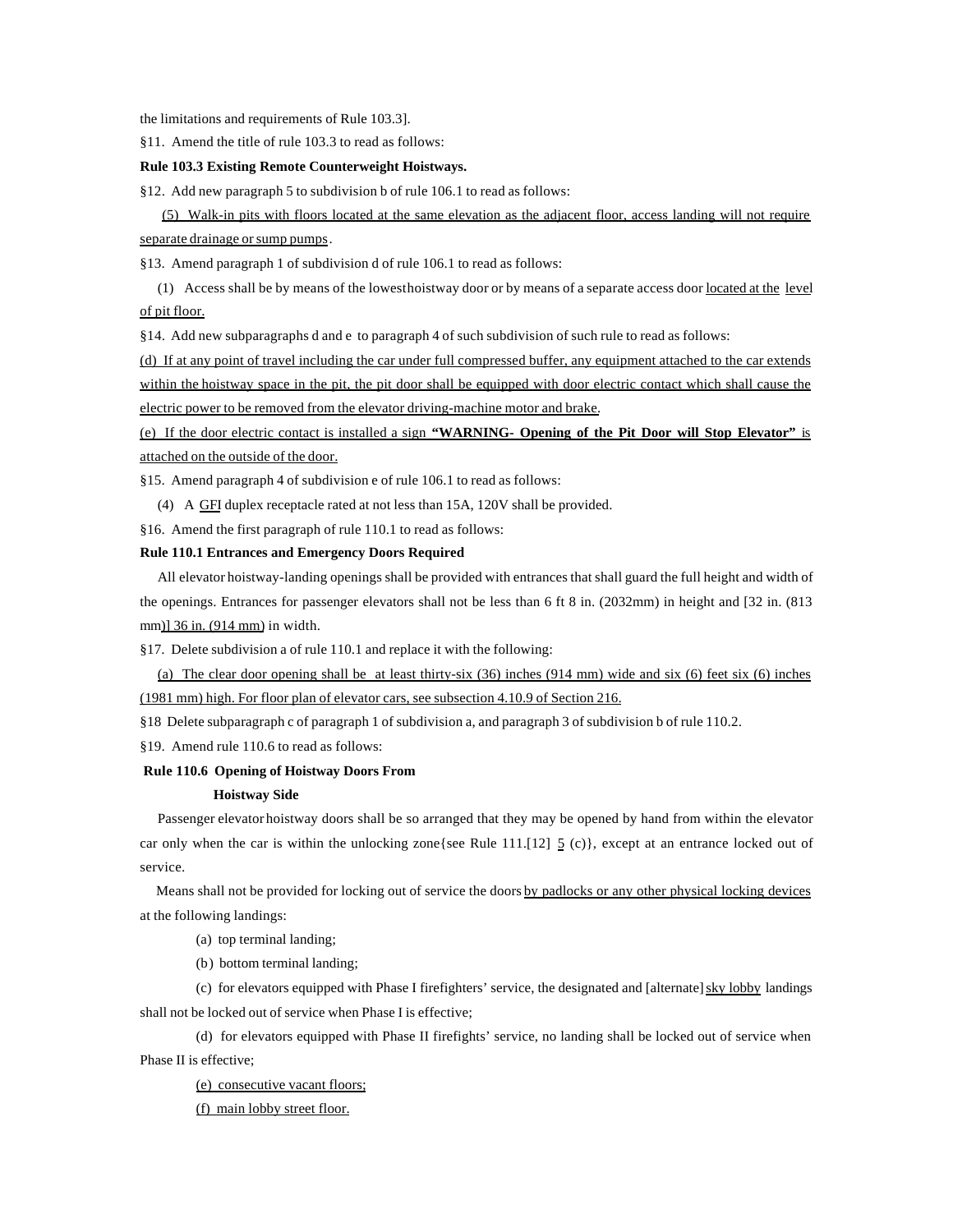### Locking devices electrically inter-connected into the firemen's service key are permitted.

 Automatic fire doors, the functioning of which is dependent on the action of heat, shall not lock any elevator hoistway door so that it cannot be opened manually from inside the hoistway, nor shall such doors lock any exit leading from any elevator hoistway door to the outside of the building.

 Handles or other means provided for operation of manually operated doors shall be so located that it is not necessary to reach the back of any panel, jamb, or sash to operate them.

§20. Add new subdivisions a, b and c to such rule to read as follows:

 **110.6a Elevator Landings Provided with Zero Clearance Vestibule.-** Elevator landings provided with zero clearance vestibule (not to exceed  $six(6)$  inches from the elevator hoistway door) are permissible only when locking devices accessible from the car are installed exclusively on the door that separates the zero clearance vestibule from the occupied floor space.

 **110.6b Elevator Landing on Floors Other than Designated Level Provided with a Vestibule.-** Locking devices at the vestibule will be permitted under any one of the following:

 (1) A red telephone is installed in the vestibule near the elevator doors in the elevator lobby to communicate with the main lobby fire command station or building manager's office or to central service station when the building is not attended. A sign shall be posted near the telephone. The sign shall read **"In Case of Fire or Other Emergency, Use This Phone to Contact Lobby or Building Manager or Central Service Station".**

 (2)The locking devices on the vestibule door leading to an exit are released upon the activation of any detection or signaling devices or power failure and are approved as failsafe meeting the requirements of RS17-3A and RS17-3B of such appendix.

(3)At least one exit stair is located within the vestibule.

 **110.6c Elevator Door Locking on Consecutive Vacant Floors** If elevator doors on consecutive vacant floors are to be locked, the locking devices shall be exclusively on vestibule doors meeting the requirements of Rule 110.6a.

§21. Amend paragraphs 1 and 2 of subdivision a of rule 110.7 to read as follows:

(1) The area of any single vision panel shall not be less than  $[24 \text{ in}^2 (0.016 \text{ m}^2)]$  twelve  $(12) \text{ in}^2 (0.008 \text{ m}^2)$ , and the total area of one or more panels in any hoistway door shall be not more than [80 in<sup>2</sup> (0.051 m<sup>2</sup>)] forty (40) in<sup>2</sup> (0.026 m²).

(2)Each clear panel opening shall reject a ball [6 in (152mm)] four (4) inches (102 mm) in diameter.

§22. Delete subparagraph b of paragraph 4 of such subdivision of such rule.

§23 Add word tools at the end of subparagraph b of

paragraph 8 of, and new paragraph 9 to such subdivision of such rule to read as follows:

(9) Vision panels shall be protected in accordance with the provisions of Rule 204.2e(6).

§24. Delete subdivision f of rule 110.11 and re-adopt to read as follows:

(1) Bottom Guides.- Bottom guides shall conform to the following:

(a) The bottom of each panel shall be guided by two or more members.

(b) Guide members shall be securely fastened.

(c) The guide members and any reinforcements or guards shall engage the corresponding member by no less than

one forth  $(\frac{1}{4})$  inch (6.3mm).

§25. Delete paragraph 6 of subdivision c and subdivision e of rule 110.13.

§26 Add paragraph 6 to subdivision a of rule 110.15 to read a s follows (6) BS&A or MEA label shall be provided for the entire entrance assembly where required by this rule.

§27. Amend title of section 111 to read as follows: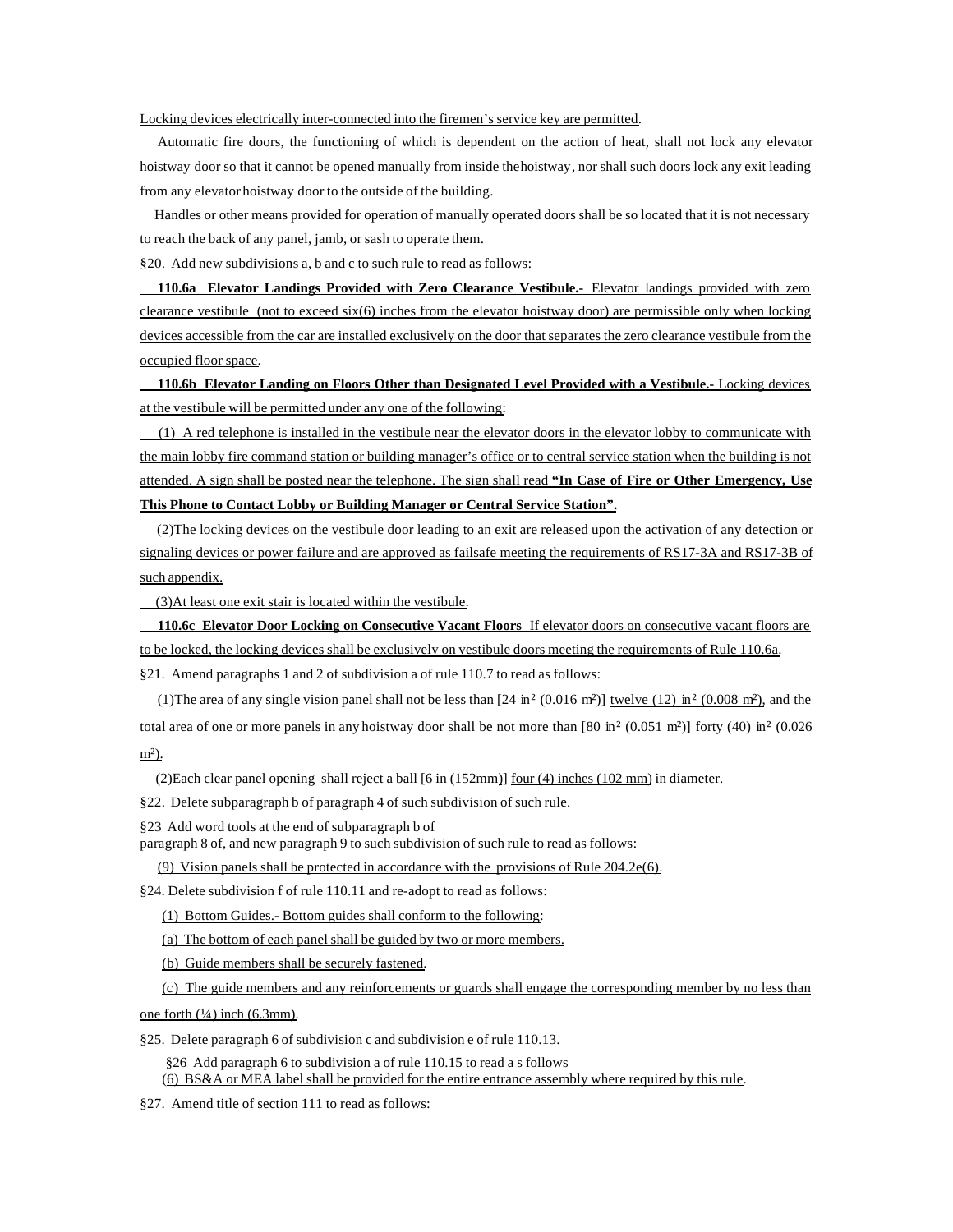## **SECTION 111 HOISTWAY-DOOR LOCKING DEVICES AND ELECTRIC CONTACTS, [AND] HOISTWAY ACCESS SWITCHES AND ELEVATOR PARKING DEVICES**

§28. Amend the first sentence of subdivision d of rule 111.2 to read as follows: new and replacement Interlocks shall conform to the following:

111.2 d General Design Requirements<sub>2</sub> Both new and replacement Interlocks shall conform to the following requirements:

§29. Delete subparagraphs d and e of paragraph 4 of and add new paragraph 8 to such subdivision of such rule to read as follows:

(8)Interlocks shall be MEA accepted or BS&A approved.

§30. Delete rule 111.3 in its entirety.

§31. Amend paragraph 2 of subdivision c of rule 111.4 to read as follows:

The certifying agency's name, [or] date of approval and

identifying number or symbol;

§32. Add rule 111.8 to read as follows:

# **Rule 111.8 Elevator Parking Device**

# **111.8a Where Required and Location**

(1) An elevator parking device shall be provided at one landing if:

(a) the doors are not automatically unlocked when the car is within the unlocking zone; or

(b) the doors are not openable from the landing by a door-open button or floor button.

(2) Parking devices may be provided at other landings.

(3) This device shall be located at a height not greater than 6ft. 11 in.(2108 mm) above floor

**111.8b General Design Requirements.**- Parking devices shall conform to the following requirements:

(1) They shall be mechanically or electrically operated.

(2) They shall be designed and installed so that friction or sticking or breaking of any spring used in the device will

not permit opening or unlocking a door when the car is outside the landing zone of that floor.

 (3)Springs, where used, shall be of the restrained compression type which will prevent separation of the parts in case the spring breaks.

§33. Add rule 111.9 to read as follows:

# **Rule 111.9 Access to Hoistway for Inspection,**

# **Maintenance or Repairs**

Access means conforming to the requirements of either Rule 111.6a or 111.7a shall be provided at one upper landing to permit access to top of car, and at the lowest landing if this landing is the normal point of access to the pit.

§34. Add rule 111.10 to read as follows:

# **Rule 111.10 Devices for Making Inoperative**

### **Hoistway-Door Interlocks or**

#### **Car-Door or Gate Contacts**

Devices other than those specified in Rule 111.7 and Rule 210,1e shall not be installed to render inoperative hoistway-door interlocks or car-door or gate electric contacts (also see Rule 1203.4). Both new and existing elevators shall comply with the provisions of this rule.

§35. Add rule 112.7 to read as follows:

## **Rule 112.7 Power Operated Horizontal Opening Gates**

Horizontal power operated gates shall not be permitted on automatic passenger elevators except in private residence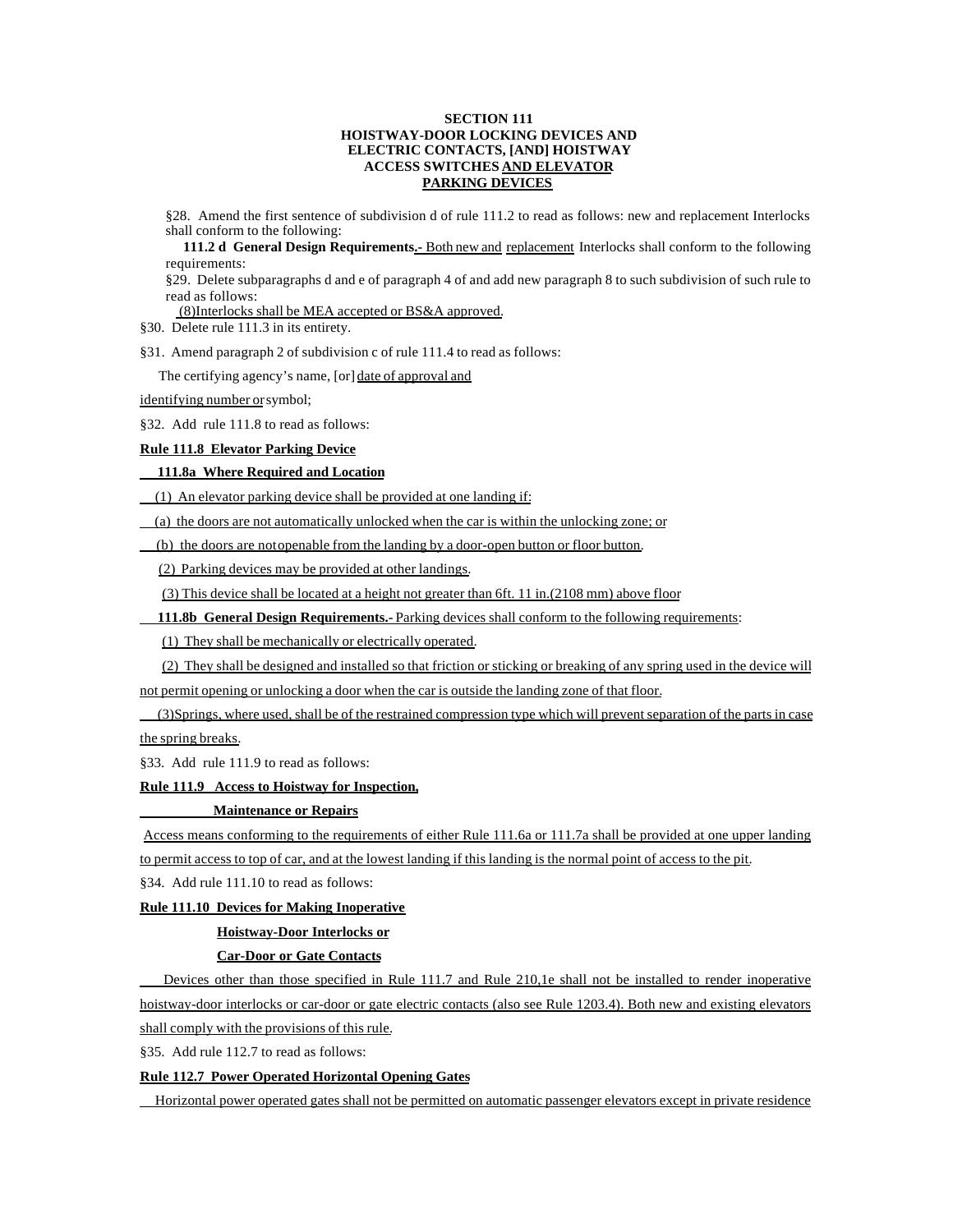elevators.

§36. Add new paragraphs 1 and 2 to subdivision f of rule 201.4 to read as follows:

 (1) A fixed inclined ladder shall be provided where the top of the buffer cylinder is over five (5) feet in height above the pit floor.

 (2) A fixed vertical or inclined ladder fitted with an inspection and maintenance platform with guard rails as necessary shall be provided where the top the car buffer cylinder is over seven (7) feet from the pit floor.

§37. Add the new sentence to the first paragraph of rule202.4 to read as follows:

# **Rule 202.4 Compensating Chain or Rope**

#### **Fastenings**

In suspending chains from the frames, provision shall be made for overtravel by looping the chains on "S" hooks fastened to the frames. Compensating chains or ropes shall be fastened to the counterweight frame directly or to a bracket fastened to the frame and shall not be fastened to the tie rods.

§38. Add rule 202.5 to read as follows:

#### **Rule 202.5 Counterweight Material**

 Counterweight material shall be only steel, iron or lead having a minimum melting temperature of 620 degrees F. §39. Add new paragraph to subdivision f of rule 204.1 to read as follows:

 A guardrail shall be provided where the space between the car enclosure and the nearest wall surface exceeds eight (8) inches. This rail shall be level with the top of the crosshead in the area of the enclosure roof where the top emergency exits are located. In no case shall the guardrail be less than twenty four (24) inches above the car top.

§40. Amend paragraph 1 and subparagraph d of such paragraph and add new subparagraphs e, f and g to such paragraph of subdivision i of such rule to read as follows:

(1) Apparatus or equipment not used in conjunction with the function or use of the elevator shall not be installed inside of any elevator car and permanently installed freight handling equipment in residential passenger elevators shall be prohibited except as follows:

(d) picture frames, graphic display boards, plaques, and other similar visual displays including one (1) advertising sign in commercial buildings limited to three and one half  $(3\frac{1}{2})$  square feet in area shall be mounted to withstand the required elevator tests without damage. All edges shall be beveled or rounded. The material shall conform to the requirements of Rule 204.1b and 204.2a. When attached to the car wall less than 7 ft above the floor, projections from the car wall, excluding support rails, shall not be greater than 1½ in (38 mm).

(e) small directories and signs relating to building operation including "No Smoking" signs are permitted.

(f) mirrors in cars in multiple dwellings shall be located to permit a view of the inside by persons entering the car as per Section 27-987(e) of article one of subchapter eighteen of such chapter.

(g) an inspection certificate issued by the commissioner shall be posted as per Section 27-1004 of article four of such subchapter of this chapter.

§41. Add the following new paragraph to subparagraph f of paragraph 2 of subdivision j of such rule to read as follows:

 Automatic operation elevators with side emergency exit located in multiple dwelling shall be provided with a tumbler type lock of at least 5-pin type in addition to the lock specified in this rule.

§42. Amend subdivision a of rule 204.2 to read as follows:

 **204.2a Material for Car Enclosures, Enclosure Linings, and Floor Coverings.-** All materials exposed to the car interior and the hoistway shall be metal, laminated glass {Rule 204.1h(3)(a)}, or shall conform to the following.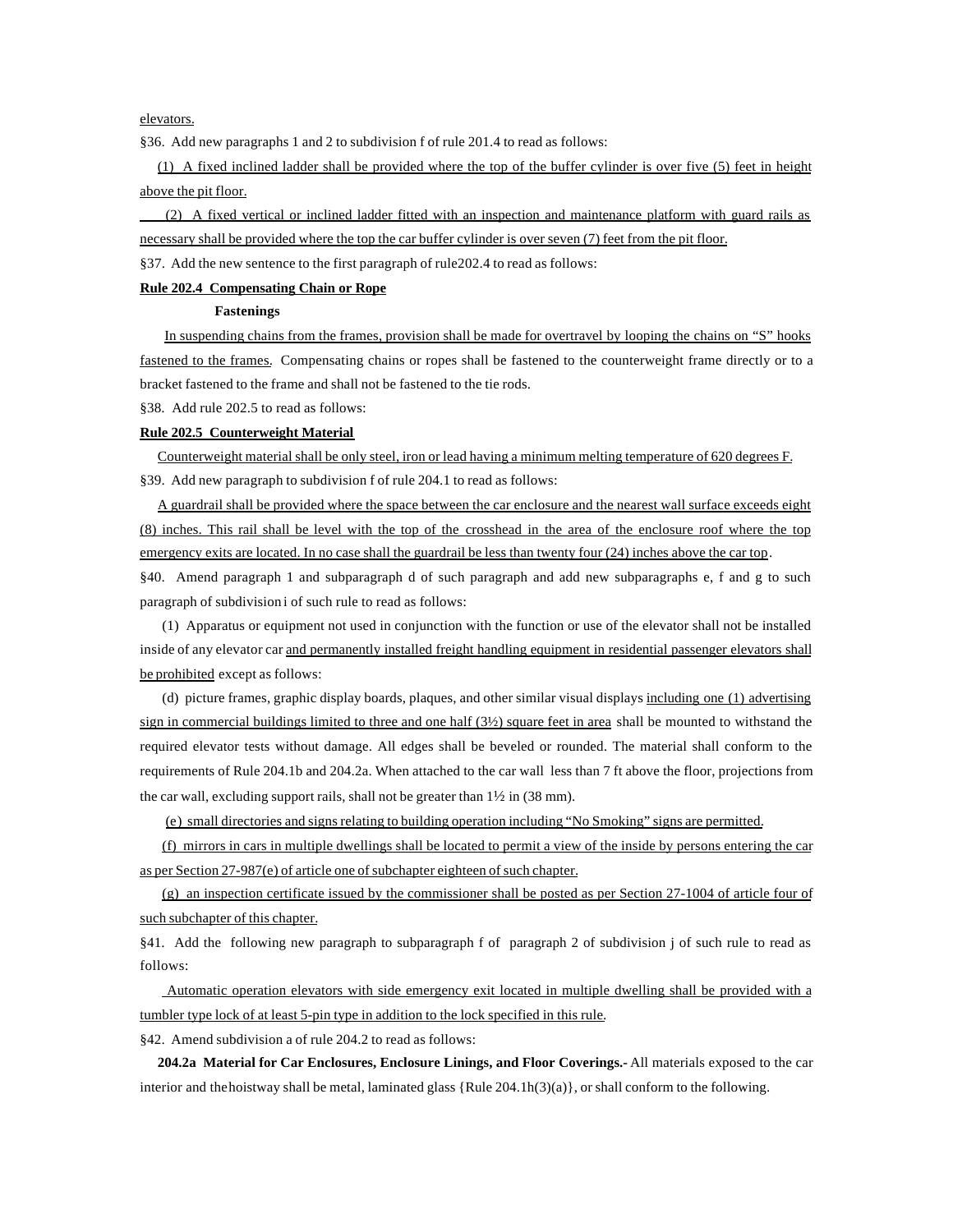(1) Materials in their end use configuration, other than those covered by Rules 204.2a(2), and (3), and (4), shall conform to the following requirements, based on the tests conducted in accordance with the requirements of ASTM E 84, UL 723,or NFPA 255:

(a) flame spread [index] rating of 0 to  $[75]$  50;

(b) smoke development of 0 to  $[450.]$   $\underline{100}$ ;

(c) toxicity shall meet the requirements of Section 27-348(e) of the Building Code.

 (2) [Napped, tufted, woven, looped, and similar materials in their end use configuration on car enclosure walls shall conform to the requirements of Section 1104. The enclosure walls to which this material is attached shall conform to the requirements of Rule 204.2a(1).] Materials for insulating, sound deadening or decorative purposes may be used for lining enclosures if firmly bonded flat to the enclosure without intervening air spaces. Such materials shall not be padded or tufted, shall be Class A interior finish pursuant to Section 27-348(b) of the Building Code and shall have a smoke development rating of 0 to 25 pursuant to Section 27-348(d) of the Building Code.

 (3) Padded protective linings, for temporary use in passenger cars during the handling of freight, shall be of materials conforming to [either] Rule 204.2a(1) [or (2)]. The protective lining shall clear the floor by not less than 4 in. (102 mm).

 (4) Floor covering, underlayment, and its adhesive shall [have a critical radiant flux of not less than 0.45 W/cm2 as measured by ASTM E 648.] meet the requirements of section 27-351(d) of the Building Code.

 (5) Handrails, operating devices, ventilating devices, signal fixtures, audio and visual communication devices, and their housings are not required to conform to the requirements of Rule 204.2a(1) through (4).

§43. Amend paragraph 1 and add new paragraph 6 to subdivision e of rule 204.2 to read as follows:

(1) be of a total area of not more than  $[144 \text{ in}^2 (0.093 \text{ m}^2)]$ ,  $[72 \text{ in}^2 (0.047 \text{ m}^2)]$ , and contain no single glass panel having a width exceeding [6 in. (152 mm)] 4 in. (101 mm);

\* \* \*

 (6) be protected by protective grills made of number 16 gauge stainless or galvanized steel in accordance with the following specifications:

 (a) Grills shall be sized to fit within or over the vision panel frame and completely cover the vision panel opening in both the elevator car doors and hoistway doors.

 (b) Grills and vision panel frames shall be secured by means of non-reversible screws or other tamper proof fasteners.

(c) Grills shall contain openings that shall not be larger than  $\frac{3}{4}$  inch by  $\frac{3}{4}$  inch or  $\frac{3}{4}$  inch in diameter. Such openings shall be spaced at one (1) inch center to center.

(d) All cut edges shall be deburred.

 (e) The provisions of subparagraph (6) shall apply to both new and existing passenger cars. Requirements for such grills may be waived if certification is submitted that said elevator is operated manually or twenty-four (24) hour doorman service is provided. A security guard shall not be considered doorman service.

(f) For the purposes of this subparagraph, a vandal resistant one-quarter  $(\frac{1}{4})$  inch polycarbonate sheet, such as Lexan, in two (2) layers, one (1) on each side of the required wire glass, may be used in lieu of the metal protective. §44. Amend paragraph 2 of subdivision h of rule 204.4 to read as follows:

(2) Gates shall be constructed of wood only for private residence elevators [or] and of metal, and shall be of a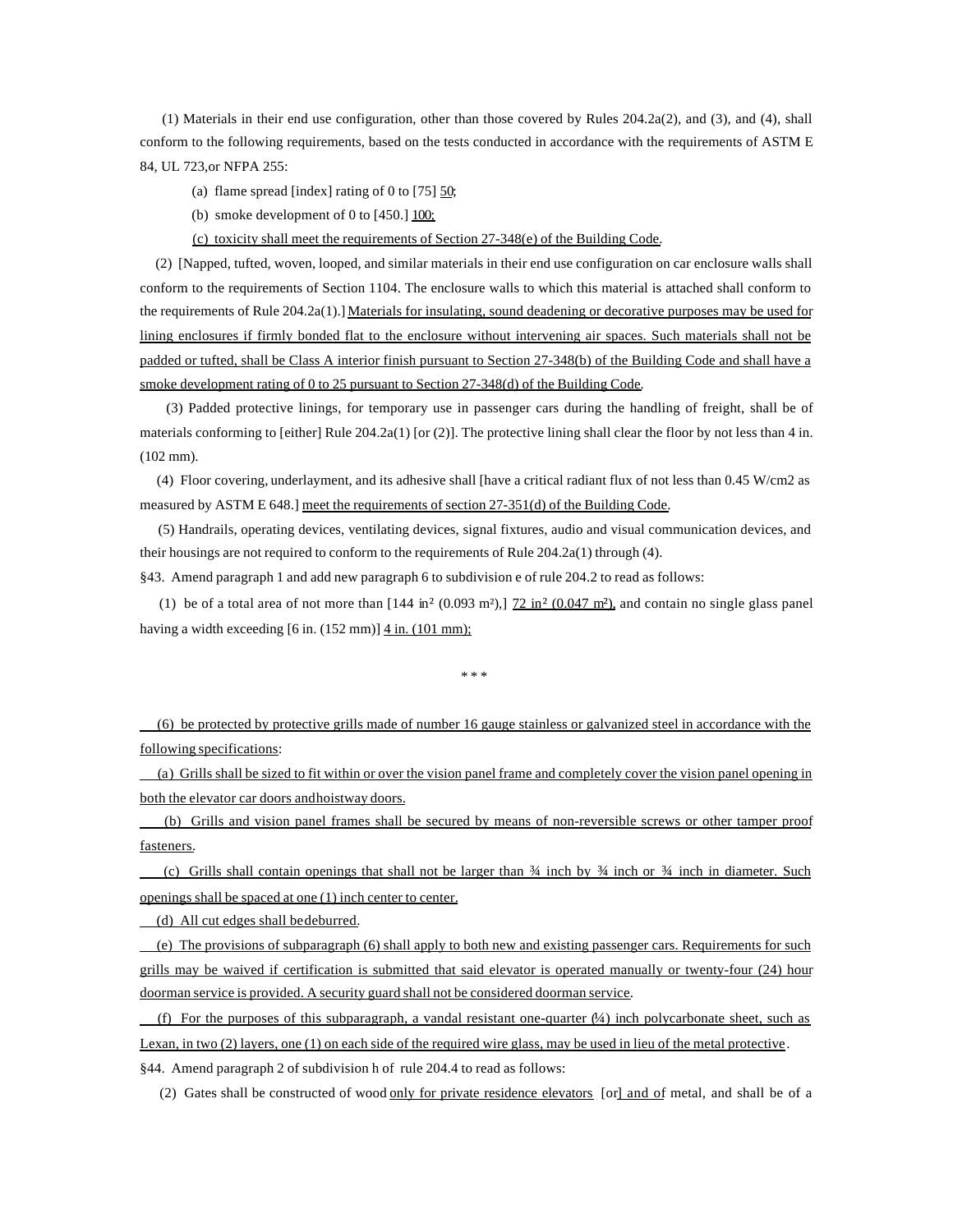design which shall reject a ball 2 in. (51 mm) in diameter.

§45. Amend paragraphs 1,2 and 3 of subdivision m of such rule to read as follows:

(1) for horizontally sliding doors or gates, when the clear open space between the leading edge of the door or gate and the nearest of the jamb does not exceed  $[2 \text{ in. } (51 \text{ mm})] \underline{1 \text{ in. } (25 \text{ mm})}$ , except as specified in Rule 204.4m(4)];

 (2) for vertically sliding counterweighted doors or gates, when the clear open space between the leading edge of the door or gate and the car platform sill does not exceed  $[2 \text{ in.} (51 \text{ mm}) \underline{1 \text{ in.} (25 \text{ mm})}]$ ;

 (3) for horizontally sliding center-opening doors, or vertically sliding biparting counterbalanced doors, or when the door panels are within  $[2 \text{ in. } (51) \text{ mm}]$   $\underline{1}$  in.  $(25 \text{ mm})$  of contact with each other[, except as specified in Rule 204.4m(4).].

§46. Delete paragraph 4 of such subdivision of such rule.

§47. Amend the title of subdivision c of rule 204.5 to read as follows:

# **204.5c Vertically Sliding Doors [or Gates].**

§48. Amend paragraph 4 of such subdivision of such rule to read as follows:

 (4) Each elevator shall be provided with [an] a guarded electric light and convenience outlet fixture on the car top and under each elevator car platform for inspection and maintenance purposes.

§49. Amend the opening paragraph of rule 205.14 to read as follows

A metal plate shall be securely attached to each safety device so as to be readily visible, and shall be marked in a legible and permanent manner with letters and figures not less than  $\frac{1}{4}$  in. (6.3 mm) in height indicating the following: §50 Amend rule 208.10 to read as follows:

#### **Rule 208.10 Numbering of Driving Machines**

 A New York City designated elevator device number is assigned by the Elevator Division of the New York City Department of Buildings to each driving machine in every machine room. Such numbers shall be engraved into the metal tag in block type with a minimum of  $\frac{1}{4}$  in. height and securely attached in a permanent manner to the driving machine, controller, MG set or drive unit and the disconnecting means. In addition, [W] when the machinery of more than one elevator is in a machine room, each driving machine shall be assigned a different number which shall be painted on or securely attached to the driving machine. (See also Rule 211.9.)

§51. Amend rule 208.11 to read as follows:

#### **Rule 208.11 Means for Inspection of Gears**

Each gear case of geared machines shall have access to permit inspection of the contact surfaces of the gears. [ Such access need not provide a direct view of all gears, but shall be located and sized adequately to allow access by fiber optic or similar visual inspection instrumentation.]

§52 Add paragraph 3 to subdivision b of rule 209.3 to read as follows:

(3) Final limit switches and bracket shall be permanently secured.

§53. Amend first paragraph of subdivision e of rule 210.2 and add new paragraph 5 to such subdivision of such rule to read as follows:

 (e) Emergency Stop Switch.- [An emergency stop switch is prohibited in the car on passenger elevators.] On all [freight] elevators, an emergency stop switch shall be provided in the car, and located in or adjacent to each car operating panel. When opened, this switch shall cause the electric power to be removed from the elevator driving machine motor and brake.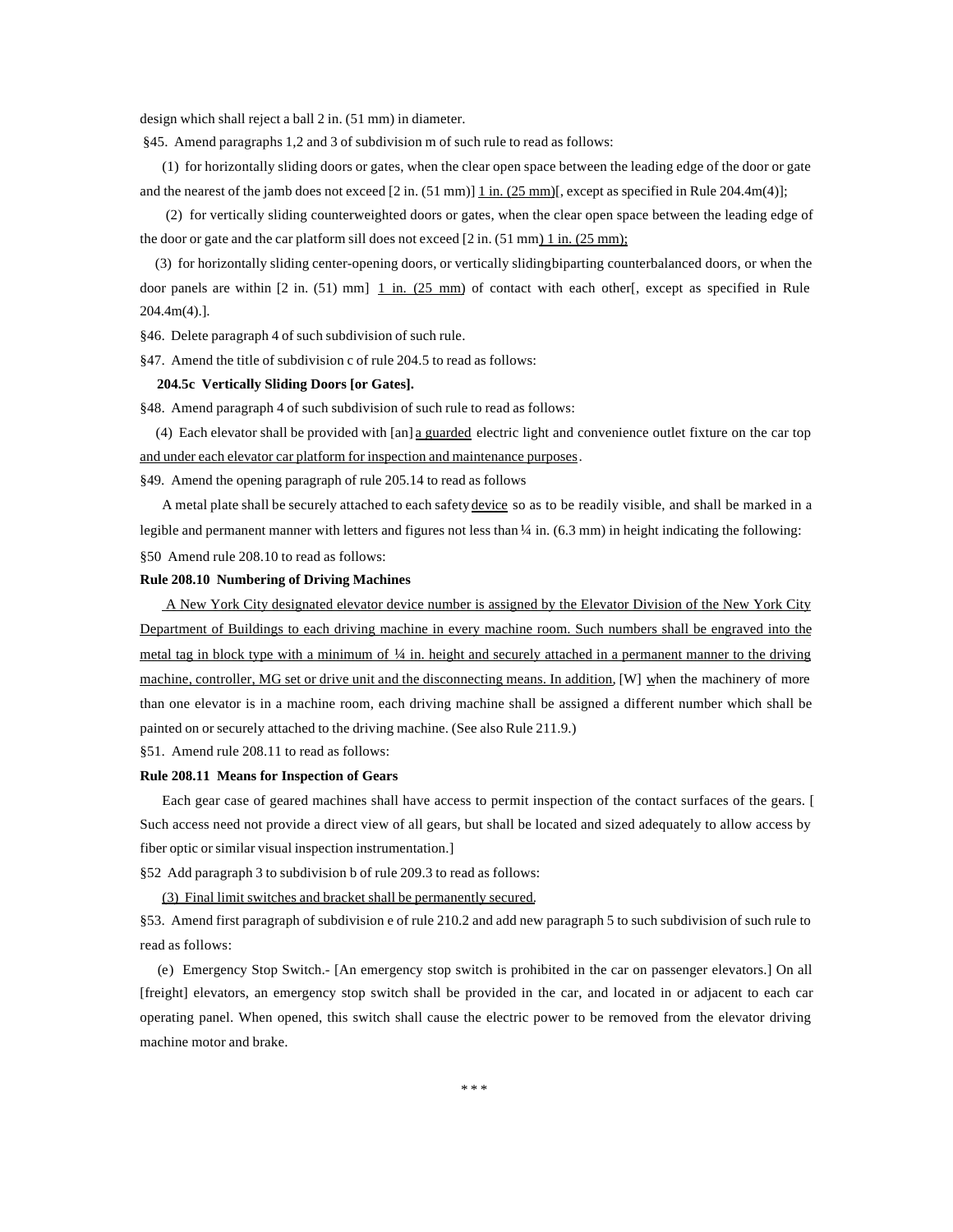(5) cause the alarm bells to sound as required by Rule 211.1 when activated in elevators that are operated at any time without a designated in-car operator.

§54 Amend subdivision b of rule 210.4 to read as follows:

(b) Electrical equipment shall [be certified to] meet the requirements of CSA B44.1/ASME A17.5.

§55. Add new subdivision d to rule 210.8 to read as follows:

(d) the power supply line disconnect switch of direct current elevators having rheostat control is opened.

§56. Delete rule 210.14.

§57 Delete rule 210.15.

§58. Add the following sentence to the end of first paragraph of subdivision b of rule 211.1.

In the event that this service is disconnected, the emergency service shall notify the **Commissioner** promptly of the date of such discontinuance. In institutional buildings, the required telephone shall provide communication with building personnel.

§59. Delete subdivision c of such rule.

§60. Amend subdivision a of rule 211.3 to read as follows:

 **211.3a Phase I Emergency Recall Operation.-** A [three] two -position key-operated switch shall be provided [only] at the designated level and at the sky lobby level when provided for each single elevator or for each group of elevators. The [three] two-position switch shall be marked ["BYPASS," "OFF," and "ON"] "NORMAL," and "FIREMAN SERVICE" [(in that order) with the "OFF" position at the center position]. The [three] two-position switch shall be located in the lobby [within sight of the elevator or all elevators in that group] call button fixture or in a separate fixture which shall be located within four (4) feet from the lobby call button fixture and not exceeding six (6) feet above the floor level and shall not be located behind a locked door or cover. The commissioner with concurrence of the fire commissioner may allow [A] an additional two-position [("OFF" and "ON" in that order)] ("NORMAL" and "FIREMAN SERVICE" key-operated switch [shall be permitted at a central control station for fire department operations] at another location. [The switches shall be rotated clockwise to go from the "OFF" to "ON" position.] All keys shall be removable [only in the "OFF" and "ON"] from any position[s].

No device, other than Phase I switch(es) [or the fire alarm initiating device at the elevator floors] , the smoke detectors in the elevator lobbies, machine room, or hoistway (Rule 211.3b1), or the waterflow alarm (Rule 211.b2), shall initiate Phase I operation [(see ANSI/NFPA 72, definition for initiating device)].

Normal elevator service shall be provided and the operation from the smoke detectors required by Rule  $211.3b$   $(1)$ or the waterflow alarm Rule 211.3b(2) shall be functional when Phase I switches are in the [ "OFF"] "NORMAL" position [, except as specified in Rule 211.3a(10)].

[When the designated level three-position switch is in the "BYPASS" position, normal elevator service shall be restored regardless of the status of the smoke detectors required by Rule 211.3b.]

When [three-position switch or two-position] aswitch[, when provided,] is in the ["ON"] "FIREMAN SERVICE" position:

(1) All cars controlled by this switch that are on automatic service shall return nonstop to the designated  $or$  sky lobby level and power-operated doors shall open and remain open.

On cars with two entrances, if both entrances can be opened at the designated or sky lobby level, the doors serving the lobby where the [three] two-position Phase I switch is located shall open and remain open.

 (2) A car traveling away from the designated or sky lobby level shall reverse at or before the next available landing without opening its doors.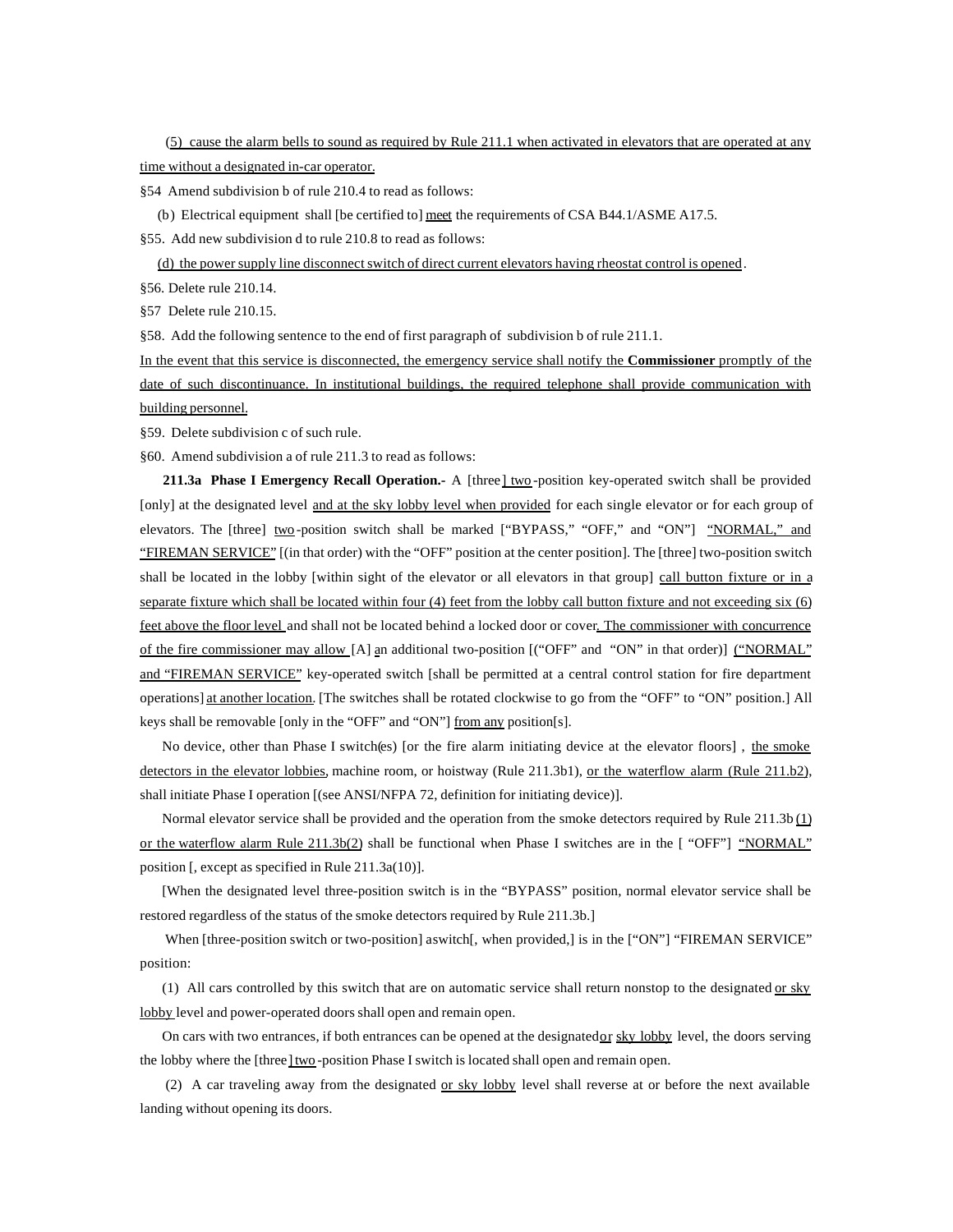(3) A car stopped at a landing shall have the in-car emergency stop switch [or in-car stop switch] rendered inoperative as soon as the car moves away from the landing. A moving car shall have the in-car emergency stop switch [or in-car stop switch] rendered inoperative without delay. Once the in-car emergency stop switch [or in-car stop switch] has been rendered inoperative, it shall remain inoperative while the car is on Phase I operation. All other stop switches required by Rule 210.2 shall remain operative.

(4) A car standing at a landing other than the designated or sky lobby level, with the doors open and the in-car emergency stop switch [or in-car stop switch] in the run position, shall conform to the following:

 (a) Elevators having automatic power-operated horizontally sliding doors shall close the doors without delay and proceed to the designated or sky lobby level.

 (b) Elevators having automatic power-operated vertically sliding doors provided with automatic or momentary pressure closing operation per Rule 112.3d shall have the closing sequence initiated without delay in accordance with Rules  $112.3d(1)$ ,  $(2)$ ,  $(3)$ , and  $(5)$ , and the car shall proceed to the designated or sky lobby level

(c) Elevators having power-operated doors provided with continuous pressure closing operation per Rule 112.3b or elevators having manual doors, shall be provided with a visual and audible signal system to alert an operator to close the doors and shall, when the doors are closed, conform to the requirements of Rule 211.3a. Sequence operation, if provided, shall remain effective.

 (5) Door reopening devices, for power-operated doors, which are sensitive to smoke or flame shall be rendered inoperative without delay. Door reopening devices not sensitive to smoke or flame (e. g., mechanically actuated devices) are permitted to remain operative. Door closing for power-operated doors shall conform to the requirements of Rule 112.5.

(6) All car and corridor call buttons shall be rendered inoperative. All call registered lights and directional lanterns shall be extinguished and remain inoperative. Car position indicators, where provided, shall remain in service. Hall position indicators, where provided, shall be extinguished and remain inoperative except at the designated or sky lobby level and the central control station, where they shall remain in service for fire department operations.

 [(7) Where provided on installations with vertical slide doors, corridor door open and corridor door close buttons shall remain operative.]

[(8)] (7) All cars shall be provided with an illuminated visual and audible signal system which shall be activated to alert the passengers that the car is returning nonstop to the designated or sky lobby level. [The visual graphic shall be shown in Fig. 211.3a.] The signals shall remain activated until the car has returned to the designated or sky lobby level.

 $[9]$  (8) A car stopped at a landing shall have the in-car door open button rendered inoperative as soon as the car moves away from the landing. A moving car shall have the in-car door open button rendered inoperative without delay. Once the in-car door open button has been rendered inoperative, it shall remain inoperative until the car has returned to the designated or sky lobby level.

[(10) If an additional two-position Phase I switch is provided, it shall not affect Phase I operation if the designatedlevel smoke detector [Rule 211.3b(2)] has been activated

(11) The "BYPASS" position on the three-position Phase I switch shall not restore the elevator to normal service if the two-position Phase I switch is in the "ON" position.]

§61. Delete subdivision b of rule 211.3 and re-adopt it to read as follows:

## **211.3b Phase I Fire Alarm Activation**

**(1) Smoke Detectors**.- Except as set forth in subparagraph k of this paragraph, smoke detectors installed in accordance with subparagraphs a,b,c or d shall initiate Phase I emergency recall operation.

(a) In buildings where fire command station is not required or provided, a single smoke detector shall be installed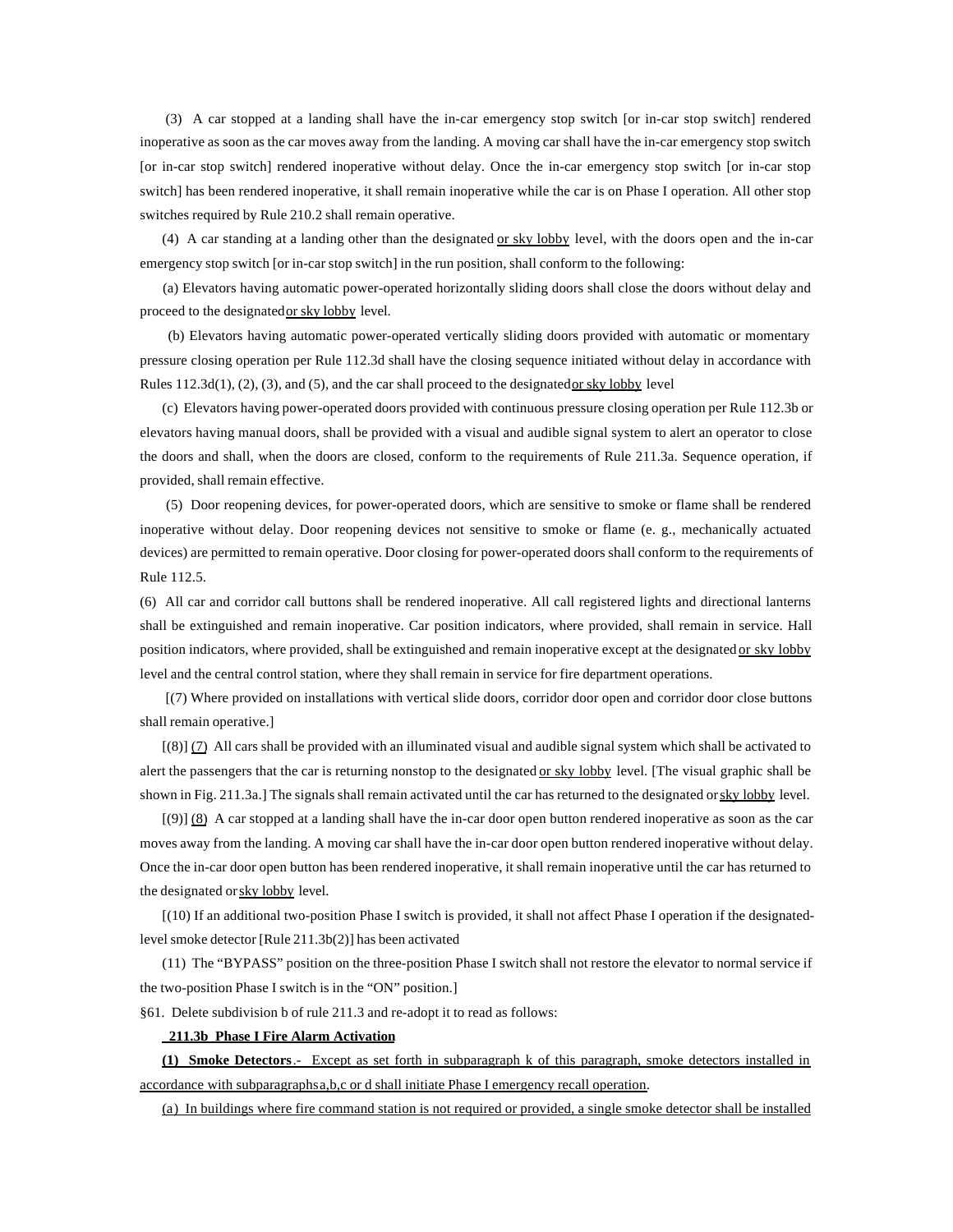in the ceiling of each elevator landing over the call button on each floor.

(b) In buildings where fire command station is required or provided, either of the following shall apply:

 (1) An analog addressable smoke detector employing alarm verification shall be installed in the ceiling of each elevator landing over the call button on each floor or

(2) Two (2) smoke detectors for cross-zoning shall be installed in the ceiling of each elevator landing on each floor and spaced as follows:

 $(i)$  in elevator landing containing one  $(1)$  or two  $(2)$  elevators, the distance between smoke detectors shall be the width of the hoistway(s) but not greater than ten  $(10)$  feet.

 (ii) in elevator landing containing three (3) or more elevators, the distance between smoke detectors shall be the distance between the centerlines of the end elevators but not greater than twenty (20) feet.

 $(c)(1)$  In associated elevator machine rooms of the buildings of subparagraph a above, a smoke detector shall be installed.

 (2) In associated elevator machine rooms of the buildings of paragraph b above, either of the following shall be installed:

(i) An analog addressable smoke detector employing alarm verification or

(ii) At least two (2) smoke detectors for cross zoning, spaced twenty (20) feet apart but not closure to the hoistway enclosure walls ¼ distance of the width of the machine room.

(d) A smoke detector shall be installed at top of the hoistway(s) of the buildings classified in occupancy group J-2. Smoke detectors may be installed in any other hoistway and shall be installed in hoistways, which are sprinklered (see Rule 102.2).

(e) Smoke detectors are not required in elevator landings at unenclosed landing which are open to the outside air.

 $(f)(1)$  In the buildings of subparagraph a above, where a single smoke detector is installed in the elevator landing, the activation of a smoke detector in any elevator landing, other than the sky lobby shall cause all automatic elevators servicing floor on which the sensing device is activated to return nonstop to the designated or sky lobby level, except as modified by the commissioner.

 (2)In the buildings of subparagraph b above, where either an analog addressable smoke detector or two (2) smoke detectors for cross-zoning are installed, the activation of either an analog addressable smoke detector or any one of two smoke detectors for cross-zoning in any elevator lobby shall only annunciate at the fire command station with floor identification. After verification of an alarm condition either from the analog addressable smoke detector or from the first detector of cross-zoning detectors, the completion of delayed time period of an analog addressable smoke detector or the activation of both smoke detectors for cross-zoning in any elevator lobby other than the sky lobby shall cause all automatic elevators servicing floor on which the sensing device is activated to return nonstop to the designated or sky lobby level, except as modified by the commissioner.

 (3) In associated machine rooms of item 1 of subparagraph c above, the activation of smoke detector in the elevator machine room shall cause all automatic elevators having any equipment located in that machine room, and any associated elevators of a group automatic operation to return nonstop to the designated or sky lobby level, except as modified by the commissioner.

(4) In associated machine rooms of item 2 of such subparagraph above, where either an analog addressable smoke detector or two (2) smoke detectors for cross-zoning are installed, the activation of either an analog addressable smoke detector or any one of two smoke detectors for cross-zoning in any elevator machine room shall only annunciate at the fire command station with floor identification. After verification of an alarm condition either from the analog addressable smoke detector or from the first detector of cross-zoning detectors, the completion of delayed time period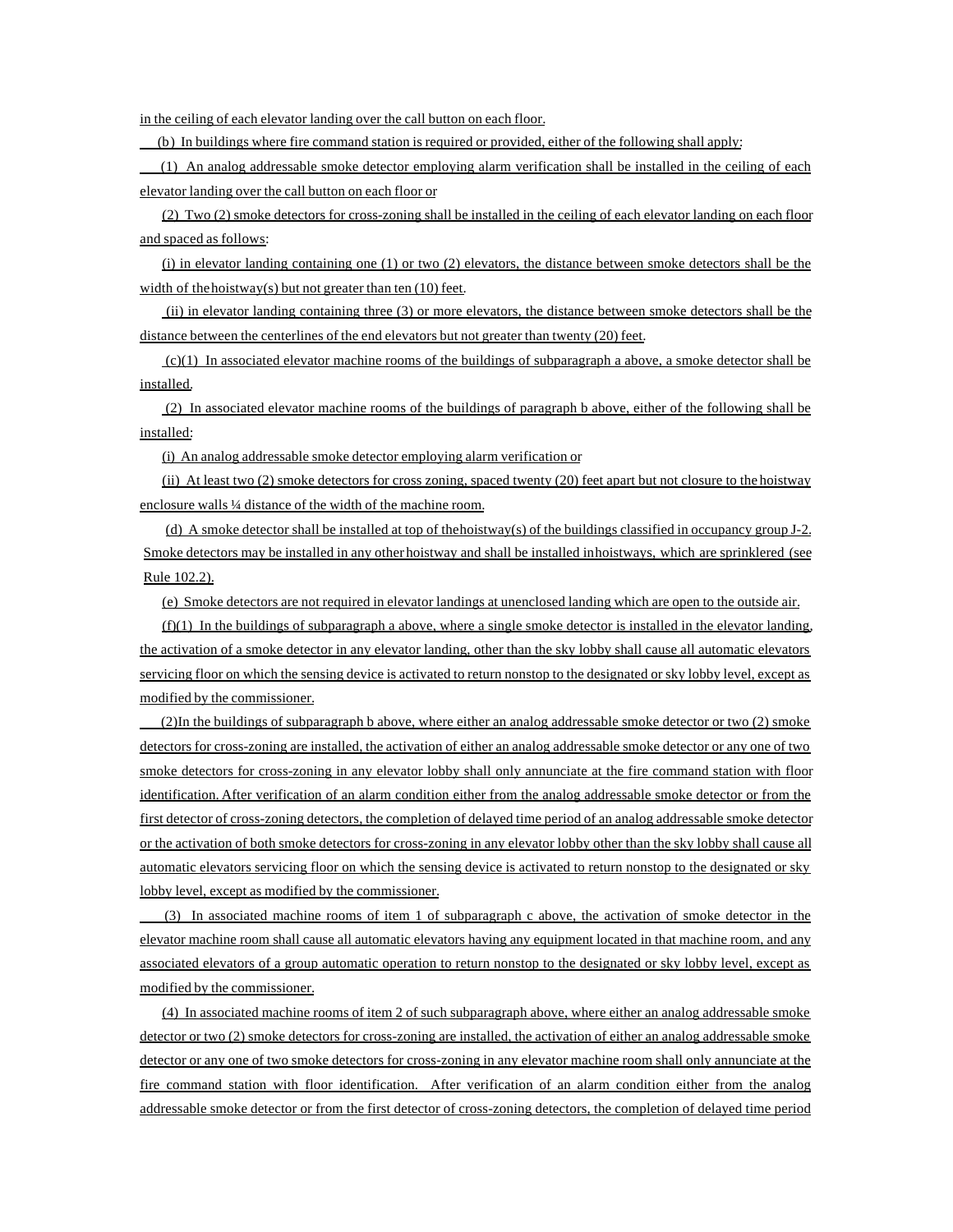of an analog addressable smoke detector or the activation of both smoke detectors for cross-zoning in any elevator machine room shall cause all automatic elevators having any equipment located in that machine room, and any associated elevators of a group automatic operation to return nonstop to the designated or sky lobby level, except as modified by the commissioner.

 (5) The activation of a smoke detector in any elevator hoistway shall cause, in addition to the activation of mechanical ventilation if provided (see Rule 100.4) all automatic elevators having any equipment located in the hoistway and any associated elevators of a group automatic operation, to return nonstop to the designated or sky lobby level.

The operation of this subparagraph shall conform to the requirements of Rule 211.3a.

 (g) When the lowest landing of elevators is above the designated level, such as the sky lobby level, the activation of smoke detectors  ${Rule 211.3b(1)}$  in the sky lobby level or the activation of the waterflow alarm  ${Rule 211.3b(2)}$  on the sky lobby floor shall cause such elevators to return nonstop to a floor two (2) stories above the sky lobby level or in the absence of a stop at that floor, to the nearest landing above the sky lobby level.

(h) Elevators shall only react to the first smoke detector zone that is activated for that group.

(i)Smoke detectors and/or smoke detector systems shall not be self-resetting.

 (j) Activation of smoke detectors to initiate elevator recall shall override any automatic programming for car stops but shall not affect the other elevator safety circuits.

(k) The following buildings shall be exempt from the requirements of this rule:

(1) Buildings classified in occupancy group J-2, except they shall comply with the requirements of Rule 211.3b(1)d.

(2) Buildings classified in occupancy group J-3.

(3) Existing buildings less than 75' in height classified in occupancy group G which have at least one (1) elevator available at all times for immediate use by the fire department and which are in compliance with the fire department 's regulations governing "life safety requirements for schools with students having physical disabilities".

(4) Existing office buildings, one hundred feet or more in height and existing high buildings as defined by Section 27-232 of the Building Code equipped throughout with an automatic sprinkler system including a waterflow alarm.

**(2) Sprinkler Waterflow Alarm.-** A building equipped throughout with an automatic sprinkler system, a waterflow alarm when activated shall initiate Phase I (Rule 211.3a) emergency recall operation.

§62. Amend subdivision c of rule 211.3 to read as follows:

**211.3c Phase II Emergency In-Car Operation.-** A three-position ([ "OFF"] "NORMAL", "HOLD", and ["ON"] "FIREMAN SERVICE" in that order) key-operated switch shall be provided in an operating panel in each car. The switch shall be rotated clockwise to go from the ["OFF"] "NORMAL" to "HOLD" to ["ON"] "FIREMAN SERVICE" position. It shall become effective only when the designated or sky lobby level Phase I switch (Rule 211.3a) is in the ["ON"] "FIREMAN SERVICE" position or a smoke detector (Rule 211.3b(1)) or waterflow alarm (Rule 211.3b(2)) has been activated, and the car has returned to the designated or [alternate] sky lobby level by Phase I operation.

The key shall be removable in [each] "NORMAL" or "HOLD" position. The ["OFF,"] "NORMAL," "HOLD," and ["ON"] "FIREMAN SERVICE" positions shall not change the operation until the car is at a landing with the doors in the normal open position.

 (1) When the Phase II switch is in the ["ON"] "FIREMAN SERVICE" position, the elevator shall be on Phase II operation, [for use by trained emergency service personnel only,] and the elevator shall operate as follows:

(a) The elevator shall be operable only by a designated person in the car.

(b) All corridor call buttons and directional lanterns shall remain inoperative. Car position indicators, where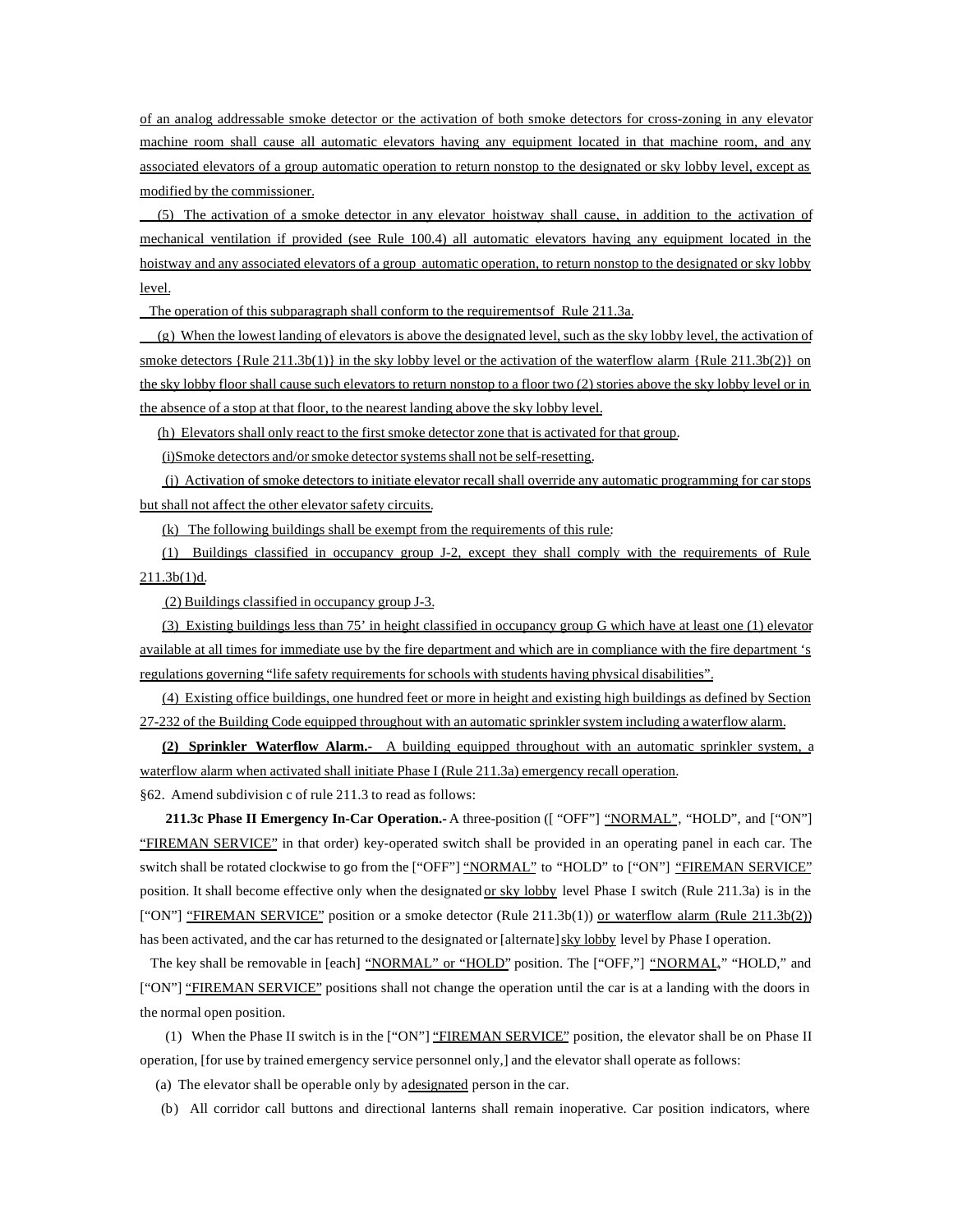provided, shall remain in service. Hall position indicators, where provided, shall remain inoperative except at the designated level, sky lobby level and the central control station, where they shall remain in service for fire department operations.

 (c) The opening of power-operated doors shall be controlled only by a continuous pressure door open button. If the button is released prior to the door reaching the normal open position, the doors shall automatically re-close. Rules 112.4(a), 112.3c, and 112.3d do not apply. On cars with two entrances, if both entrances can be opened at the same landing, separate door-open buttons shall be provided for each entrance.

(d) Open power-operated doors shall be closed only by [continuous] momentary pressure on the door close button. [If the button is released prior to the doors reaching the fully closed position, horizontally sliding doors shall automatically reopen and vertically sliding doors shall automatically stop or stop and reopen.] On cars with two entrances, if both entrances can be opened at the same landing, a separate door-close button shall be provided for each entrance.

 (e) Opening and closing of power operated car doors or gates which are opposite manual swing or manual slide hoistway doors shall conform to the requirements of Rules 211.3c(1)(c) and (d). Door opening and closing buttons shall be provided in the car operating panel.

(f) [All door] Door reopening devices [shall be] rendered inoperative, per Rule  $211.3a(5)$  shall remain inoperative. Full speed closing is permitted. Corridor door opening and closing buttons, if provided, shall be rendered inoperative.

 (g) Every car shall be provided with a button marked "CALL CANCEL" located in the same car operating panel as the Phase II switch, which shall be effective during Phase II operation. When activated, all registered calls shall be canceled and a traveling car shall stop at or before the next available landing.

(h) Floor selection buttons shall be provided in the car to permit travel to all landings served by the car and they shall be operative at all times. Means [to] which prevent the operation of the floor selection buttons or door operating buttons shall be rendered inoperative.

 (i) A traveling car shall stop at the next available landing for which a car call was registered. When a car stops at a landing, all registered car calls shall be cancelled.

(j) The emergency stop switch shall remain operative.

 (2) When the Phase II switch is in the "HOLD" position, the elevator shall be on Phase II operation. The car shall remain at the landing with its doors open. The door close buttons shall be inoperative.

(3) When the Phase II switch is in the ["OFF"] "NORMAL position, the elevator is not at the designated or sky lobby level and Phase I is in effect, the elevator shall operate as follows.

(a) Automatic power-operated horizontally-sliding doors shall close automatically and the car shall revert to Phase I operation (Rule 211.3a) upon completion of door closing. All door reopening devices shall remain inoperative. Door open buttons shall remain operative. Full speed closing is permitted. If the Phase II switch is turned to the ["ON"] "FIREMAN SERVICE" or "HOLD" position prior to the completion of door closing, the doors shall reopen.

(b) Elevators having power operated vertically sliding doors shall have corridor door open and close buttons rendered operative. All door reopening devices shall remain inoperative. Door closing shall be in accordance with the requirements of Rule 211.3c(1)(d). Full speed closing is permitted. If the Phase II switch is turned to the ["ON"] "FIREMAN SERVICE" or "HOLD" position prior to the completion of door closing, the doors shall reopen. The car shall revert to Phase I operation (Rule 211.3a) upon completion of door closing.

 (c) Elevators having manual doors shall revert to Phase I operation (Rule 211.3a) upon completion of door closing.

(4) When the Phase II switch is in the ["OFF"] "NORMAL position and the car is not at the designated or the sky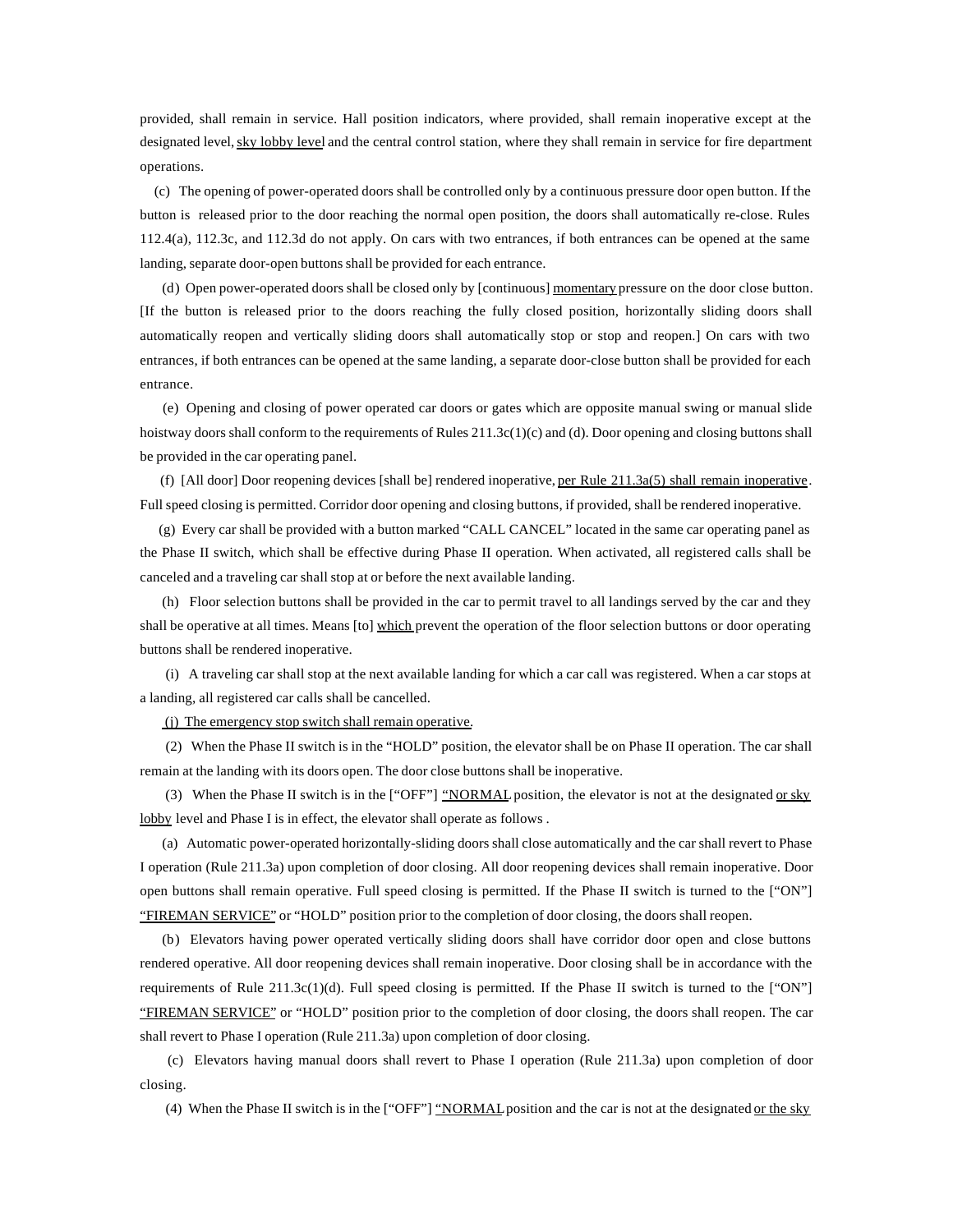lobby level, and Phase I is not in effect, the car shall remain at the landing with the doors open and door-close buttons inoperative[.] and shall remain in Phase II.

(5) Elevators shall only be removed from Phase II operation when :

(a) The Phase II switch is in the ["OFF"] "NORMAL" position and the car is at the designated or sky lobby level with the doors in the normal open position; or

(b) The Phase II switch is in the ["OFF"] "NORMAL" position when Phase I is in effect {Rule 211.3c(3)}.

 (6)(a) For all elevators, applications filed after March 12, 1991 (the effective date of adoption of Cal #11-91- BCR), which propose the installation, alteration or change of controller, elevator machinery and any other work, excluding minor alteration and ordinary repairs as defined in Sections 27-124 and 27-125 of article five of subchapter one of this chapter, and applications filed for new elevator, the cost of which exceeds \$10,000 per car over a twelve (12) month period or applications filed for compliance with the requirements of Section 27-996.2 of subchapter eighteen of this chapter shall comply with the requirements of this subdivision.

 (b) Applications filed between November 17, 1989 and March 12,1991 for existing elevators which propose the work described in (6)(a) above, shall comply with the requirements of this subdivision.

(c) In elevators subject to the requirements of  $(6)(a)$  and (b) above, a "HOLD" position by means of either a threeposition switch or a two-position switch in addition to an existing two position ("NORMAL" and "FIREMAN SERVICE") switch and designate the "HOLD" position by engraving or permanently affixing a label to the operating panel of the elevator car.

 (d) Applications filed for the installation or modification of Phase II Emergency In-Car Operations/Fireman's Service in existing elevators for which a permit was issued prior to November 17,1989 and the work completed by November 16, 1991 need not provide for the retrofitting of a "HOLD" position on the Emergency In-Car Operating switch, however, the permittee can elect to provide a "HOLD" position.

§63. Amend subdivision d of such rule to read as follows:

**211.3d Interruption of Power.-** Upon the resumption of power (normal, emergency, [or] standby or actuation of in-car emergency stop switch), the car [may] shall move in the down direction to [reestablish absolute car position] designated or sky lobby level. Restoration of electrical power following a power interruption shall not cause any elevator to be removed from Phase I or Phase II operation.

§64. Add two new subdivisions f and g to such rule to read as follows:

**211.3f Emergency Power Selection Switch.-** When emergency power is furnished (Rule 211.2) a manual elevator emergency power selection switch shall be provided at the main floor and other levels, approved by the Commissioner to override any automatic sequence operation. If the manual elevator emergency standby power selection switch is of the key-operated type, the switch keys shall conform to the requirements of Rule 211.8.

#### **211.3g Identification of Switches and Buttons**

(1)All keyed switch positions and buttons required by this subdivision shall be identified with the appropriate designation in red lettering.

 (2) All cover plates for such switches and buttons shall bear the lettering "**FOR FIRE DEPARTMENT USE ONLY."**

§65. Amend subdivision a of rule 211.4 to read as follows:

**211.4a Phase I Emergency Recall Operation.**- A [three] two-position key-operated switch shall be provided only at the designated or the sky lobby level for each single elevator or for each group of elevators. The [three] twoposition switch shall be marked ["BYPASS," "OFF," AND "ON"] "NORMAL" and "FIREMAN SERVICE" (in that order). The Commissioner with the concurrence of the Fire Commissioner may allow [A] an additional two-position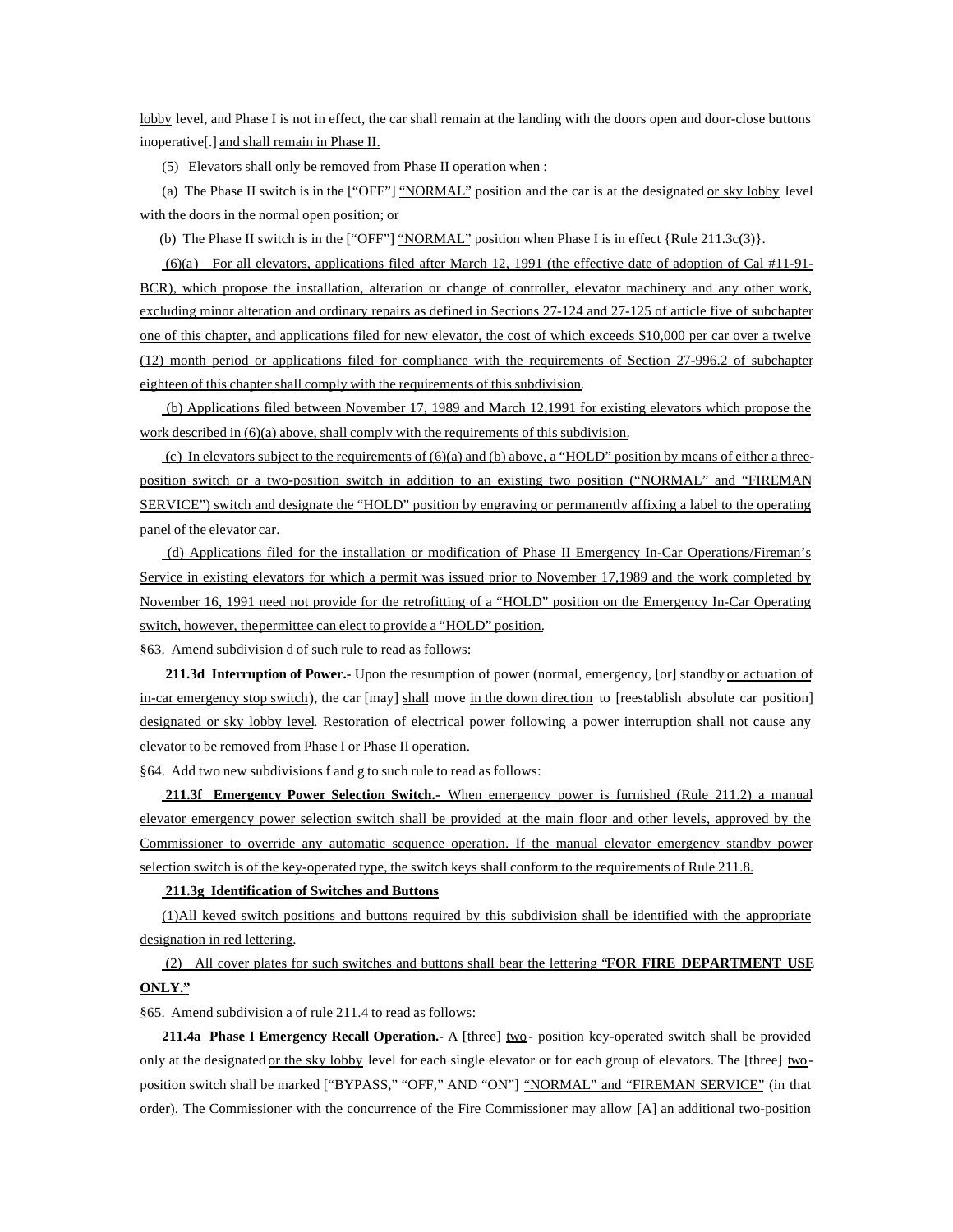key-operated switch marked ["OFF" and "ON"] "NORMAL" and "FIREMAN SERVICE" (in that order) [may be provided] at [any] other location, however, it shall not affect Phase I operation if the designated-level or sky lobbylevel smoke detector or waterflow alarm (Rule 211.4b) has been activated. The switch(es) shall be rotated clockwise to go from the ["OFF"] "NORMAL" to ["ON"] "FIREMAN SERVICE" position.] All keys shall be removable [only in the "OFF" and "ON"] from any position[s].

No device, other than Phase I switch(es), [or] the smoke detectors in the elevator lobbies, machine room, or hoistway (Rule 211.3b1), or waterflow alarm in lieu of smoke detectors in the elevator lobbies (Rule 211.3b2) shall initiate Phase I operation.

When all switches are in the ["OFF"] "NORMAL" position, normal elevator service shall be retained and operation from the smoke detectors or waterflow alarm required by Rule 211.4b shall be functional.

 [When the designated-level three-position switch is in the "BYPASS" position, normal elevator service shall be restored independent of the smoke detectors required by Rule 211.4b.]

When a Phase I switch is in the ["ON"] "FIREMAN SERVICE" position, a visual and audible signal shall be provided to alert the attendant to return nonstop to the designated or [alternate] sky lobby level. The visual signal shall read "FIRE RECALL – RETURN TO {insert level to which the car should be returned (the designated or [alternate] sky lobby level)}. The [signal system] The smoke detectors or waterflow alarm shall be activated when Phase I is in effect.

 [If an additional two-position Phase I switch is provided it shall not affect the visual signal if the designated-level smoke detector {Rule 211.3b(2)} has been activated.

The "BYPASS" position on the three-position Phase I switch shall not restore the elevator to normal service if the two-position Phase I switch is in the "ON" position.]

§66. Delete subdivision b of this rule and re-adopt it to read as follows:

**211.4b Phase I Smoke Detectors or Waterflow Alarm Devices Activation.-** Smoke detectors shall be installed in accordance with the requirements of Rules  $211.3b(1)(a)$ ,  $(b)$ ,  $(c)$ , and  $(d)$ .

 Phase I operation, conforming to Rule 211.4a shall be initiated when either any smoke detector, in accordance with the requirements of Rule  $211.3b(1)(f)$  or waterflow alarm, in accordance with the requirements of Rule  $211.3b(2)$  is activated.

 (1) When the lowest landing of elevators is above the designated level such as the sky lobby level , the activation of smoke detectors or waterflow alarm in sky lobby or sky lobby floor shall cause such elevators to return nonstop to a floor two (2) stories above the sky lobby level or in the absence of a stop at that floor, to the nearest landing above the sky lobby level.

(2) Elevators shall only react to the first smoke detector zone that is activated for that group.

(3) Smoke detectors and/or smoke detector system shall not be self-resetting.

 (4) Activation of smoke detectors to initiate elevator recall shall override any automatic programming for car stops but shall not affect the other elevator safety circuits.

(5) The buildings described in Rule  $211.3b(1)(k)$  and meeting its requirements and buildings equipped throughout with an automatic sprinkler system are exempt from the requirements of this rule.

§67. Amend subdivision b of rule 211.5 to read as follows:

(b) When operated by a designated attendant in the car (except hospital emergency service):

(1) elevators parked at a floor shall conform to the requirements of Rule  $211.3a(8)$ ](7). At the completion of a time delay of not less than 15 seconds or more than 60 seconds, elevators shall conform to the requirements of Rule 211.3.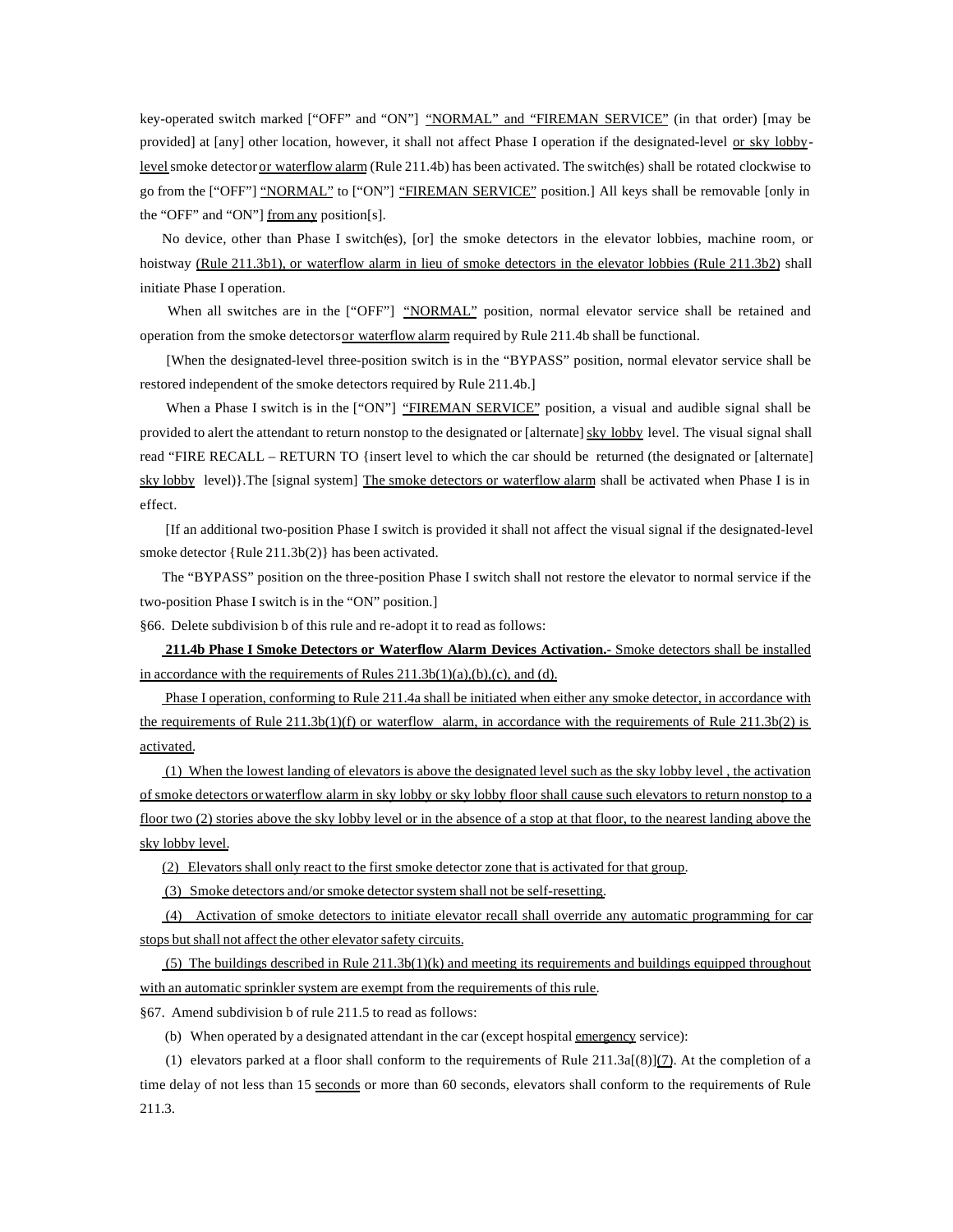(2) a moving car shall conform the requirements of Rule 211.3.

§68 Delete subdivision c and re-adopt it to read as follows:

**(c)(1) Hospital Emergency Service Recall Operation.** A two-position key-operated corridor call (Hospital Emergency Service) switch is provided at one or more landings to activate the special control function by authorized or designated personnel. The two-position switch shall be marked "NORMAL" and "HOSPITAL EMERGENCY SERVICE". Keys shall be removal only in the "NORMAL" position.

(a) When a switch is in the "**HOSPITAL EMERGENCY SERVICE**" position:

(1) All patient elevator cars equipped with the special control function, override normal automatic operating modes for immediate recall of the patient elevator(s) to the landing at which the call is registered.

(2) On patient elevator cars with two entrances, if both entrances can be opened at the designated level, The doors serving the corridor where the two-position Hospital Emergency Service switch is located shall open and remain open.

(3) A patient elevator car traveling away from the designated level shall reverse at or before the next available landing without opening its doors.

(4) A patient elevator car stopped at a landing other than the designated level, with the doors open and in-car emergency stop switch in the run position, shall close the doors without delay and proceed to the designated level.

(5) A visual and audible signal is activated within the patient elevator car to alert the passengers and/or attendant operator that the "Hospital Emergency Service" function has been activated.

(4) Upon arrival at the registered call landing, power operated doors open automatically and remain in the open position for a predetermined adjustable time period to allow the authorized personnel sufficient time to activate the "In-Car" special operation function.

(6) If the Phase I (Rule 211.3a) recall mode is initiated while the elevator is under "Hospital Emergency Service" recall mode and :In-Car" hospital emergency service is not activated, the elevator shall revert to Phase I Rule 211.3a) operation.

(7)Hospital emergency service corridor recall shall not override fire emergency Phase I (Rule 211.3a) or Phase II (Rule 211.3c) operation in effect.

**(c)(2) Hospital Emergency Service In-Car Operation.** A two-position "NORMAL" and " HOSPITAL EMERGENCY SERVICE" key-operated switch is provided in an operating panel inside the patient elevator(s) to activate the "Hospital Emergency Service, a special independent operating mode. The switch shall be rotated clockwise to go from the "NORMAL" to "HOSPITAL EMERGENCY SERVICE" position. It shall become effective only when the designated level corridor call "Hospital Emergency Service" switch is in the "HOSPITAL EMERGENCY SERVICE" position and car has returned to the designated level by "Hospital Emergency Service" recall operation.

(a) When the "In-Car" switch is in the "HOSPITAL EMERGENCY SERVICE" position, the patient elevator shall be on Hospital emergency Service operation, and the patient elevator shall operate as follows:

(1) The patient elevator shall be operable only by a designated person in the car.

(2) Activation of the "In-Car" operating mode removes the patient elevator from normal automatic and/or attendant service.

(3) After the activation of "In-Car" operation mode, the patient elevator(s) shall not be recalled under Phase I (Rule 211.3a) operation.

(4) Doors remain open until the authorized person registers the car call and initiate the door closing function.

(5) The patient elevator shall travel directly to the selected landing overriding normal corridor call demand or Phase I (Rule 211.3a) recall and automatically opens the doors upon the arrival at the selected landing, except when the smoke detector(s) are activated on the selected landing or the waterflow alarm is activated on that floor before the patient elevator has reached the selected landing, the patient elevator shall stop at a floor two stories below the selected landing or in the absence of a stop at that floor, at the nearest landing below the selected landing.

(6) The patient elevator has reached the selected floor and the smoke detector(s) are activated on that landing or the waterflow alarm is activated on that floor before the doors are open, the patient elevator without opening the doors shall travel to a floor two stories below the selected landing or in the absence of a stop at that floor, to the nearest landing below the selected landing.

(7) Doors shall remain open with the audible and visual signal functioning until the "in-Car" switch is turned to the "NORMAL" position or for a predetermined adjustable time period to allow the removal of patient from the car and the patient elevator is placed into automatic, attendant or Phase I (Rule 211.3a) if in effect, operating mode.

(8) Upon transfer from "HOSPITAL EMERGENCY SERVICE" back to normal operation during a fire emergency and Phase I (Rule 211.3a) is in effect, the patient elevator shall be automatically recalled to the designated level.

**(c)(3) Hospital Emergency Service Switches Color.** Color of the Hospital Emergency Service switches located in corridor at the designated level and inside the patient elevator(s) operating panel shall be "BLUE". §69. Delete rule 211.7.

§70. Amend rule 211.8 to read as follows: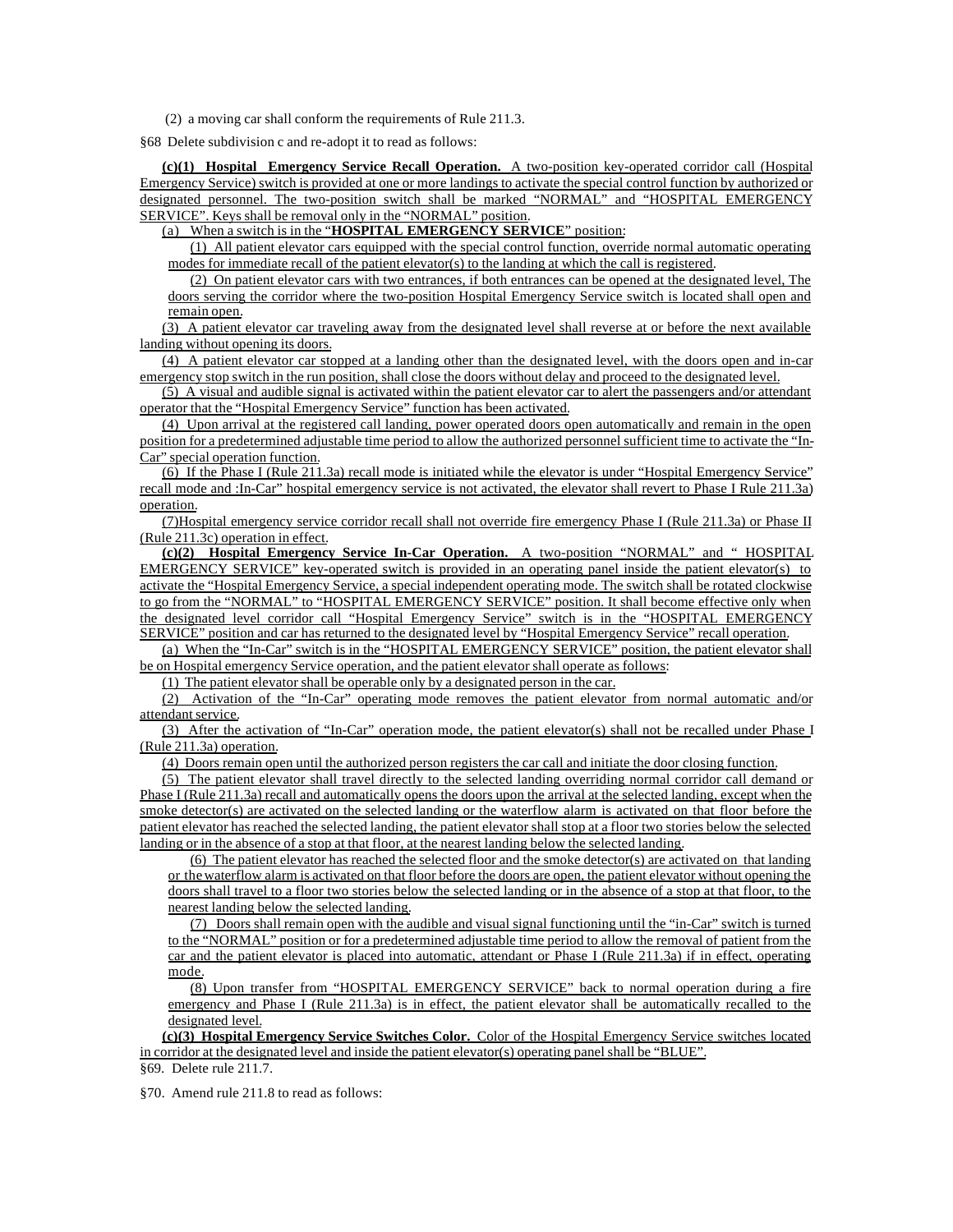The switches required by Rule 211.2 through 211.5 for all elevators in a building shall be operable only by [the same] a city-wide standard key and shall also made operable by the Fire Department standard key. [This key shall not be part of a building master key system. There shall be a key for the designated level switch and for each elevator in the group.] The citywide standard key shall be designed in accordance with the requirements of the Fire Department and shall be obtained only through Fire Department authorization. [These] Citywide standard keys shall be kept on the premises by a person responsible for the maintenance and operation of the elevators in a location readily accessible to authorized [personnel] persons in an emergency, but not where they are available to the public.

[NOTE (Rule 211.8): Local authorities may specify a uniform keyed lock box to contain the necessary keys.]

§71. Delete paragraph 3 of subdivision e of rule 212.9 and re-adopt it to read as follows:

 (3) Suppliers of wedge sockets shall submit certification with an MEA Number after successfully passing the tests described in Rule 212.9e(1) and(2) at an MEA certified testing laboratory to secure MEA acceptance. Sockets shall be tagged with visible permanent manufacturer's identification with an MEA Number.

§72. Amend rule 213.1 to read as follows:

#### **Rule 213.1 Qualification of Welders**

Where required by another Rule of the [this] Code welding of parts, except for tack welds later incorporated into finished welds, shall be done by welders qualified in accordance with the requirements of [Section 5 of ANSI/AWS D1.1.

At the option of the manufacturer or contractor, the welders may be qualified by one of the following:

(a) the manufacturer or contractor;

(b) a professional consulting engineer;

 (c) a recognized testing laboratory.] The City of New York. When the manufacturer is located in the City of New York its welders shall be licensed in accordance with the provisions of the Administrative Code. When the manufacturer is not located in the City of New York its welders shall either be licensed in accordance with the provisions of the Administrative Code, or in the alternative, pursuant to paragraphs (f) and (o) of Section 25-01 of Title 2 of the Rules of the City of New York, shall possess documentary evidence from a testing laboratory acceptable to the Commissioner attesting that the applicant has passed the qualification test prescribed by the City of New York. §73. Adopt section 4.10 Elevators of ANSI A117.1-1986 as modified as a new section 216.

## **SECTION 216 Passenger Elevators Designed to Accommodate Persons Having Disabilities Section 4.10 Elevators**

### **4.10 General**

(i) Amend the last sentence of subsection 4.10.1 to read as follows:

 Freight elevators shall not be considered as meeting the requirements of this section unless the only elevators provided are used as combination passenger and freight elevators meeting the requirements of rule 207.4 of ANSI A17.1-1996.

4.10.2 Automatic Operations

4.10.3 Hall Call Buttons

4.10.4 Hall Lanterns

4.10.5 Raised Characters on Hoistway Entrances

4.10.6 Door Protective and Reopening Device

4.10.7 Door and Signal Timing for Hall Calls

4.10.8 Door Delay for Car Calls

4.10.9 Floor Plan of Elevator Cars

(ii) Amend subsection 4.10.9 of this section to read as follows:

**4.10.9 Floor Plan of Elevator Cars.-** The floor area of elevator cars shall provide space for wheelchair users to enter the car, maneuver within reach of controls, and exit

from the car. Acceptable door opening and inside dimensions shall be as shown in Figure 22 with the following exception for the existing installation. The clearance between the car platform sill and the edge of any hoistway landing shall be no greater than  $[11/4$  inch  $(32 \text{ mm})]$   $11/2$  inch  $(38 \text{ mm})$ .

Exception:

1. The replacement of an existing elevator car whose clear depth is 48 inches or more and width is 48 inches or more but less than 54 inches and are limited by the existing car platform or hoistway shaft. The door opening shall be 32 inches.

2. The replacement of an existing car need not comply with the requirements of door opening, if the clear depth and width are less than 48 inches and is limited by the existing car platform or hoistway shaft.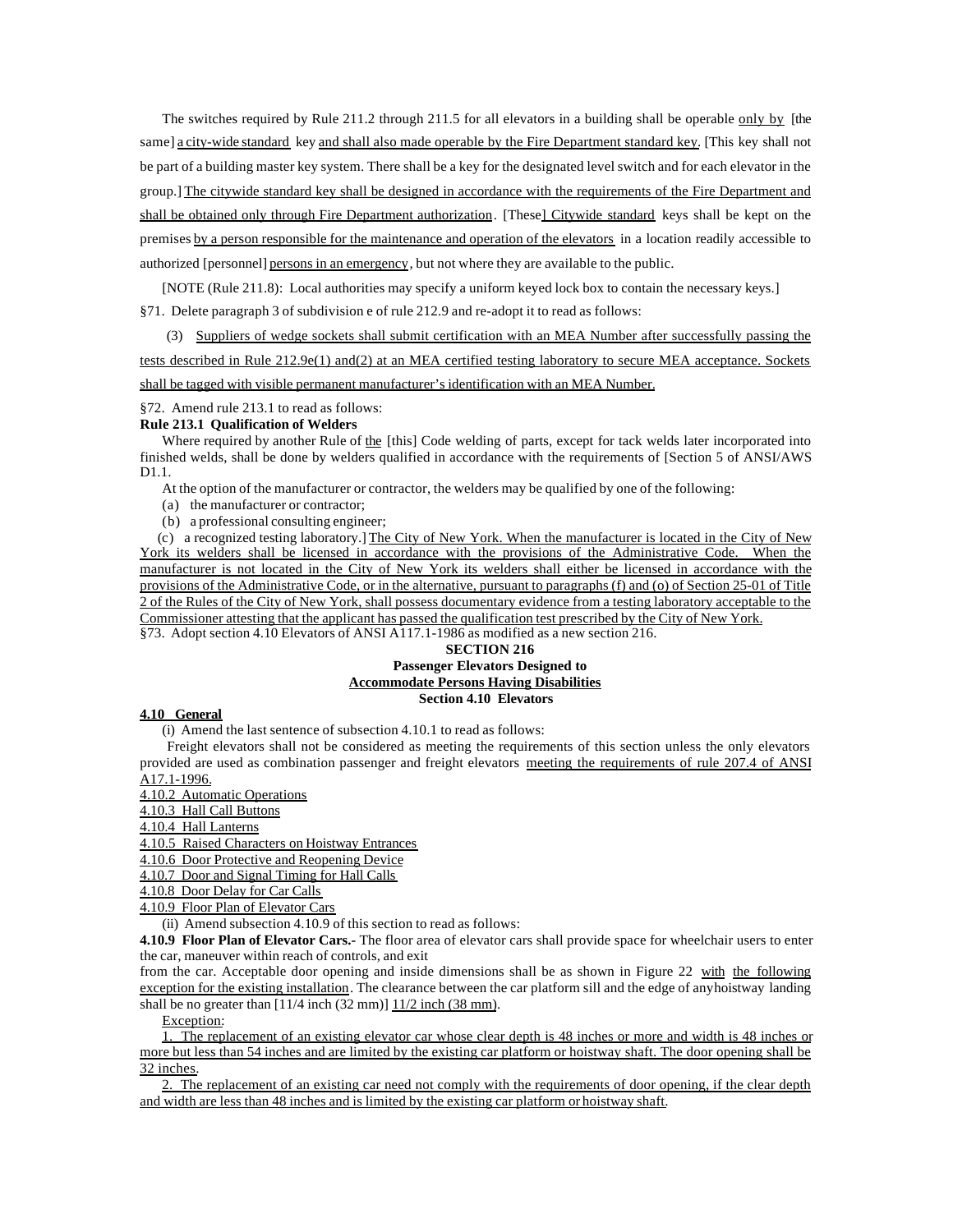3. If the new car door opening is larger than the hoistway door opening, the travel of car shall be limited to the opening of the hoistway door.

4.1010 Floor Surfaces

#### 4.10.11 Illumination levels

4.10.12 Car Controls

4.10.13 Car position Indicators

- 4.10.14 Emergency Communication.
- §74 Amend rule 300.2 to read as follows:

# **Rule 300.2 Machine Rooms and Machinery Spaces**

Machine rooms and machinery spaces shall conform to the requirements of Rule 101.1 through 101.5 and Rule 101.7 and shall be vented to the outside air naturally or mechanically.

- §75 Add the following sentence to the end of subdivision g of rule 300.8 to read as follows:
- Space above the escape hatch defined by the guard railing shall be designated as the refuge space.
- §76. Amend the first paragraph of rule 301.8 to read as follows:

### **Rule 301.8 Car Safeties**

Car safeties shall be provided for roped-hydraulic elevators and [shall be permitted to be provided for] direct-acting hydraulic elevators.[when provided ,c] Car safeties shall conform to the requirements of Section 205 and to the following:

§77. Delete rule 303.7.

§78. Amend paragraph 2 of subdivision a of rule 306.3 to read as follows:

(2) It shall maintain the car within  $[25mm (1 in.)]$   $\underline{13mm (1/2 in.)}$  of the landing irrespective of the position of the hoistway door. See subsection 4.10.2 of Section 216.

- §79. Amend subdivision b of rule 306.6 to read as follows:
- (b) Electrical equipment shall [be certified to] meet the requirements of CSA B44.1/ASME A17.5.
- §80. Amend subdivision b of rule 508.4 to read as follows:
- (b) Electrical equipment shall [be certified to] meet the requirements of CSA B44.1/ASME A17.5.
- §81. Delete PART VI in its entirety.
- §82. Amend paragraph 2 of subdivision e of rule 702.4 to read as follows:

(2) Electrical equipment shall[be certified to] meet the requirements of CSA B44.1/ASME A17.5.

§83. Delete section 800 and re-adopt it to read as follows:

#### **SECTION 800 PROTECTION OF FLOOR OPENING**

# **Rule 800.1 Protection required**

 Floor openings for escalators shall be protected against the passage of flame, heat and/or smoke or gases in the event of fire.

#### **Rule 800.2 Escalators Accredited as a Required Means of Egress**

Escalators accredited as a required means of egress shall meet the requirements of Section 27-378 of article five of subchapter six of this chapter.

#### **Rule 800.3 Escalators not Accredited as a Required Means Of Egress**

Escalators not accredited as a means of egress shall have the floor openings protected by any one of the following: **800.3(a) Full enclosures-** as specified in Rule 800.2 of this section.

**800.3(b) Automatic rolling shutters-**

Unenclosed escalators, which are not protected as specified in subdivision a of this rule shall be equipped with a power-operated automatic rolling shutter at every floor pierced thereby, constructed of noncombustible materials with a fire resistance rating of not less than one and one-half  $(1\frac{1}{2})$  hours.

**Construction.-** The shutter shall close immediately upon the activation of the fire detection system in the building and shall completely close the well opening. The shutter shall operate at a speed of not more than 30 feet per minute  $(0.15 \text{ m/s})$  and shall be equipped with a sensitive leading edge to arrest its progress when in contact with any obstacle, and to continue its progress on release therefrom. There shall be a manual means of operating and testing the operation of the shutter. The shutters shall be operated by building personnel at least once a week to assure that they remain in proper operating condition.

## **800.3(c) Sprinkler protection-**

In buildings completely protected by an automatic sprinkler system complying with the construction requirements of subchapter seventeen of this chapter, escalator openings shall be protected by a draft curtain and by a deluge sprinkler system designed to form a vertical water curtain.

**Draft curtain.** A draft curtain shall be installed in each story of the floor opening. The draft curtain shall enclose the perimeter of the opening and shall extend from the ceiling downward at least twenty-four (24) inches on all sides. The lower edge of the draft curtain shall be not less than twelve (12) inches below the bottom of the sprinkler heads. Sprinkler heads of the deluge sprinkler system shall be within two (2) feet of the draft curtain. §83A. Amend rule 802.3c to read as follows:

**802.3e Clearance Between Balustrades and Steps.-**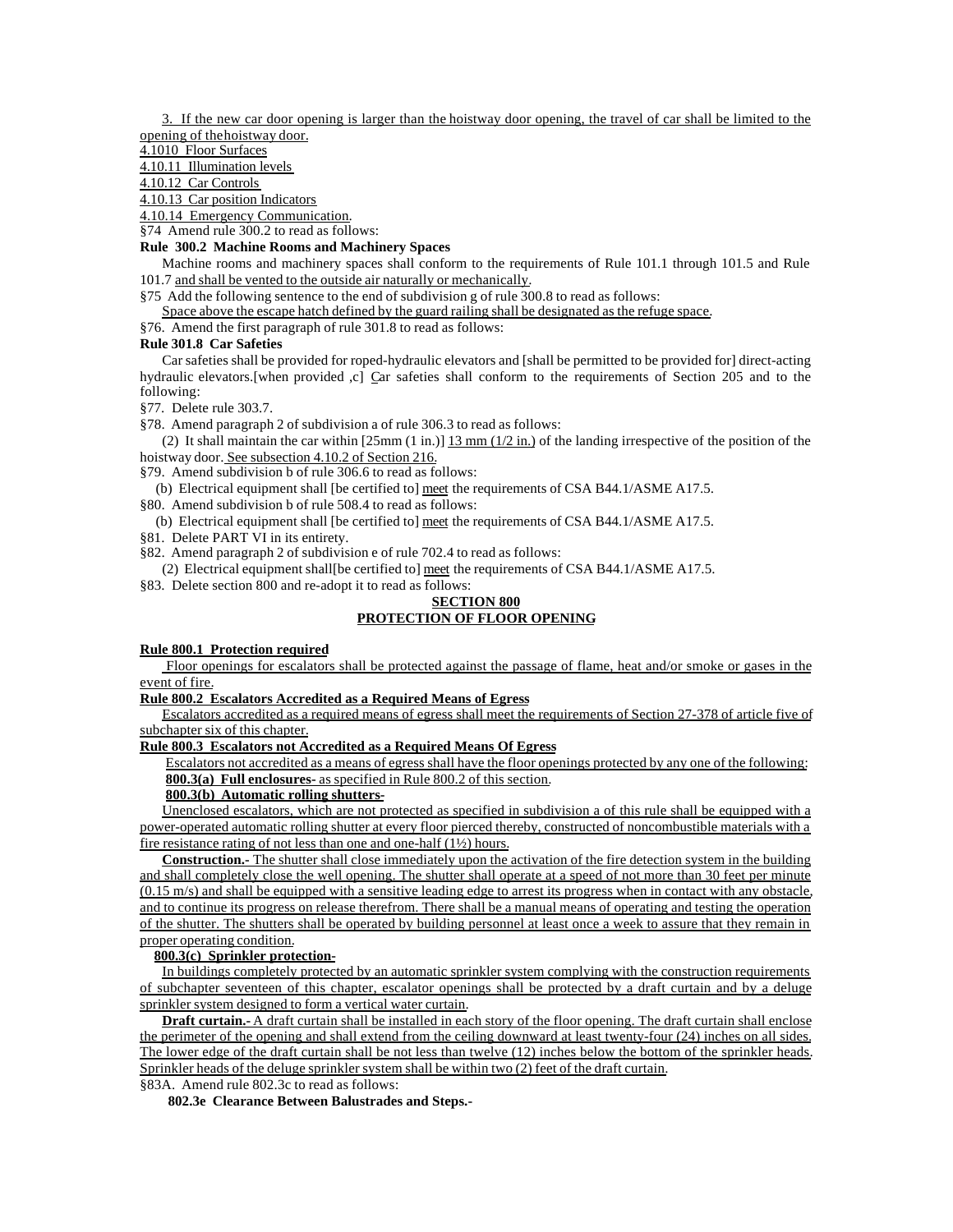The clearance on either side of the steps between the steps and the adjacent skirt guard shall be not more than three- sixteenths  $(3/16)$  inch, and the sum of the clearances on both sides shall be not more than one-quarter  $(1/4)$  inch. §83B. Delete the EXCEPTION to Rule 802.3c.

§84. Delete rule 805.2 and re-adopt it to read as follows:

#### **Rule 805.2 Starting Devices**

In every new and existing escalator, starting devices shall be provided with the combination of a starting switch and a starting button. The escalator shall be started only after the activation of both the switch and the button.

 (a) Starting Switch.- Starting switch shall be of continuous pressure spring return type and shall be operated by a cylinder type lock having five-pin, five-disc or five-tumbler combination. Starting switch shall be of three-position type and shall be clearly marked as follows:

**NORMAL.-** A central position for the key entry and spring return position.

**START-UP.** A right side position for starting the escalator in the upward direction.

**START-DOWN.-** A left side position for starting the escalator in the downward direction.

 (b) Starting Button.- Starting button shall be of the constant pressure type and located within six (6) inches from the starting switch. It shall be clearly marked "**Starting Button".**

 (c) Cover Plate.- The starting devices shall be protected by a locked, transparent cover plate that can be opened by the starting key and clearly marked **"For Start Only."**

(d) Location of starting devices.- Starting devices shall be located at top and bottom of the escalator on the right side-facing newel.

**NOTE:** The starting key shall be kept on the premises at all times and may only be accessible to persons authorized to start escalators. It shall also be made available to the Commissioner or his representative. §85. Amend paragraph 1 of subdivision a of rule 805.3 to read as follows:

 (1) Location.- A red stop button shall be visibly located at the top and bottom landings on the right side facing the escalator. Remote stop buttons are prohibited except that any escalator connected to an automatic fire alarm system shall gradually stop not exceeding the speed of 3 ft per sec<sup>2</sup> (0.91 m/s<sup>2</sup>) upon the activation of such system.

§86. Amend subdivision f of such rule to read as follows:

 **805.3f Skirt Obstruction Device.-** Means shall be provided to cause the electric power to be removed from the escalator driving machine motor and brake, if an object becomes caught between the step and the skirt as the step approaches the upper [or] combplate, intermediate device or lower combplate. On units having a run of twenty (20) feet or more intermediate devices shall be provided on both sides of the escalator with devices located at interval of ten (10) feet or less. The activation intermediate devices shall stop the escalator at a rate not greater than 3 feet per second square in the direction of travel. The upper and lower combplate devices shall be located so that the escalator will stop before that object reaches the combplate. The activation of any skirt device shall stop the escalator with any load up to full brake rated load with escalator running {Rules  $802.9c(1)(b)$  and  $802.9c(2)(b)$ }.

§87. Amend the first paragraph of subdivision n of such rule to read as follows:

**805.3n Combplate Impact Devices.** Two independent devices, one at the side of the combplate and the other at the center of the front edge of the combplate shall be provided. Devices [which] will cause the opening of the power circuit to the escalator driving machine motor and brake if either:

§88. Add new subdivision q to such rule to read as follows:

**805.3q Comb-Step Stop Device.-** On every new and existing escalator a comb-step stop device shall be provided at the upper and the lower comb-steps. Any obstruction exerting a pressure of 45 lbs for steps not exceeding thirty two (32) inches in width and 60 lbs for steps over thirty two (32) inches in width between the step tread and comb-step shall activate the comb-step stop device to cause the electric power to be removed from the escalator driving machine motor and brake.

§89 Amend the first paragraph of subdivision k of rule 905.3 to read as follows:

**905.3k Comb-Pallet Impact Devices.** Two independent devices, one at the side of the comb-pallet and the other at the center of the front edge of the comb-pallet shall be provided. Devices [which] will cause the opening of the power circuit to the moving walk driving machine motor and brake if either:

§90. Add new subdivision l to rule 905.3 to read as follows:

**905.3l Comb-Pallet Stop Device.-**In every new and existing moving walkway, a comb-pallet stop device shall be provided at the entrance to and exit from a moving treadway. Any obstruction exerting a pressure of 45 lbs for treadway not exceeding thirty two (32) inches in width and 60 lbs for treadway over thirty two (32) inches in width between the moving treadway and comb-pallet shall activate the comb-pallet stop device which will cause the opening of the power circuit to the moving walk driving-machine motor and brake.

§91. Delete rule 1000.1 and re-adopt it to read as follows:

# **Rule 1000.1 Persons Authorized to Make**

# **Inspections and Tests**

The inspector shall meet the qualification requirements of the Department of Buildings of the City of New York. §92. Delete rule 1000.3 and re-adopt it to read as follows:

# **Rule 1000.3 Installation Placed Out of Service**

Where for any reason an installation is placed out of service permanently or temporary (see Section 3 definition) so that it cannot be operated for a definite period, it shall comply with the following requirements: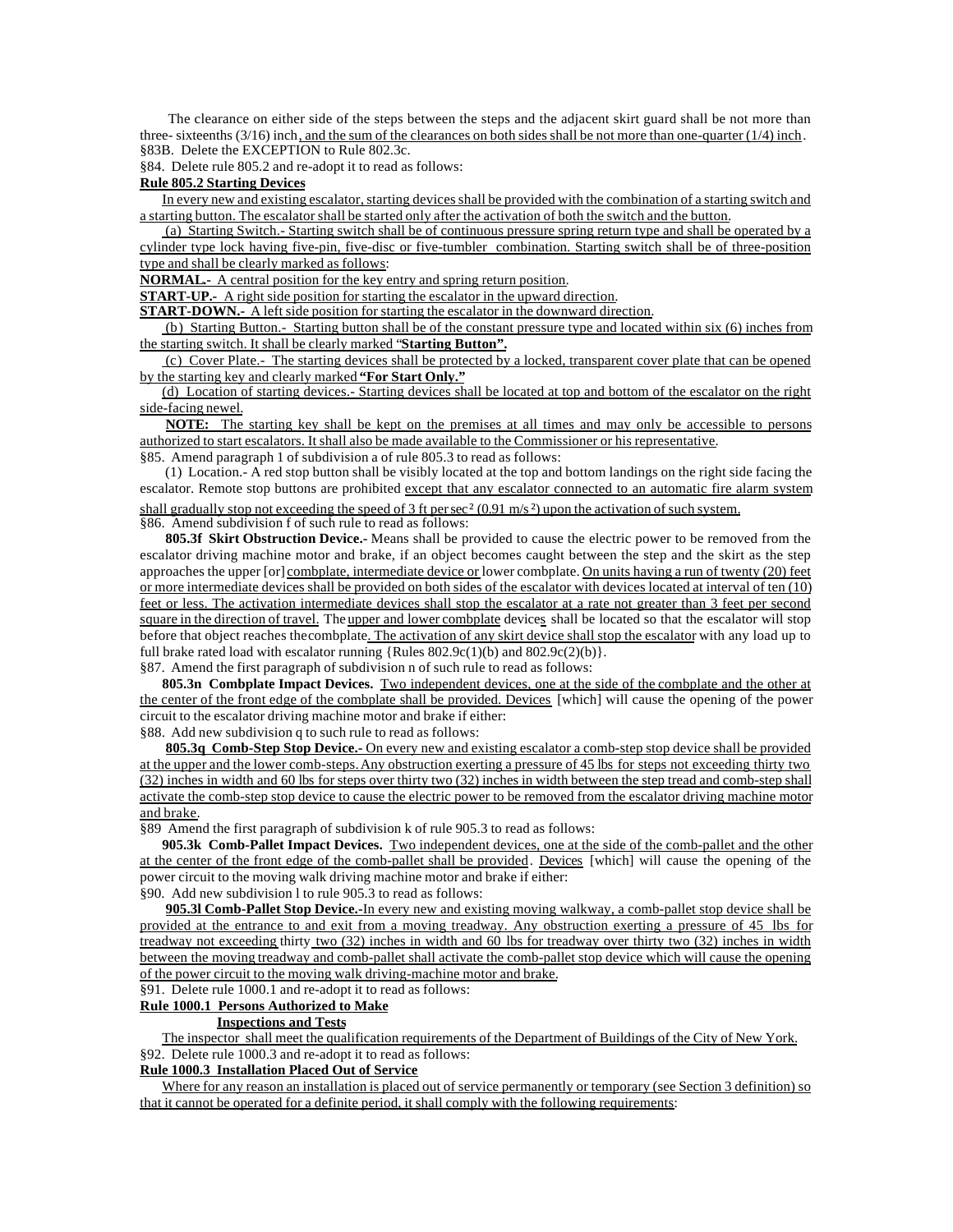**1000.3a Elevators Are Not in Use.-** If these elevators are available for service, all required tests shall be regularly performed. These elevators are similar to those in service except that their power feed lines have been disconnected by opening the main line switch. A periodic inspection shall be made and a fee charged. An elevator inspector shall note such requirements when found on a regular inspection.

**1000.3b Elevators Placed Out of Active service (Dismantled).**- These elevators shall meet the requirements of Section 3 definition for installation placed out of service. In addition, a Building Notice application shall be filed and the last inspection fee charged. Thereafter, one (1) additional inspection per year shall be made to verify that the status is unchanged and fees shall be paid for such inspection. Before the installation is put back in service, a Building Notice application is filed. For access, it shall comply with the requirements of Rule 1000.3c(1)(b)(4).

# **1000.3c Elevators Are Removed and Permanently Discontinued**

(1) When a single elevator with one elevator shaftway is removed and permanently discontinued, a Building Notice application shall be filed, fees charged for last inspection and shall meet the following requirements for such discontinuance for sealing of elevator hoistway shaft:

(a) If it is proposed to extend the floor at every story of the building, the new construction shall be the same or of similar construction as the existing adjacent floor and of equivalent or better fire resistive rating. Also the elevator car and guide rails, the counterweight and guide rails, all wire cables and other equipments in the hoistway shaft shall be completely removed.

#### (b) If the hoistway shaft is to remain open-

(1) in addition to the requirements of subparagraph a above except floor construction, all door and window assemblies opening onto masonry shaftway and masonry enclosed associated machine rooms, except as noted in item 4 of this subparagraph below shall be completely removed and the open space so created shall be filled with the same material of equal thickness, or similar material and of equivalent or better fire restive rating as the adjacent masonry.

(2) all door and window assemblies opening onto hoistway shaft originally enclosed with an open wire screen and subsequently enclosed with other than masonry units (i.e. metal lath and plaster or transite boards), except as noted in item 3 of this subparagraph below, shall remain. However, the door and window assemblies shall be fastened in a closed position and shall be adequately welded shut. The assembly shall, in addition, be enclosed in material of equal thickness, or of similar material and of equivalent or better fire resistive rating as the adjacent enclosure.

(3) the sidewalk elevator door at the street level shall be fastened in a closed position and shall be adequately welded shut. The underside of such door, shall be properly reinforced and supported by steel beams and columns so as to support the same loading as the sidewalk.

 (4) Fireman access to the bottom of the hoistway (elevator pit) shall be provided through the door assembly of the pit door and shall meet the following requirements:

(i) if the machine room is located at or near the level of the bottom of the shaftway and is so located that access to the bottom of the shaftway is readily available through the machine room, the door to the machine room shall be kept closed with a substantial dead bolt locking device openable only with an elevator key.

(ii) if the machine room is located other than at or near the level of the bottom of the shaftway or the bottom of the shaftway is not readily accessible through the machine room, the lowermost door opening onto the shaftway shall be kept closed with a substantial dead bolt locking device openable only with an elevator key. A conspicuous sign of one (1) inch block letters with contrasting background permanently affixed to the door and shall read "HOISTWAY".

 (iii) the key to the locking device required in subitems (i) and (ii) above shall be kept by the building superintendent and is readily available to the Commissioner or his representative and the fireman.

(c) The ventilation opening (smoke hole) in the flooring provided at the top of the hoistway immediately below the sheaves or at the level of the top of the machine room floor beams and the ventilation opening at the exterior portion of the machine room shall be maintained.

(d) All electric service to the elevator hoistway and machine room shall be disconnected outside the confines of the elevator hoistway and machine room.

(2) When a single elevator in multi-elevator shaftway is removed and permanently discontinued, a Building Notice application shall be filed, fees shall be charged for the last inspection and shall meet the following requirements for such discontinuance sealing of elevator hoistway shaft.

(a) If it is proposed to extend the floor at every story of the building it shall meet the requirements of subparagraph (a) of paragraph (1) of this subdivision, and the shaft enclosure is rearranged so that the remaining operating elevators are properly enclosed to maintain the integrity of the shaftway.

(b) If the hoistway shaft is to remain open-

(1) in addition to the requirements of subparagraph (a) of paragraph (1) of this subdivision except for floor construction, all door assemblies serving the discontinued elevator, opening onto masonry shaftway shall be completely removed and the open space so created shall be filled with the same material of equal thickness, or of similar material and of equivalent or better fire resistive rating as the adjacent masonry.

(2) all door assemblies serving the discontinued elevator, opening onto hoistway shaft originally enclosed with an open wire screen and subsequently enclosed with other than masonry units (i.e. metal lath and plaster or transite boards), shall remain. However, the door assemblies shall be fastened in a closed position and shall be adequately welded shut. The assembly shall, in addition, be enclosed in material of equivalent or better fire resistive rating as the adjacent enclosure.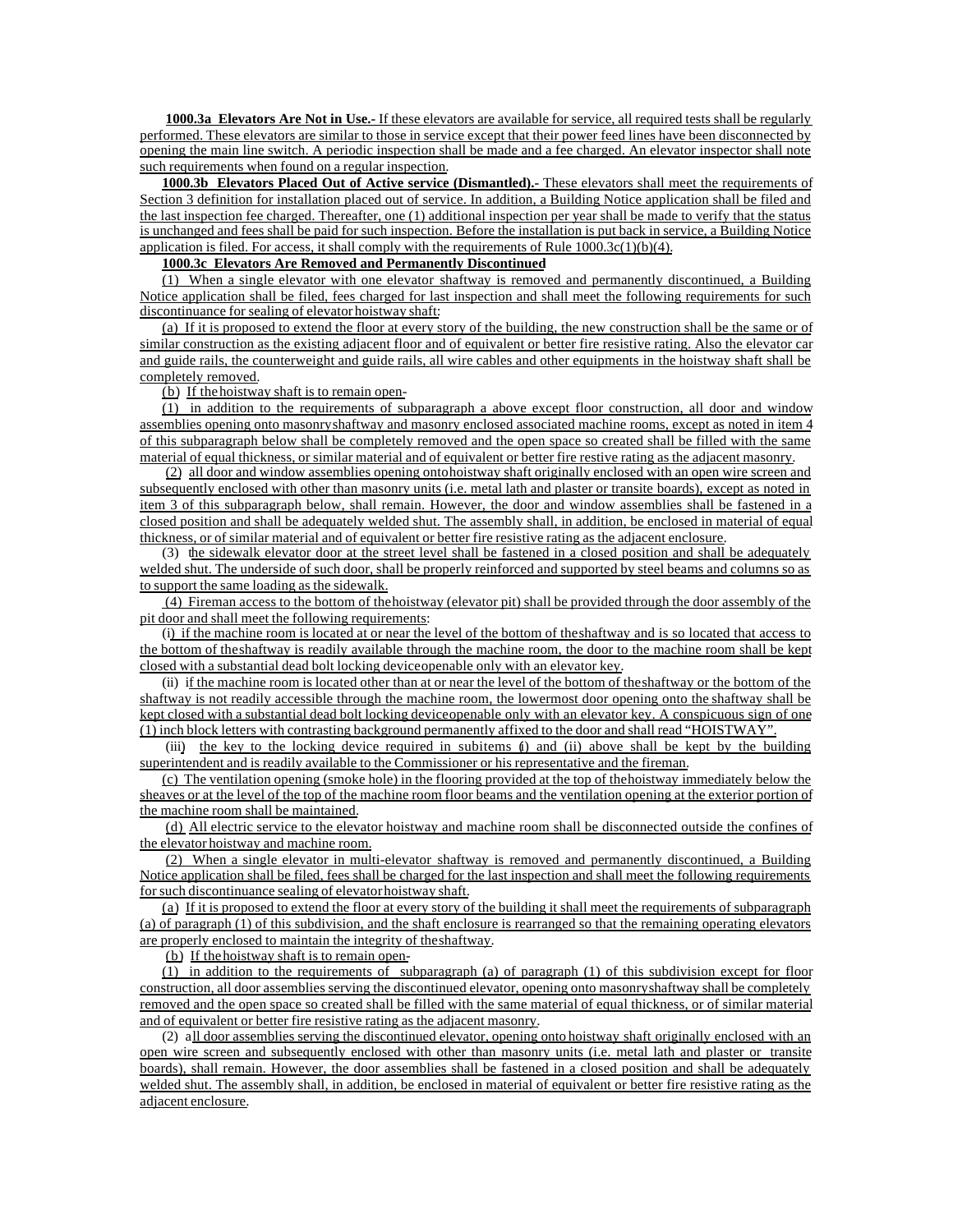§93 Adopt new rule 1000.4 to read as follows:

### **Rule 1000.4 Escalator Installation Placed**

#### **Out of Service**

**1000.4a Escalators Are Not in Use.** If these escalators are available for service, all required tests shall be regularly performed. These escalators are similar to those in service except that their power feed lines have been disconnected from the mainline disconnect switch and their entrances have been barricaded. A periodic inspection shall be made and fee charged. An elevator inspector shell note such requirements when found on a regular inspection.

**1000.4b Escalators are Discontinued or Placed Out of Active Service.** In addition to the requirements of Rule 1000.4a, a Building Notice application shall be filed and the last inspection fee charged. Thereafter, one (1) additional inspection per year shall be made to verify that the status is unchanged and fees shall be paid for such inspection. Before the installation is put back in service, it shall be subject to all of the required routine and periodic inspections and tests.

**1000.4c Escalators are Removed and Permanently Discontinued.** A Building Notice application shall be filed and fees charged for the last inspection. The escalator steps, newels, rails, all wire cables and other equipments of escalator and machinery shall be completely removed.

 An opening created by the removal of the escalator, it shall be filled with new construction of the same or of similar construction as the existing adjacent floor and of equivalent or better fire restive rating. §94 Adopt new rule 1000.5 to read as follows:

**Rule 1000.5 Moving Walk Installation Placed**

#### **Out of Service**

**1000.5a Moving Walks are Not in Use.** If these moving walks are available for service, all required tests shall be regularly performed. These moving walks are similar to those in service except that their power feed lines have been disconnected from the mainline disconnect switch and their entrances have been barricaded. A periodic inspection shall be made and fees charged. An elevator inspector shall note such requirements on a regular inspection.

**1000.5b Moving Walks are Discontinued or Placed Out of Active Service.** These moving walks shall meet the requirements of Rule 1000.5a except for periodic inspection. In addition, a Building Notice application shall be filed and the last inspection fee charged. There after, one (1) additional inspection per year shall be made to verify that the status is unchanged and fees shall be paid for such inspection. Before the installation is placed back in service, it shall be subject to all of the required routine and periodic inspections and tests.

**1000.5c Moving Walks are Removed and Permanently Discontinued.** A Building Notice application shall be filed and fees charged for the last inspection. The moving walk treadways, newels, rails, all wire cables and other equipments of moving walk and machinery shall be completely removed.

 An opening created by the removal of the moving walk shall be covered by new construction of the same or of similar construction as the existing adjacent floor and of equivalent or better fire resisting rating.

# §95 Amend rule 1001.1 to read as follows:

## **Rule 1001.1 Inspection and Test Periods**

The routine inspection and tests of passenger and freight electric elevators shall be made at intervals [not longer than 6 months] of five (5) times every two years, or as otherwise provided by the commissioner per Section 27-998(a) of article three of subchapter eighteen of such chapter. All references to Items are to Items in A17.2, Inspections' Manual for Electric Elevators.

NOTE {Rule 1001.1}: See Rule 1010.2 for private residence elevators.

§96 Amend rule 1002.1 to read as follows:

## **Rule 1002.1 Inspection and Test Periods**

In addition to the routine inspection and tests (Rules 1001.1 and 1001.2), the inspection and tests specified in Rule 1002.2 shall be performed at intervals not longer than [1] 2 years, and the inspections and tests specified in Rule 1002.3 shall be made at interval not longer than 5 years.

NOTE {Rule 1002.1}: See Rule 1010.2 for private residence elevators.

§97 Amend title of rule 1002.2 and add new paragraph to such rule to read as follows:

#### **Rule 1002.2 [1] 2 Year Inspection and**

## **Test Requirements**

Exception to 2 year inspection and test requirements of this rule shall be as specified in the following subdivisions.

§98 Amend subdivision a of such rule to read as follows:

**1002.2a Oil Buffers.** Car and counterweight buffers shall be tested at an interval of not longer than one (1) year as per Section 27-998(a) (2) of the Building Code to determine conformance with the applicable plunger return requirements (Rule 201.4e: Item 5.3.2).

§99 Amend paragraph 1 of subdivision b of such rule to read as follows:

(1) Inspection*.* All working parts of car and counterweight safeties shall be inspected at an interval of not longer than 1 year as per Section 27-998(a)(1) of the Building Code to determine that they conform to the applicable requirements and Section 1202 (Rules 205.10 and 205.11; Division 112).

§100 Amend subdivision c of such rule to read as follows:

**1002.2c Governors.** Governors shall be tested at an interval of not longer than one (1) year as per Section 27-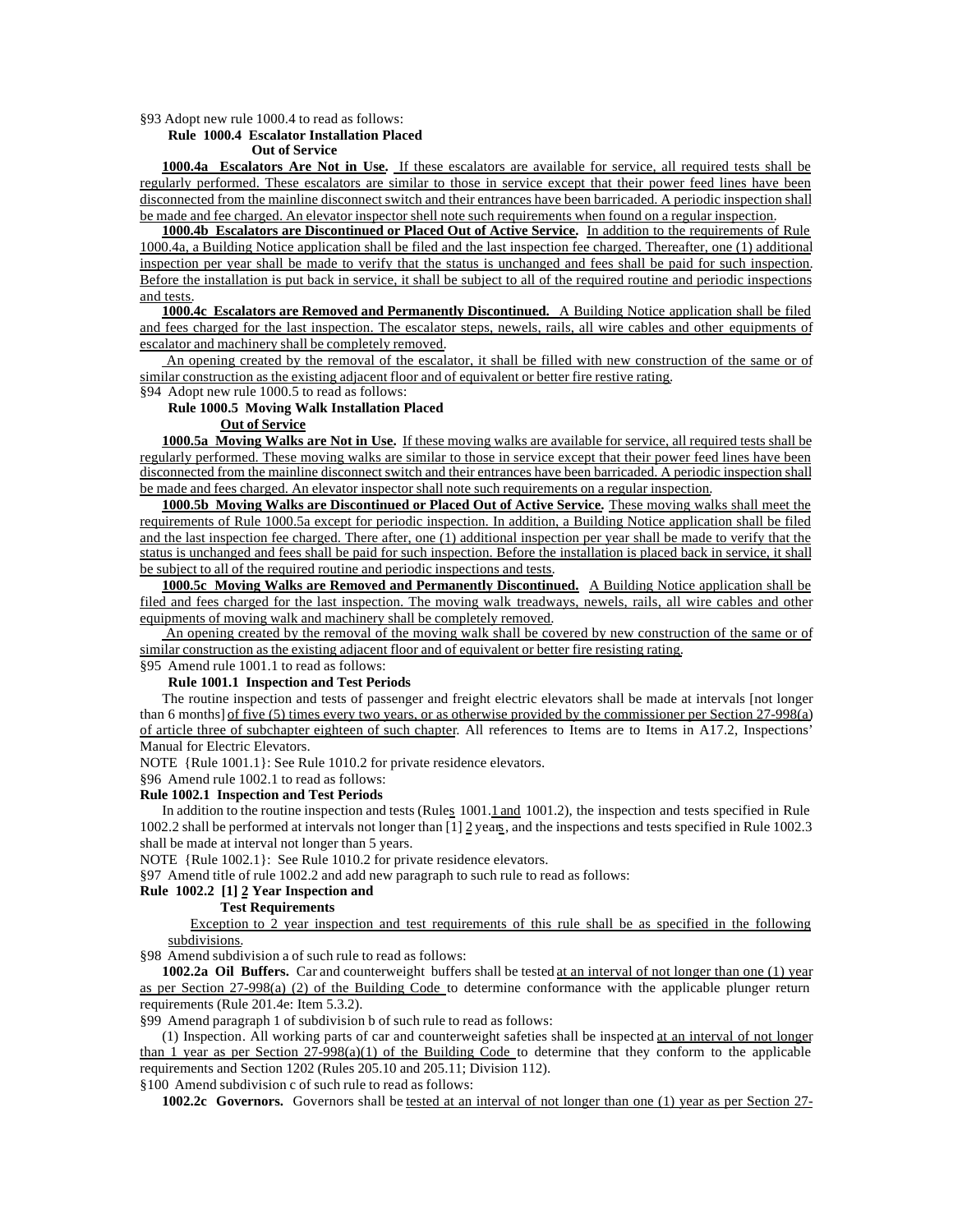$998(a)(2)$  and shall be inspected and operated manually to determine that all parts, including those which impart the governor pull through tension to the governor rope, operate freely. Item 2.28.2(a). In addition to two (2) year inspection, the tag shall be inspected at an interval of not longer than one (1) year.

§101 Add new subdivision o to rule 1003.3 to read as follows:

(o) When controller is changed and mode of operation remains the same, the following tests shall be required:

(1) Full load operational test

(2) 125% test and pull switch at lowest landing after stop for five (5) minutes.

Definition of full load operational test:

(1) Top to bottom at contract speed.

(2) Contract load, stop level  $(\pm \frac{1}{2})$  at every stop up and down.

§102 Add new subdivision L to rule 1003.2 to read as follows:

**1003.2L Brake.** A test of the brake shall be made with 125% of load. When the car returns to the lowest landing, pull the main line switch while the car is being stopped to ensure the brake has set and holds the load.

#### §103 Amend rule 1004.1 to read as follows: **Rule 1004.1 Inspection and Test Periods**

The routine inspection and tests of passenger and freight hydraulic elevators shall be made at intervals [not longer than 6 months] of five (5) times every two (2) years or as otherwise provided by the commissioner per Section 27-998(a) of article three of subchapter eighteen of such chapter. All references to Items are to Items in A17.2.2, Inspectors' Manual for Hydraulic Elevators.

NOTE: {Rule 1004.1}: See Rule 1010.2 for private residence elevators.

§104 Amend rule 1005.1 to read as follows:

#### **Rule 1005.1 Inspection and Test Periods**

In addition to the routine inspections and tests (Rules 1004.1 and 1004.2), the inspections and tests specified in Rule 1005.2 shall be performed at intervals not longer than [1] 2 years, the inspections and tests specified in Rule 1005.3 shall be made at intervals not longer than 3 years, and the inspections and tests specified in Rule 1005.4 shall be made at intervals not longer than 5 years.

NOTE: See Rule 1010.2 for private residence elevators.

§105 Amend the title of rule 1005.2 to read as follows:

# **Rule 1005.2 [1] 2-Year Inspection and Test**

## **Requirements**

§106 Add new subdivision d to rule 1005.4 to read as follows:

(d) Full load test will not be required. Pressure test shall be performed in accordance with Item 2.14.2 of ASME A17.2b-1996.

§107 Amend rule 1007.1 to read as follows:

#### **Rule 1007.1 Inspections and Test Periods**

Routine inspections and tests of escalators and moving walks shall be made at intervals not longer than 6 months for moving walks and at intervals of five times every two (2) years per Section 27-998(b) of article three of subchapter eighteen of such chapter. All references to Items are to Items in A17.2.3 Inspectors' Manual for Escalators and Moving Walks.

§108 Amend rule 1008.1 to read as follows:

# **Rule 1008.1 Inspection and Test Periods**

In addition to the routine inspection and test (Rules 1007.1 and 1007.2), the inspection and tests specified in Rule 1008.2 shall be performed at intervals not longer than  $[1]$   $\underline{2}$  years.

§109 Amend the title of rule 1008.2 to read as follows:

#### **Rule 1008.2 [1] 2-Year Inspection and Test**

§110 Add new subdivisions, r, s and t to such rule to read as follows:

# **1008.2r Combplate Stop Switch.**

**1008.2s Test Report Form.** All testing requirements for escalators required by this rule shall be reported on Form ELV3-Rev-1998 (2 year test for escalators) of the Department of Buildings.

**1008.2t Test Tag.** 2-year test tag for escalators and moving walks shall be affixed in the vicinity of the lower starting device for escalators and of the starting device and the entrance of the moving walks.

§111 Amend the first paragraph of rule 1010.2 to read as follows:

## **Rule 1010.2 Private Residence Elevators and Lifts**

Private residence elevators and lifts [should be subject to the applicable routine and periodic inspections and tests, and ] shall be subject to acceptance inspections and tests specified in Sections [1000 through 1006] 1003 and 1006. [Routine inspection should be performed at intervals not longer than 1 year.]

#### §112 Amend first paragraph of rule 1010.4 to read as follows:

## **Rule 1010.4 Dumbwaiters**

Dumbwaiters shall be subject to the applicable [routine, periodic and] acceptance inspections and tests specified in Sections [1000 through 1006] 1003 and 1006. [Routine inspections shall be performed at intervals not longer than 1 year.]

§113 Add second paragraph to rule 1102.1 to read as follows: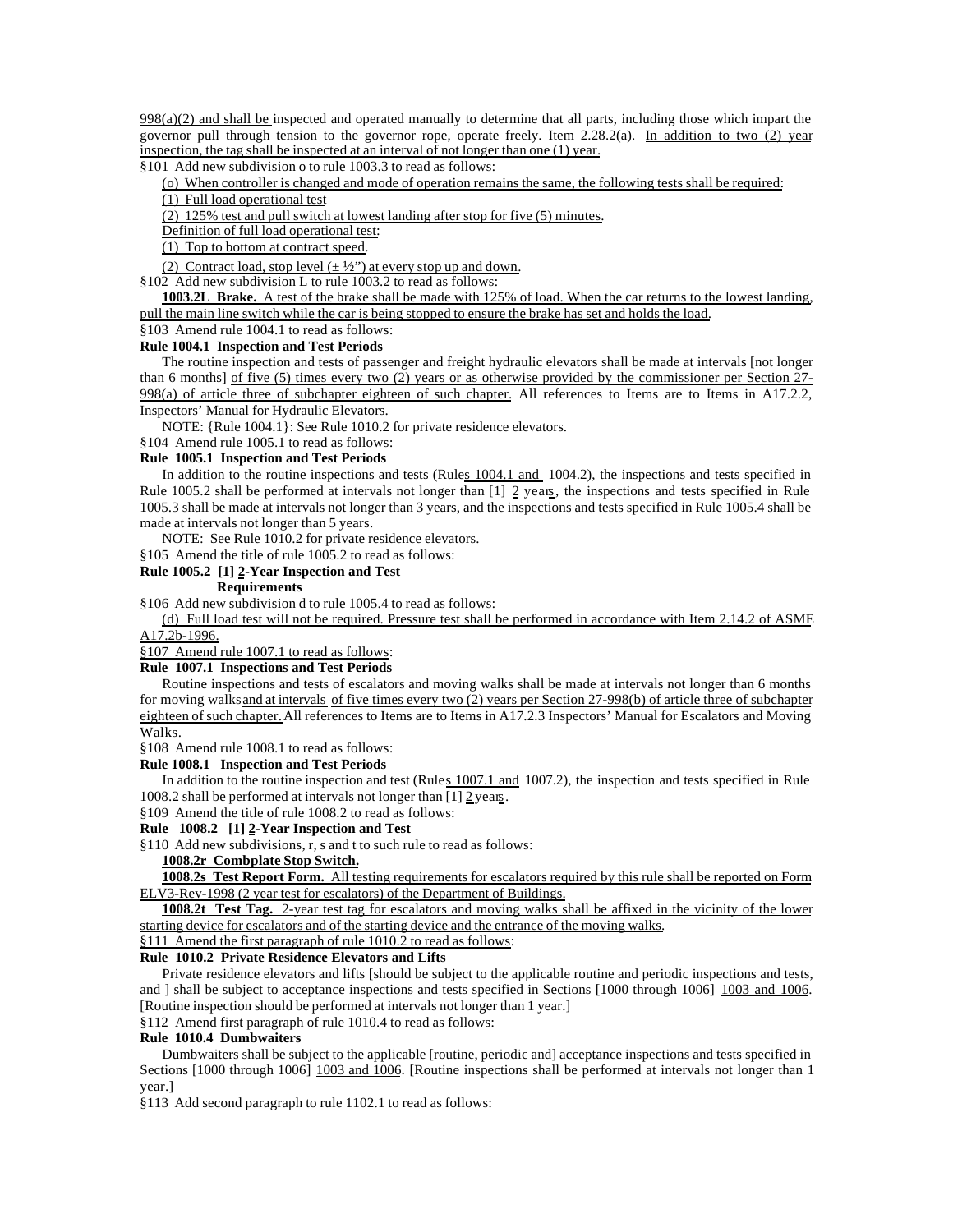The lap edges of passenger (A17.1 horizontal slide type) elevator door, including the lap edges of multi-section doors, shall not move from the wall or adjacent panel sufficiently to develop a separation of more than two(2) inches during the fire portion of the test and not more than two and seven-eighth (2 7/8) inches during or immediately following the hose stream test.

§114 Delete section 1104.

§115 Amend subdivision f of rule 1200.4 to read as follows:

**1200.4f Labeled and Listed Devices.** When a component in a labeled and listed device, including but not limited to interlocks (Rule 111.2), fire doors (Rule 110.15) [, and electrical equipment {Rules  $210.4(b)$ ,  $306.6.6(b)$ ,etc,}] is replaced, the replacement component shall be subject to the requirement of [B44.1/A17.5 and /or] the engineering type test in Part XI. When a component in a labeled and listed device of electrical equipment {Rules 210.4(b), 306.6(b),  $508.4(b)$ ,  $702.4(e)(2)$ , etc.} is replaced, the replacement component shall be subject to the requirements of B44.1/ASME A17.5 and/or the engineering type test in Part XI.

§116 Delete subdivision b of rule 1200.5.

§117 Amend subdivision a of rule 1201.11 to read as follows:

**1201.11a Interlocks.** Where the alteration consists of the installation of hoistway door interlocks, the installation shall conform to the requirements of Rules 111.1, [111.3, 111.5, 111.6, 111.7, 111.9, 111.10, 111.11, 111.12] 111.2, 11.5, 111.6, 111.7, 111.10, and 208.8.

§118 Amend subdivision b of such rule 1 to read as follows:

**1201.11b Mechanical Locks and Electric Contacts.** Where the alteration consist of the installation of hoistway door combination mechanical locks and electric contacts, the installation shall conform to the requirements of Rules 111.1, [111.4, 111.5, 111.6, 111.7, 111.9, 111.10, 111.11, 111.12] 111.2, 111.3, 111.4, 111.5, 111.6, 111.7, 111.10, 111.12, and 208.8.

§119 Amend subdivision c of such rule to read as follows:

**1201.11c Parking Devices.** Where the alteration consists of the installation of elevator parking devices, the installation shall conform to the requirements of Rules [111.8, 111.9, 111.10, 111.11, 111.12] 111.5, 111.6, 111.7, 111.8, 111.10, and 208.8.

§120 Amend subdivision d of such rule to read as follows:

**1201.11d Access Switches and Unlocking Devices.** Where the alteration consists of the installation of hoistway access switches or hoistway door unlocking devices, the installation shall conform to the requirements of Rules [111.9, 111.10,111.11, 111.12] 111.5, 111.6, 111.7, 111.10, and 208.8.

§121 Add new rule 1201.13 to read as follows:

**Rule 1201.13 Elevator Alteration in Commercial Buildings Being Converted to Residential Occupancy**

All new and existing passenger or freight elevators, located in commercial buildings being converted into an interim multiple dwellings registered with the Loft Board in accordance with Article 7-c of the Multiple Dwelling Law are designated as service elevators and shall comply with Section 211 and Local Law 5 of 1073, Local Law 16 of 1984 and Local Law 17 of 1995 and all applicable revisions. The following items shall comply with this Rule:

**(1) Freight Elevators**. Existing freight elevators may be used to carry passengers when they have been altered to conform to this Rule.

**(2) Machine Rooms**. Existing machine rooms or machinery spaces including all access assemblies shall have a minimum fire resistance rating of 1-hour and shall be vented in conformance with the requirements of Rule 100.4.

**(3) Location of Equipment and Electrical Wiring**. Equipment in machine rooms shall be in conformance with the requirements of Rule 101.2.

**(4) Structural Supports**. At the machine room level and one story below the machine room, all new beams and columns supports shall be of structural steel. Structural supports of existing wood shall be subject to controlled inspection and shall be properly fire protected. These requirements shall also apply to elevator machine supports located in basements. Supports shall comply with the requirements of Rule 105.1.

**(5) Pits**. A pit shall conform to the requirements of Rule 106.1.

**(6) Hoistway Doors**. Hoistway doors, conforming to the requirements of Rule 110.1 shall be self-closing, either vertical or horizontal sliding or swing-type with at least 1-hour fire resistance rating.

**(7) Locations of Car Door**. The maximum distance between the hoistway face of the car door and hoistway face of the hoistway door shall not exceed  $5\frac{1}{2}$  inches and shall conform to the requirements of Rule 204.4e(2).

**(8) Vision panels**. Vision panels and protective grills on manually operated door shall conform to the requirements of Rules 204.2e and 204.5e. Grills shall be provided on all existing vision panels.

 **(9) Interlocks and Electrical Contacts**. Hoistway doors shall be provided with accepted interlocks and electrical contacts conforming to the requirements of Rule 111.1.

**(10) Elevator Parking Devices**. When required by Rule 111.8a elevator parking devices shall be provided conforming to the requirements of Rule 111.8b.

**(11) Guide Rails**. Elevator car and counterweight guide rails conforming to the requirements of Rule 200.1 shall be provided.

**(12) Buffers**. Buffers conforming to the requirements of Rule 201.1 shall be provided.

**(13) Car Enclosures**. Materials of elevator car enclosures shall conform to the requirements of Rule 204.2a. Wood platforms shall conform to the requirements of Rule 203.6d.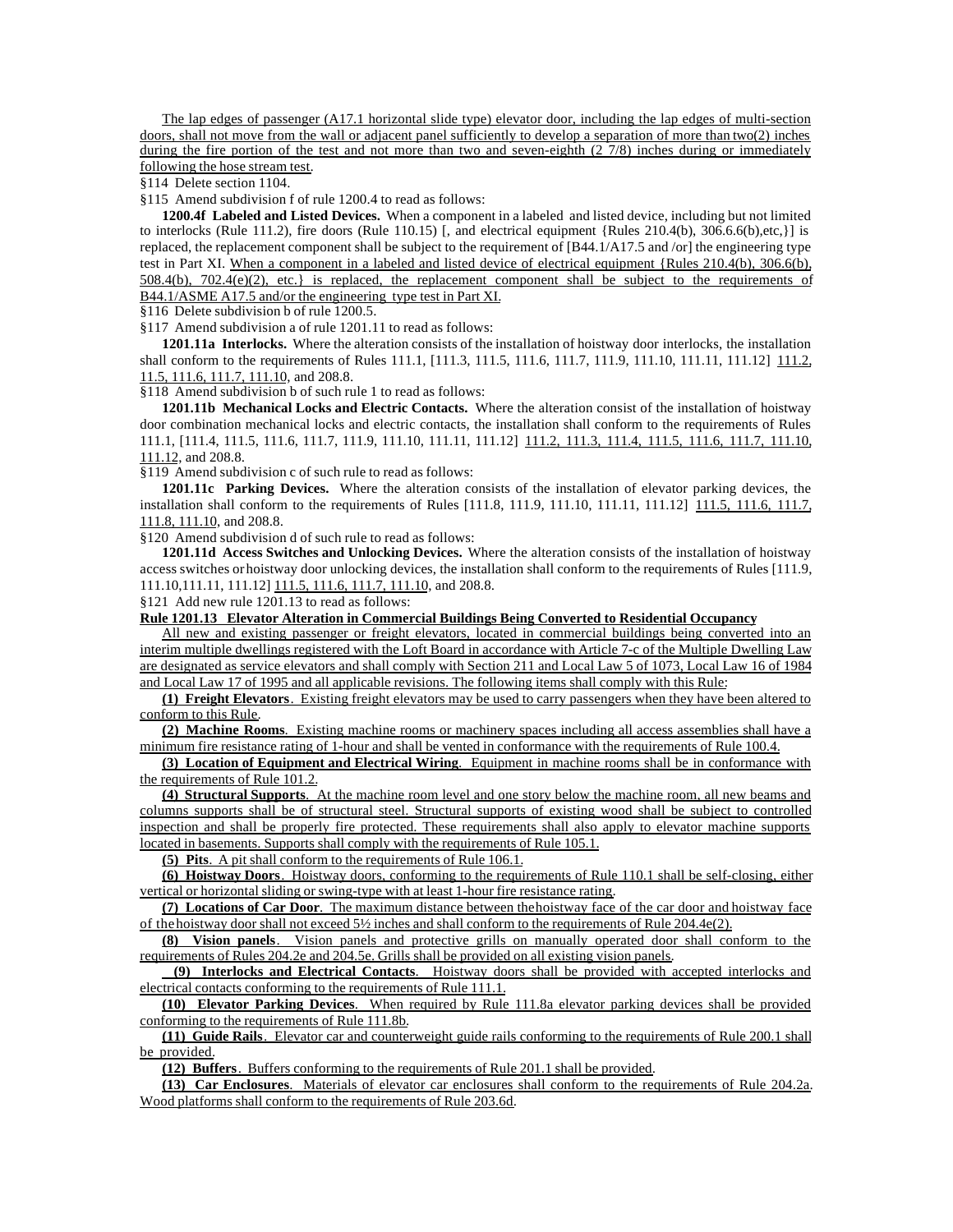**(14) Top Emergency Exit**. Elevators shall be equipped with a car enclosure, which shall have a top emergency exit conforming to the requirements of Rule 204.1e.

**(15) Car Safeties and Governor**. Cars shall be provided with a car safety conforming to the requirements of Rule 205.1. Governor rope shall be either of iron or steel and shall meet the requirements of Section 206.

**(16) Rated Load**. The rated load in pounds for a service car shall be calculated based on inside net platform area conforming to the requirements of the passenger elevator, Rule 207.1.

**(17) Terminal Stopping Devices**. Terminal stopping devices conforming to the requirements of Section 209 shall be provided.

**(18) Operating Devices**. Operating devices conforming to the requirements of Rule 210.1 shall be provided.

**(19) Ropes.** Elevator cars shall be suspended by iron or steel wire ropes conforming to the requirements of Rule 212.1.

§122 Amend paragraph 2 of subdivision b of rule 1202.5 to read as follows:

(2) Where an alteration is made to a side emergency exit, or where a new one is installed, it shall conform to the requirements of Rule 2041j. Side emergency exit may be eliminated but corresponding elevator side emergency exit must also be eliminated.

§123 Amend paragraphs 2, 3, and 4 of subdivision c of such rules to read as follows:

(2) Where an existing enclosure other than specified in Rule  $1202.5(c)(1)$  is retained and new material is installed, the new material and adhesive shall conform to the following requirements, based on the tests conducted in accordance with the requirement of ASTM E 84, UL 723 or NFPA 255:

- (a) Flame spread rating of 0 to 25
- (b) Smoke development of 0 to [450] 100.

(c) Toxicity shall meet the requirements of Section 27-348(e) of the Building Code.

If the material or combination of materials installed exceeds  $\frac{1}{4}$  in. (6.4 mm) in thickness, the car enclosure shall conform to the requirements of Rule 204.2a(1).

 (3) [Napped, tufted, woven, looped, and similar materials shall conform to the requirements of Rules 204.2a(1) and (2) or Rule 1202.5(c)(2) and Sections 1104 and 1106. Adhesive shall conform to the requirements of Rule  $1202.5(c)(2)$ .] Materials for insulating, sound deadening or decorative purposes may be used for lining enclosures if firmly bonded flat to the enclosure without intervening air spaces. Such materials shall not be padded or tufted, shall be Class A interior finish pursuant to Section 27-348(b) of the Building Code and shall have a smoke development rating

of 0 to 25 pursuant to Section 27-348(d) of the Building Code.

(4) Floor covering, underlayment, and its adhesive shall [have a critical radiant flux of not less than  $0.45$  W/cm<sup>2</sup> as measured by ASTM E 648] conform to the requirements of Rule 204.2(a)(4).

§124 Amend subdivision b of rule 1202.10 to read as follows:

**1202.10[b]c Increase in Rated Speed**

§125 Add new subdivision b to such rule to read as follows:

**1202. 10b Decrease in Travel.** Where an alteration involves a decrease in travel which eliminates top terminal floor landing, it shall, in addition to requirements of Rule 1202.10a meet the requirements of any one of the following:

 $(1)(a)$  If the wall is erected in front of elevator entrance openings, the unused shaftway doors shall be sealed with through-bolts. Electromechanical safety interlocks wired into safety circuit of each elevator shall remain.

(b) New slow-down, normal and final limits for the new top terminal floor landing shall be installed.

(c) Access provisions for the original top floor landing from the car operating panels shall be removed.

(d) The original final limits shall remain operable at the top of the hoistway for safety.

(e) Access to the original top terminal landing shall be provided for maintenance and servicing of hung secondary equipment and inspection of wire rope cables per ASME A17.2 Standards.

(f) Elevator car enclosures shall be equipped with side and top emergency exits.

(2)(a) If the wall is erected in front of elevator entrance openings, a suitable access shall be provided for emergency situations.

(b) Inspection control shall allow qualified personnel to by-pass the new limits on speed for maintenance and inspection.

(c) The new top terminal final limit switch shall be design for manual resetting.

(d) The system shall be capable of a double electrical protection with the same run-by (36" for oil hydraulic buffers) clearance to stop mechanically using the counterweight buffer when an over-speed malfunction occurs.

(e) The original top terminal landing shall be available for maintenance and inspection.

(f) The safety interlock must be used for the corridor entrance doors in circuit with an access key provision. §126 Amend paragraph 1 of subdivision d of rule 1202.12 to read as follows:

(1) When a controller is installed in place of an existing controller, without any change in the type of operation or control, the new controller shall conform to the requirement of Rules 210.4 and 210.9. The installation shall also conform to the requirements of Rules 210.6, 210.7, 210.8, 211.3 through [211.8] 211.9, and Section 209.

§127 Amend the last paragraph of rule 1202.13 to read as follows: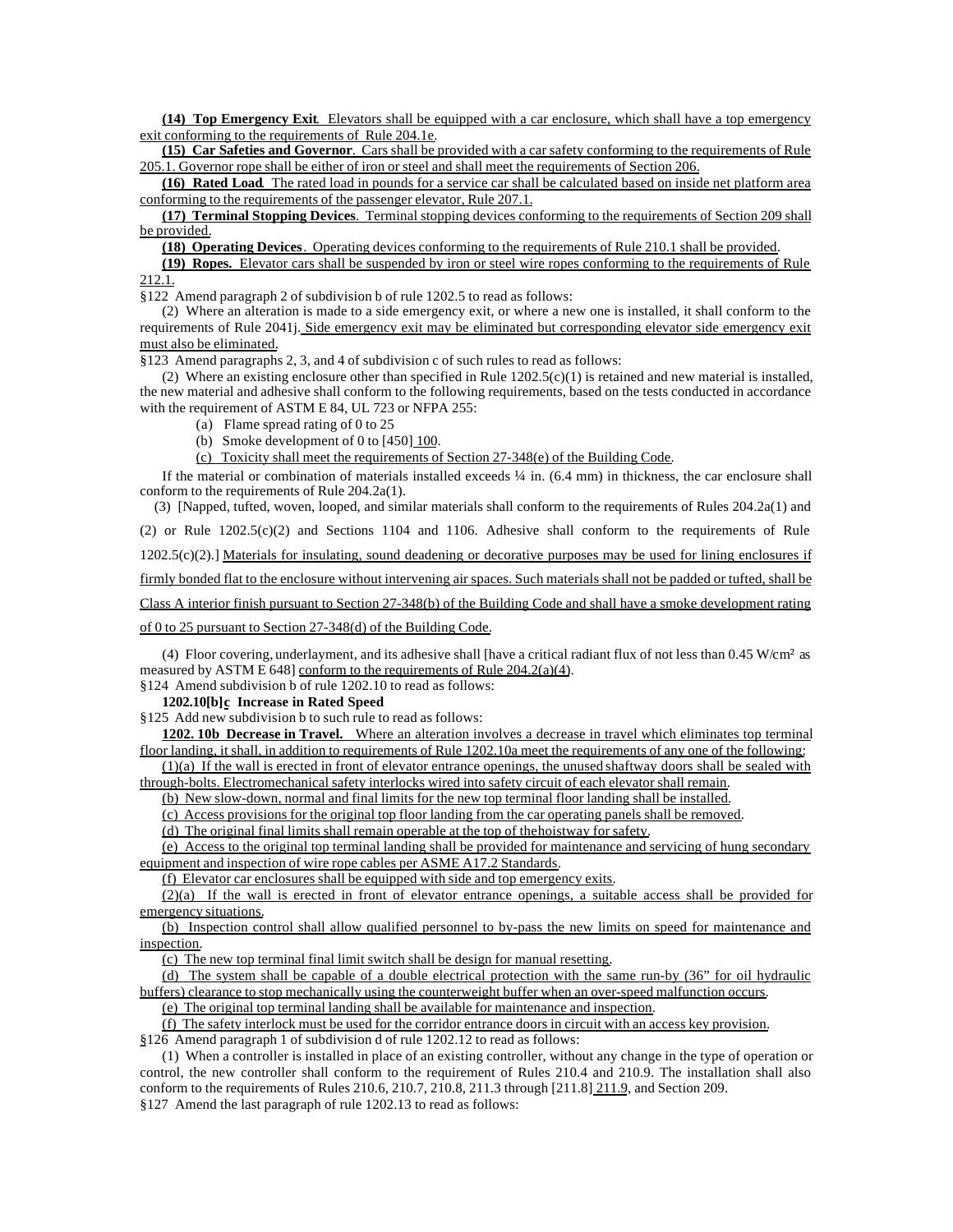Where an alteration is made to firefighters' service operation, the installation shall conform to the requirements of Rules 211.3 through [211.8] 211.9.

§128 Add new subdivision e to rule 1202 .14 to read as follows:

**1202.14e Wedge Clamp Shackles.** Where an alteration is made to provide wedge clamp shackles, the installation shall be filed by the Professional Engineer or the Registered Architect and shall conform to the requirements of Rule 212.9e. In addition, the installation for retrofits, cable repair replacements, etc., shall provide installation of apparatus on both sides of cable ends (car and counterweight) and submit the design of cable hitch plates, clearances between shackles, staggering of shackles for entrance, use of tensioning, isolation bushing and other hardware used in conjunction with the adjustment.

§129 Amend paragraph 3 of subdivision h of rule 1203.8 to read

as follows:

Where an alteration is made to firefighters' service operation, the installation shall conform to the requirements of Rules 211.3 through [211.8] 211.9.

§130 Amend and re-designate paragraph 3 as 5 and add new paragraphs 3 and 4 to subdivision a of rule 1206.3 to read as follows:

(3) for counterweight cables of drum machines re-shackling at the counterweight ends, 4 years.

(4) In addition to foregoing requirements, rope fastenings shall be renewed when an inspection reveals any evidence of failure at the shackle regardless of the period of time since last re-shackling.

 $[(3)]$  (5) Where auxiliary rope-fastening devices conforming to the requirements of Rule 212.10 or where car hoist ropes with an additional MEA accepted type emergency clamping devices are installed, refastening at the period specified is not required provided that, where such devices are installed, all hoisting ropes shall be refastened on the failure or indication of failure of any rope fastening.

§131 Amend first paragraph of sub division c of such rule to read as follows:

**1206.3c Tags.** A metal tag (see Appendix K) shall be securely attached to one of the wire rope fastenings after each resocketing or changing to other types of fastenings, and shall bear the following information:

§132 Amend paragraph 6 of subdivision b of rule 1206.5 to read as follows:

(6) Flexible hose and fitting assemblies shall be replaced by the manufacturers' date indicated on the existing equipment but not less than six (6) years. Hose assemblies that do not indicate a replacement date shall be replaced. Replacement shall conform to requirements of Rule 303.3c (1)(e).

§133 Amend the first paragraph of rule 1207.1 to read as follows:

#### **Rule 1207.1 General Requirements**

Any alteration to an escalator shall comply with the requirements of Rules 805.1, 805.2, 805.3a, 805.3e, 805.3f, 805.3n, 805.3q , 805.7, 1200.1, and 1200.2

§134 Amend rule 1207.8 to read as follows:

## **Rule 1207.8 Combplates**

Any alteration of the combplates shall require conformance with the requirements of Rules 805.3n and 805.3q .

§135 Amend the first sentence of the first paragraph of rule 1208.1 to read as follows:

Any alteration to a moving walk shall comply with requirements of Rules 905.2, 905.3a, 905.3e, 905.3f, 905.3k, 905.3l, 905.6, 906.2, 1200.1, and 1200.2.

§136 Amend subdivision a of rule 2000.7 to read as follows:

**2000.7a Limitation of Load, Speed, and Travel.** The rated load shall be not less than 450 lb (204 kg) or more than 750 lb (340 kg). The lift shall be capable of sustaining and lowering a load as specified in Rule 207.1. The rated speed shall not exceed 30 ft/min (0.15m/s). The travel shall not exceed  $[12ft (3658mm)$  nor]  $25ft (7621mm)$  and shall not penetrate [a] more than one floor. Platforms with an area greater than 15 ft<sup>2</sup> (1.39 m<sup>2</sup>) shall have a rated load of not less than 750 lb (340 kg).

§137 Amend subdivision a of rule 2100.7 to read as follows:

**2100.7a Limitation of Load, Speed, and Travel.** The rated load shall be not less than 450 lb (204 kg) or more than [700] 750 lb (340 kg). Platforms with an area greater than 15 ft<sup>2</sup> (1.39 m<sup>2</sup>) shall have a rated load of not less than [700] 750 lb (340 kg).The lift shall be capable of sustaining and lowering a load as specified in Rule 207.1. The rated speed shall not exceed 30 ft/min (0.15 m/s). The travel shall not exceed  $[10 \text{ ft } (3048 \text{ mm } )$  nor  $] 25 \text{ ft } (7621 \text{ mm } )$  and shall not penetrate [a] more than one floor.

§138 Amend the first paragraph of Rule 2500.13 to read as follows:

When provided, power operation, power opening, and power closing of hoistway doors and car doors [and gates] shall conform to the requirements of Section 112, except as modified by this Rule.

§139 Amend subdivision a of such rule to read as follows:

(a) Rule 112.1(b). Vertically sliding doors are not permitted. Power operated swing hoistway doors shall not be permitted with power operated horizontal operated car doors.

§140 Amend paragraph 2 of subdivision a of rule 2501.8 to read as follows:

(2) The inside net platform area shall not exceed 18 ft<sup>2</sup> (1.67 m<sup>2</sup>) but not less than  $4'X4'$  with a minimum 32 inches clear door opening. The C/O/P shall be on the strike wall.

§141 Delete Appendix G of ANSI/ASME A17.1-1996 in its entirety.

§142 Delete Appendix H of such standard and re-adopt it to read as follows: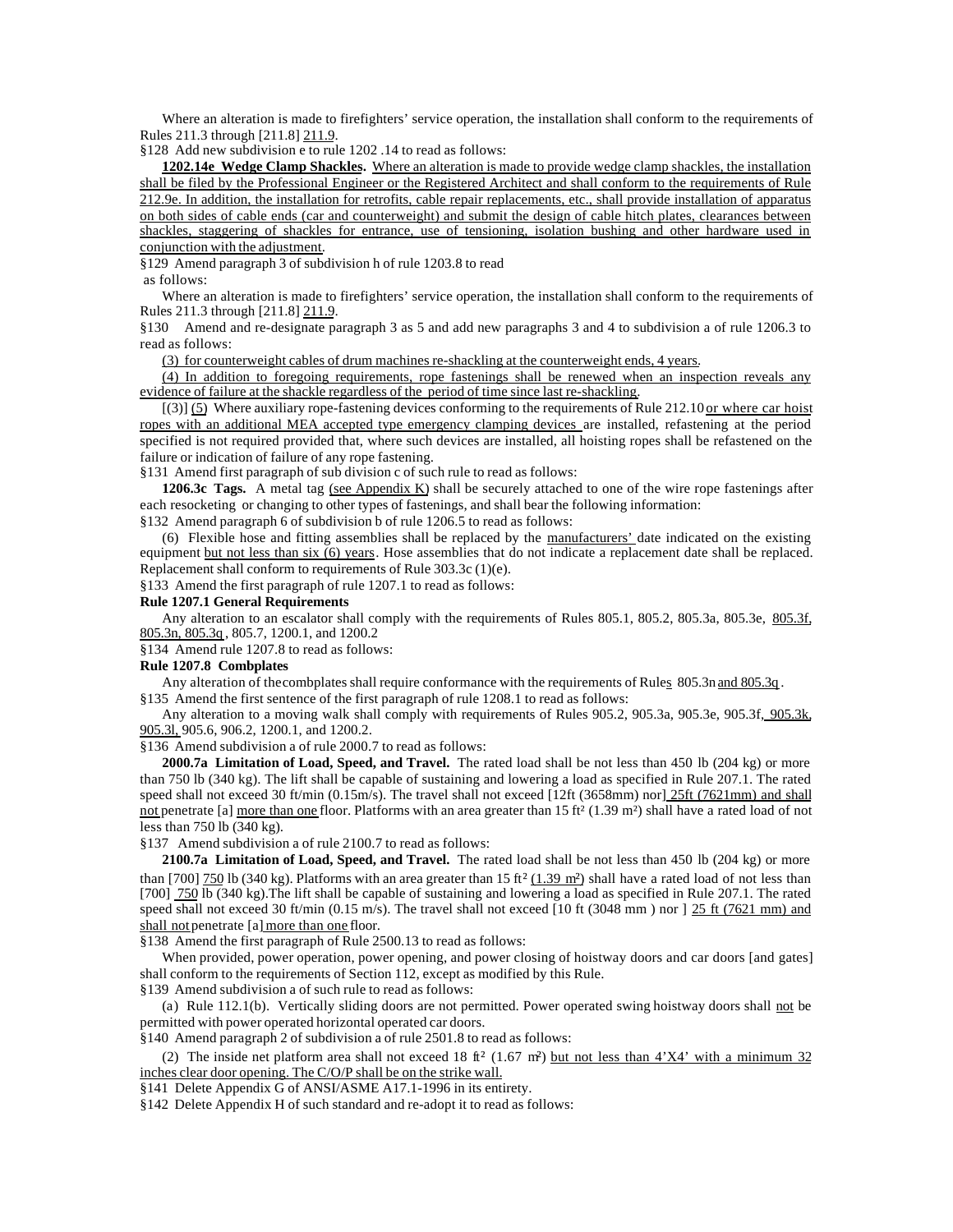# **APPENDIX H SIGNS AT ELEVATOR LANDINGS**

Signs at elevator landings shall comply with the requirements of Section 27-391 of article nine of subchapter six of chapter 1 of title 27 of the administrative code.

§143 Add new appendix k to such standard.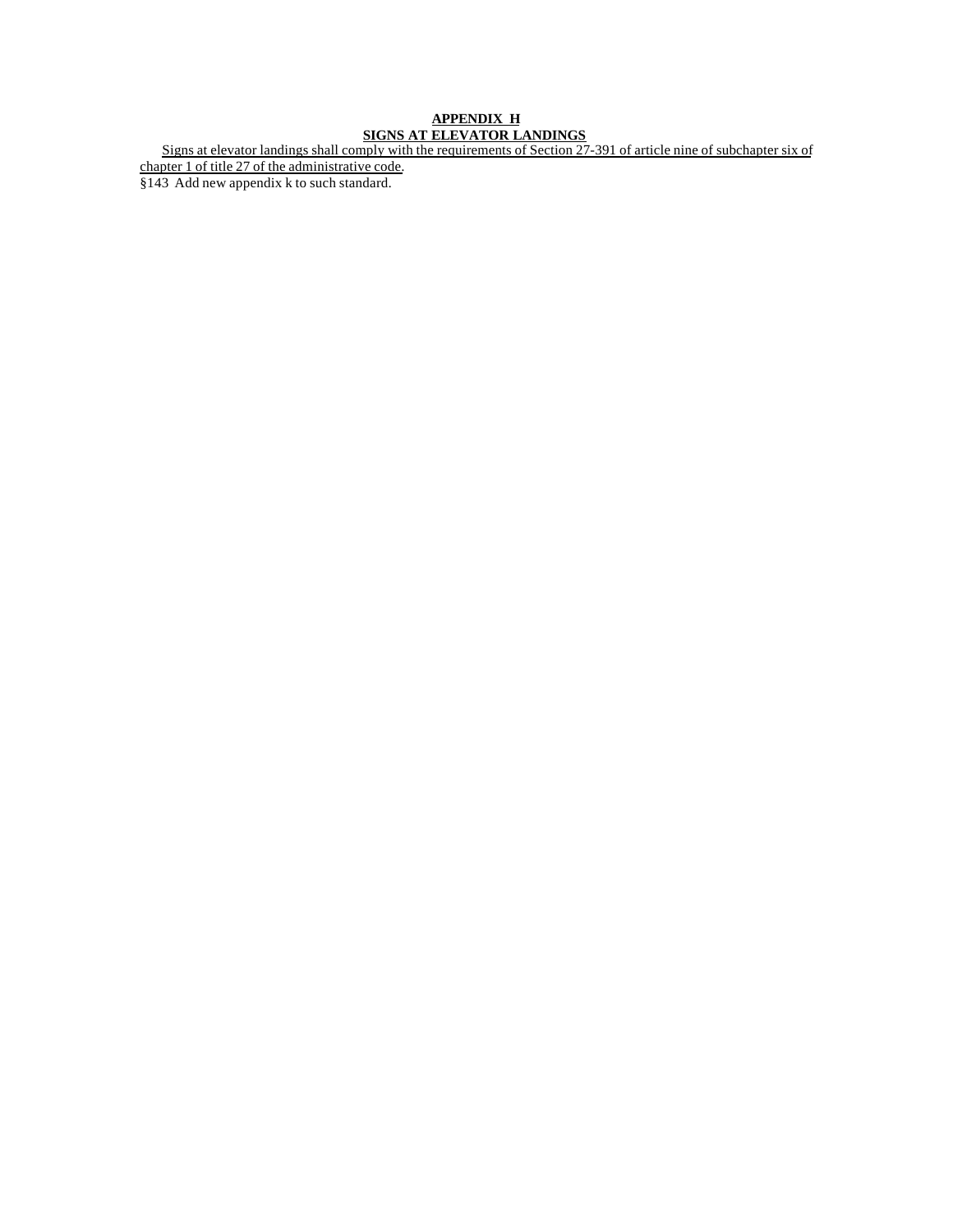## **APPENDIX K**

```
TAGS
```


**NOT APPROVED** 

| Note - binding wire is twisted and in the babbitt |
|---------------------------------------------------|
|                                                   |
| --<br>$\sim$                                      |
| <b>COMPANY NAME</b><br>DATE RESOCKETED<br>Ð       |

**APPROVED METHOD** 

#### *† DOB 1-16-03; 11-91 BCR*

# **\*( 3)REFERENCE STANDARD RS 18-3**

ANSI B153.1-1981 Safety Requirements for the Construction, Care and Use of Automobile Lifts. FS 00-L-360D-1987 Motor Vehicle Lifts.

*\*DOB 1-16-03; 11-91 BCR; 678-85 BCR; 385-82 BCR*

# **\*\*\*(12)REFERENCE STANDARD RS 18-4**

ANSI/ASME MH 14.1-987 Loading Dock Levelers and Dockboards Modifications.-The provisions of ANSI/ASME MH 14.1-1987 shall be subject to the following modifications: The Section numbers are from that standard:

**2.1.8 Lighting.-The entire operating area shall be illuminated to provide a distributed intensity of at least five (5) foot candles over the area of operating floor and platforms.** *\*\*\*11-91 BCR; 1156-80 BCR*

# **\*\*(4) REFERENCE STANDARD RS 18-5**

ANSI/ASME B20.1- 1987 Safety Standards for Conveyors and Related Equipment.

**Modifications.-** The provisions of ANSI/ASME B20.1-1987 shall be subject to the following modifications. The Section numbers are from that standard:

### **6.21 Vertical Reciprocating Conveyers**

**6.21.2 Guarding**

 (e) Controls shall be installed or located so they cannot be actuated by a person on the carrier. Controls shall be of constant pressure type.

(f) Non-operating sides of the conveyer to be guarded to a minimum height of 7 ft. If guarding is fence or expanded metal the mesh must be capable of rejecting a 2" diameter ball. The guarding is required at both levels where the unit penetrates a non-fire rated floor.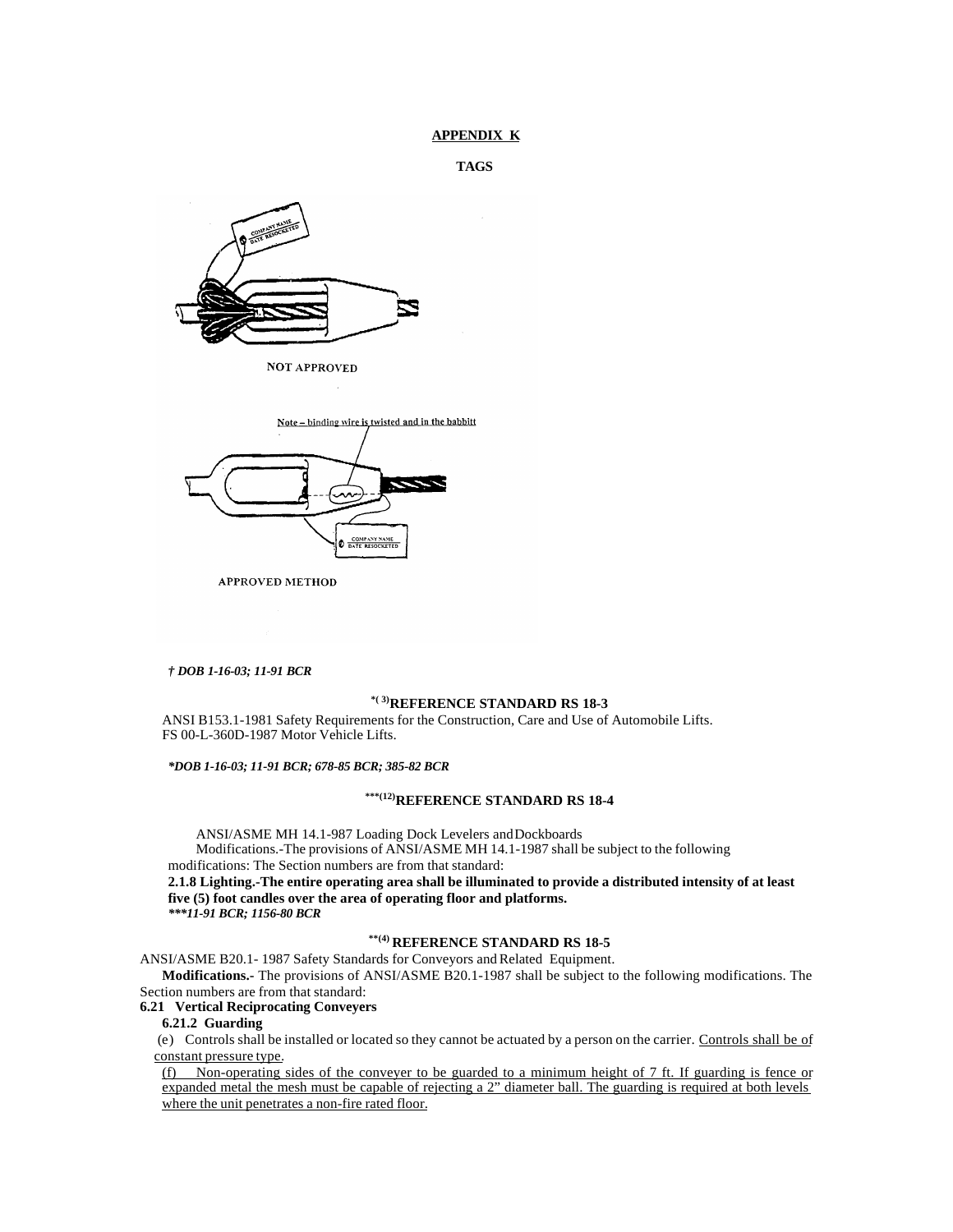**6.21.3 Shaft enclosure**

Where a vertical conveyer (material lift) penetrates a fire-rated floor a two (2) hour rated enclosure with one and a half (1½) hour rated self-closing fire doors shall be required.

**6.21.4 Gates**

(a) All lower and intermediate level manual loading and unloading points shall have gates with a minimum of six (6) ft in height. Each gate is equipped with a lock and electric contact to prevent the gates from being opened until the conveyer is at that level.

(b) Upper level gates must be with a minimum of six (6) ft in height and shall be equipped with a lock and electric contact.

**6.21.5 Platform Side guards**

Platform side guards and gate with electric contact shall be provided with a minimum of six (6) ft in height.

**6.21.6 Limitation of Load**

The capacity shall be not less than 50 lbs. per sq. ft with a maximum capacity of 2500 lbs.

**6.21.7 Speed**

The rated speed shall not exceed 25 ft/min (0.15 m/s).

**6.21.8 Travel**

The maximum travel shall not exceed 25 ft.

**6.21.9 Floor Penetration**

Not more than one floor penetration shall be permitted.

## **SECTION 7 OPENING PROTECTION**

#### **[7.01] 7.1 Passage through openings**

 $[7.01.1]$   $\overline{7.1.1}$  Whenever a conveyer or other material-handling device is designed to pass through floors, ceilings, partitions or walls, the plans and specifications shall give the necessary details of the opening protection with respect to location, structural strength, and fire resistance in accordance with the requirements of the Building Code.

**Section 5.** This revision shall take effect immediately.

- [ ] Matter shown in brackets to be deleted.
	- Matter shown underlined to be added.

{ } Matter shown in brackets replaces brackets [ ] of ANSI/ASME A17.1-1996and ANSI/ASME 17.1A-1997, so that it is not understood as deletion.

Designations used in this revision is as follows: Example is taken from PART X PART X<br>SECTION SI SECTION SECTION 1000<br>RULE 1000.3 RULE RULE 1000.3 SUBDIVISION 1000.3(b) PARAGRAPH 1000.3(b)(1)  $SUBPARAGRAPH$   $1000.3(b)(1)(b)$ ITEM 1000.3(b)(1)(b)(1) SUBITEM  $1000.3(b)(1)(b)(1)(i)$ 

Wherever "of such rule," "of such subdivision," etc., is used in any  $\frac{4}{3}$ , they refer to "rule," "subdivision," etc. of the preceding §#.

*\*\* DOB 1-16-03;11-91 BCR; 1156-80 BCR*

#### **REFERENCE STANDARD RS 18-6 CONSOLE OR STAGE LIFTS**

#### **1. Platform or Car Construction.-**

(a) Suspension or supporting frames of all console or stage lifts shall be constructed of structural steel, wrought iron shapes, or of any noncombustible material whose strength shall satisfy the loads and stresses requirements of the building code.

(b) The minimum factor of safety of all materials used in car platforms and slings shall conform to the requirements of reference standard RS 18-1.

**2. Cables.-**Hoisting cables shall have a safety factor conforming to the requirements of reference standard RS 18- 1.

**3. Hoisting.-**Platforms may be operated by cables, plunger, or screw type equipment, and shall maintain a minimum factor of safety of all materials used in operating the platform conforming to the requirements of reference standard RS 18-1.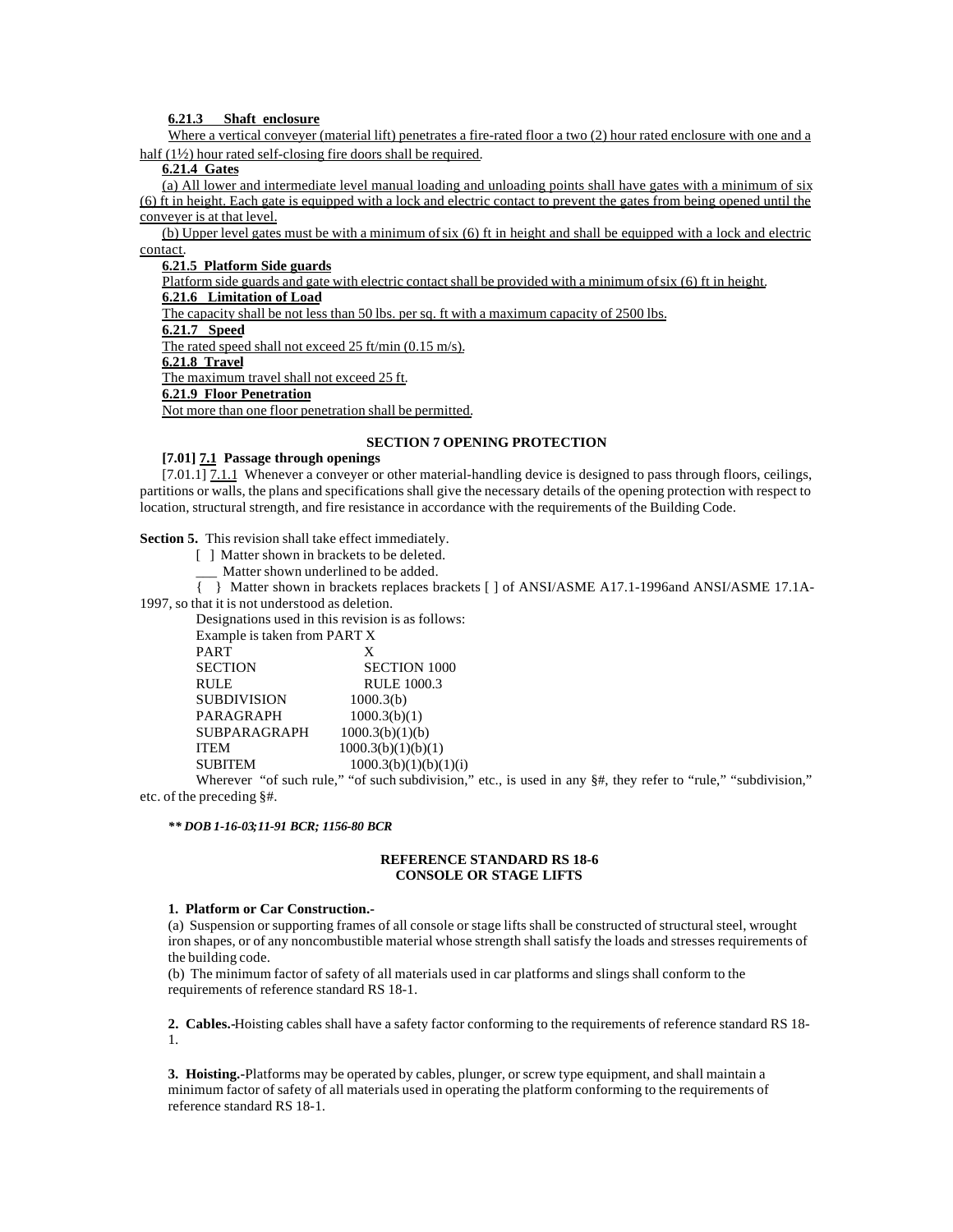#### **4. Control.-**

(a) Up and down control shall be provided near the lift in a location where it can be easily operated and where the operator will have an unobstructed view of the lift.

(b) An emergency stop switch shall be provided within easy reach of the operator, and when operated, it shall cut off power from the hoisting equipment.

**5. Entrance.-**When the entrance to such console or stage lift is at one or more points below the stage level, such entrance or entrances shall be provided with a gate or door with mechanical lock and electric contact, or the platform shall be provided with an apron made of sheet steel or plywood covered with 26 gage sheet steel, at the entrance side or sides extending from the platform to below the lowest landing with the platform at its maximum raised position. If the platform rises above the stage level, all unguarded sides shall be provided with aprons extending from the platform to below the stage level.

# **\*(5)REFERENCE STANDARD RS 18-7**

ANSI A 10.-41981-Safety requirements for Personnel Hoists.

Modifications.-The provisions of ANSI A 10.4-1981 shall be subject to the following modifications:

Add the following sub-section to 25.10.2:

25.10.2.1 Thereafter the rack and pinion type personnel hoist shall be reinspected every ninety (90) days. The inspection shall include a full load test of the safety device.

Add the following sections to govern the installation, jumping and dismantling or rack and pinion type personnel hoists to Rule 26, Inspections and Tests of Personnel Hoists:

26.1.1.1 Installations of rack and pinion type personnel hoists shall be approved by the Elevator Division. Both a construction application and an elevator application shall be filed by a licensed professional engineer or registered architect. The drawings shall be sealed.

26.1.1.2 The Elevator Division shall be notified at least three (3) days before the inspection date prior to each "cathead" raise, when the travel of the hoist is increased. This inspection shall include the examination of the normal, terminal and final limit stopping devices. All parts of the equipment shall be inspected; and tested to determine that they are in safe operating condition where found necessary by the Elevator Division. A full load test may not be required at this time by the Elevator Division. If an Elevator Division Inspector cannot be present at the time the required tests are made, the qualified private elevator inspectional agency conducting the tests shall: (1) Submit a statement upon a department form to the Elevator Division certifying the tests which have been conducted and the results thereof within 24 hours of such tests.

(2) Attach a tag showing the date of the tests and the name of the person and/or agency conducting it.

26.1.3.1 Acceptance inspections of new installations shall be made prior to use by the contractor. The Elevator Division shall be notified at least three (3) days before the required acceptance inspection and test. A full rated load test shall be made. All shaftway protection doors, ramps, guards and required safety devices shall be installed and in place. The contractor may apply upon successful completion of the inspection and test for a ninety (90) day temporary elevator certificate (B Form 256).

26.2.1.1.1 All rack and pinion type safeties shall be stamped with their expiration date by the manufacturer and shall be replaced when such date is expired which shall not exceed a period of three (3) years.

26.7 Materials Handling Plan. A materials handling plan shall be provided if a potentially hazardous condition exists because of simultaneous operation of the rack and pinion personnel hoist and either a crane and/or derrick. 26.7.1 The materials handling plan shall be acceptable to Site Safety Coordinator and approved by the Department.

26.7.2 The hoist contractor and the safety coordinator shall be jointly responsible for the enforcement of the provisions of the materials handling plan.

26.8 Dismantling and Removal. The Elevator Division shall be notified on department forms when a rack and pinion type hoist is dismantled and removed.

26.8.1 The notification shall include the elevator application number, the street address locations listed on the construction application, the block and lots and the date of removal.

26.9 Field Inspection. A department field inspection will be scheduled by the Elevator Division upon receipt of proper notification to ascertain the actual job-site conditions and to sign-off the forms documenting the same.

Add the following to Rule 30:

Electrical work shall conform to the New York City Electrical Code.

Welding shall conform to the applicable portions of the Administrative (Building) Code.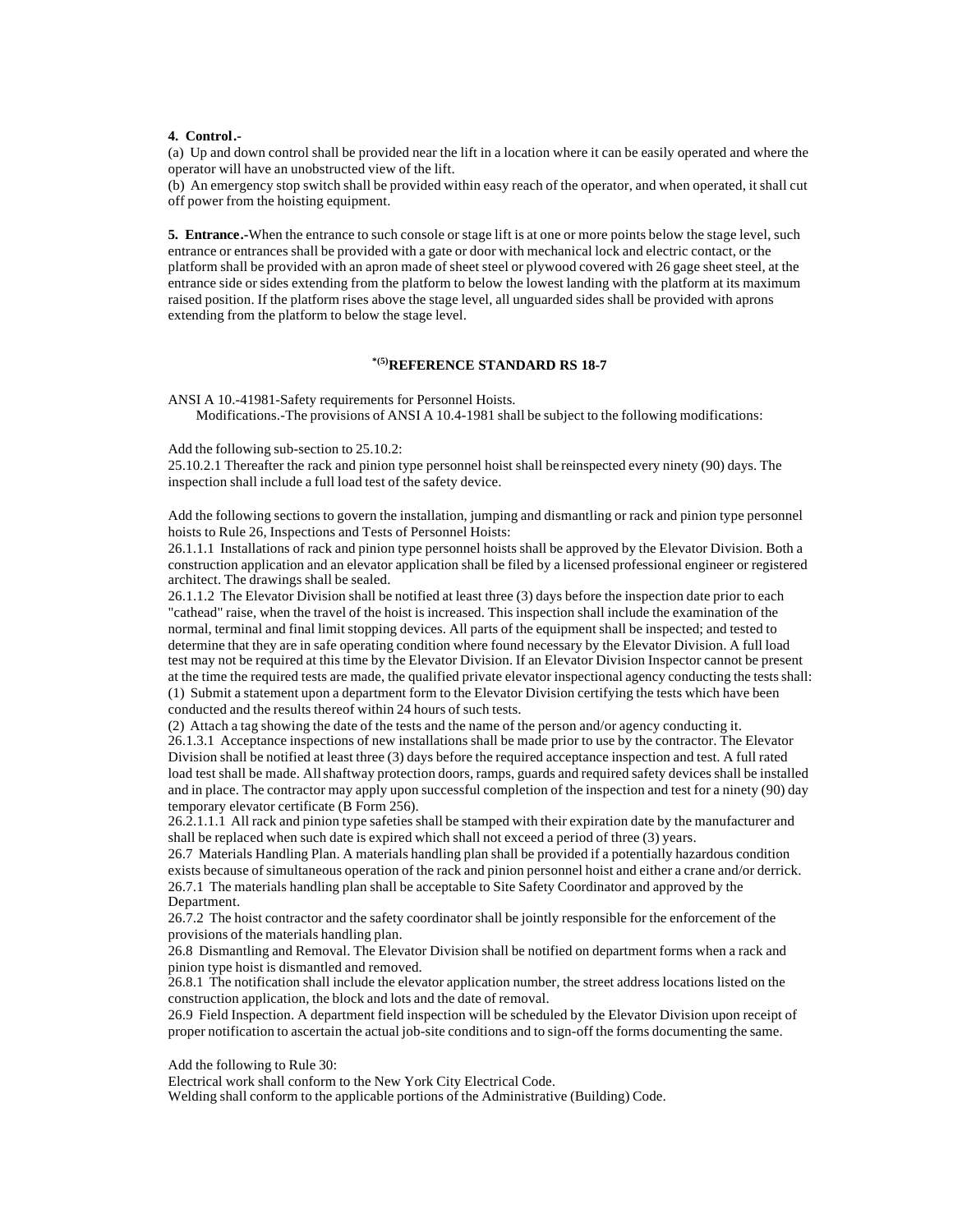#### *\*678-85BCR*

#### **REFERENCE STANDARD RS 18-8 POWER OPERATED SCAFFOLDS**

#### **1. Construction Requirements for the Scaffold.-**

(a) The scaffold shall be constructed of steel conforming to reference standard RS 18-1, rules  $203.6(a)$ , (b), (c), and 203.7, or of equivalent metals.

(b) A railing with an intermediate horizontal rail, shall be provided on all four sides of a scaffold. The railing shall be at least 36 in. high on the building side and at least 42 in. high on the other three sides. Design of the guard rail at or near both ends of the scaffold shall include provisions for mounting roller guides.

(c) The spaces between the top guard rails and the scaffold toe board on the outside railing and the end railings shall be filled with metallic mesh, expanded metal, or similar material that shall reject a ball 1 in. in diameter and that shall be capable of withstanding a horizontal force of 75 lbs. at any point with a maximum deflection of 1 in. The railing on the building side shall have mesh below the intermediate rail only.

(d) A solid metal toe board, at least 4 in. high, shall be provided at the floor on all four sides. The bottom of the toe board shall be flush with floor. The toe board shall be capable of withstanding a horizontal force of 75 lbs. at any point with a maximum deflection of 1 in.

(e) A hinged access gate shall be provided in the scaffold railing on the building side. The gate shall be of construction similar to the railing, and the open spaces in the gate shall be filled with material as prescribed in (c) above. With the gate open, the clear width of access shall be at least 18 in.

(f) The gate shall be provided with an interlock that will prevent power operation of the scaffold when the gate is in the open position.

(g) The scaffold dimension parallel with building shall be designated the "length," and shall be measured between the inside surface of the end railings. The dimension perpendicular to the building wall shall be designated the "width," and shall be measured between the inside railing surfaces on the long sides of scaffold. The width of a scaffold shall be at least 28 in. When the building side of the scaffold is of irregular shape, following the contour of a building wall, scaffold "width" shall be measured at the tightest point of the irregularity.

(h) The rated load of a scaffold shall be 50 plf. The maximum number of occupants permitted simultaneously on a scaffold shall be equal to the inside clear length divided by 5.

(i) The maximum permissible vertical scaffold speed shall be 50 fpm.

(j) The scaffold floor shall have an anti-slip surface with air passage interstices, which must reject a 6 1/2 in. diameter ball, and shall be designed for a uniform live load of 75 psf. The floor and its supports and bracings shall be able to withstand a concentrated load of 300 lbs. on any random 4 sq. in. of floor area with a maximum deflection of 1/1666 of the span.

(k) A manufacturer's rating plate shall be mounted conspicuously near the access gate on the scaffold. The plate shall be made of non-corrosive material with letters at least 1/4 in. high etched, stamped, or cast on the surface. It shall state the rated load, the maximum number of occupants, and the manufacturer's name and model number.

#### **2. Construction and Design Requirements for Roof Carriage.-**

(a) A movable roof carriage and track system shall be provided to move the scaffold in a horizontal direction. The maximum permissible horizontal speed of the roof carriage shall be 50 fpm.

(b) The roof carriage shall be constructed of steel conforming to reference standard RS 18-1, rules 203.6(a), (b), and (c), and 207.7, or of equivalent metals, welded, riveted, or bolted together. The roof carriage construction shall be capable of supporting the scaffold and its rated load plus impact loads imposed by motor stall torque and wind forces with a safety factor conforming to reference standard RS 18-1, rules 203.10 and 203.11.

(c) The design of the roof carriage, track, and track support system shall include means to accurately stop and position the roof carriage at predetermined locations that correspond to the locations of the vertical guides on the building wall.

(d) When the roof track system is not a continuous loop and terminal track ends exist, mechanical end barricades shall be provided together with terminal limit switches.

(e) In the design of roof components of buildings where suspended scaffolds and movable roof carriages are to be used, all forces transmitted to the building structure by such equipment shall be added to normal design loads.

**3. Stability of Roof Carriage**.-The roof carriage and its support system shall be designed and constructed for structural adequacy and required stability to resist overturning moments occurring with a scaffold carrying its full rated load.

(a) Windforce: 30 psf.

(b) All imposing forces that are caused by moving loads shall be doubled for impact.

(c) If the roof carriage is of open structure type, the effect of windforce or interior components shall be considered as the sum of all framing components areas plus mounted equipment areas projected on a plane perpendicular to the wind direction. No component shall be considered as shielding another component along the wind direction if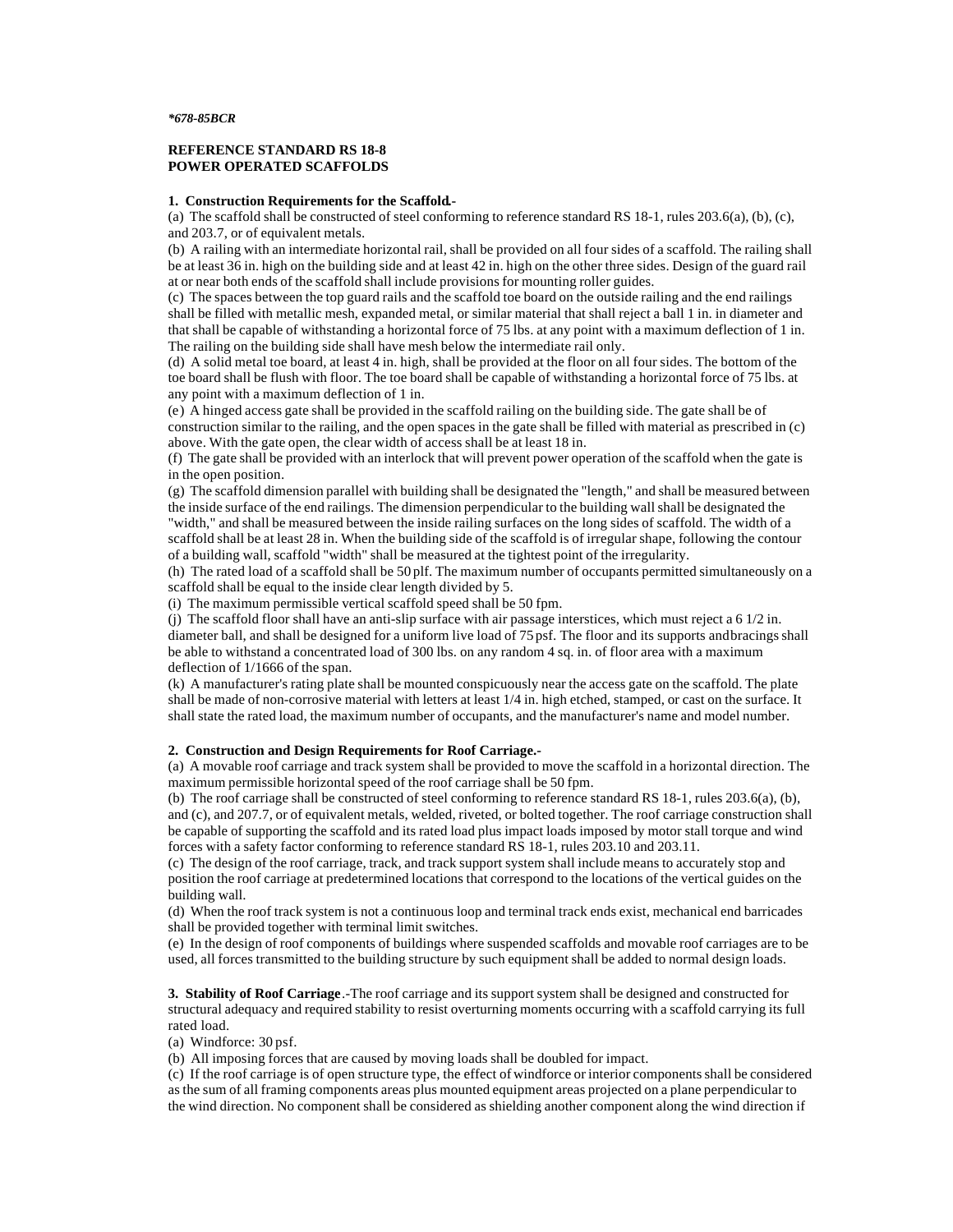the separating distance is more than 4 times the smallest dimension of the windward component.

**4. Access for Inspection and Maintenance.-**Safe and convenient means of access between roof and roof carriage and between roof carriage and scaffold shall be provided, conforming where applicable to reference standard RS 18-1, rule 101.3.

(a) On installations where movable roof carriages are used, the means of access shall be a permanent part of the carriage design and shall be constructed so as to permit stepping on or off the carriage to or from the roof at any carriage position.

(b) Means of access between a movable roof carriage and its scaffold shall be possible only with the scaffold raised to its top position. Electrical interlocks in the carriage drive motor circuit, and actuated by the scaffold, shall prevent carriage movements until scaffold is in access position.

### **5. Vertical Guiding of Power Operated Scaffolds-**

(a) Power operated scaffolds shall be guided up and down the face (facade) of a building or structure. (b) The guiding means shall consist of roller guide shoes engaging vertical guide rails securely attached to the structural members.

(c) Each vertical guide shall be engaged by an upper and a lower roller guide shoe securely attached to the scaffold and its suspension frame. Roller guide shoes shall be spaced at least 48 in. apart vertically. Where the platform is suspended at two points at each end, the vertical guides may be engaged by one guide shoe only. (d) The two ends of the scaffold shall be supported and hoisted or lowered simultaneously, and means shall be provided to maintain the scaffold approximately at level position at all times to prevent the roller guide shoes from binding on the vertical guides. Out-of-level slope shall not exceed 1/4 in. in 12 in.

(e) Materials for vertical guides, suspension frame, and fastenings shall conform to applicable portions of reference standard RS 18-1, section 200.

### **6. Construction and Design Requirements for Hoist Machines.-**

(a) A hoist machine, whether mounted on the scaffold or the roof carriage, shall be designed and constructed to maintain its component parts in correct alignment to effectively transmit the imposed drum load into the supporting structure.

(b) Wire ropes shall lead from the drums through suitable fairleads to suspension points when the hoist machine is mounted on the scaffold. Wire ropes shall lead from the drums over suitable deflecting sheaves mounted on outriggers from the roof carriage when the hoist machine is located in the roof car.

(c) Chains, clutches, or friction gearing belts shall not be used to connect the drive motor to the winding drum. It shall be necessary to power drive the drive machine to either raise or lower the scaffold.

(d) Drive motors shall meet the requirements of the electrical code of the city of New York and shall:

(1) Lift the scaffold with 125 percent of the rated load at the rated speed with maximum temperature rise of 50 degrees C. per hr.

(2) Provide dynamic braking.

(3) Be of weatherproof construction with the motor shaft connected to the input shaft of the speed reducer through a coupling capable of transmitting the motor stall torque.

(e) Guards.-All moving, power transmitting, and interacting components of the drive machines shall be effectively guarded to conform to applicable portions of the requirements of rule 19 of the industrial code of the state of New York.

(f) Brakes.-Each hoist machine shall be provided with at least two friction brakes applied by a spring or springs and released electrically.

(1) Each brake shall be able to stop and hold the dead weight of the scaffold and 125 percent of the rated load. (2) The drum brake shall be adjusted to apply not later than 2 seconds after the drive motor brake at every stopping operation.

(3) At least one brake shall be located at, and applied directly to, the winding drum or an equal strength extension of it. This brake shall have the additional function of reacting to a 40 percent over-speed actuated by an inertia device or a speed governor, either of which must be reset manually.

(4) The second brake shall be located at, and applied on either side of the motor.

(5) All parts of the brakes shall be readily accessible for inspection and cleaning.

(g) Gearing.-Hoist machines shall be provided with speed reducers between the drive motor and the rope drum. Such speed reducers shall be of the meshing gear type, worm and worm gear type, spur gears type, bevel gears type, or a combination of these types. The speed reducer shall be fully enclosed, adequately lubricated, and sealed to prevent leakage.

\*(6)(1) Such speed reducers shall conform to the requirements of the American Gear Manufacturers Association as listed in Reference Standard RS 18-1, Part XVI. \*1156-80 BCR

 $*(6)$  (2) Material used for gears and shafts in speed reducers shall conform to reference standard RS 18-1, Section 208.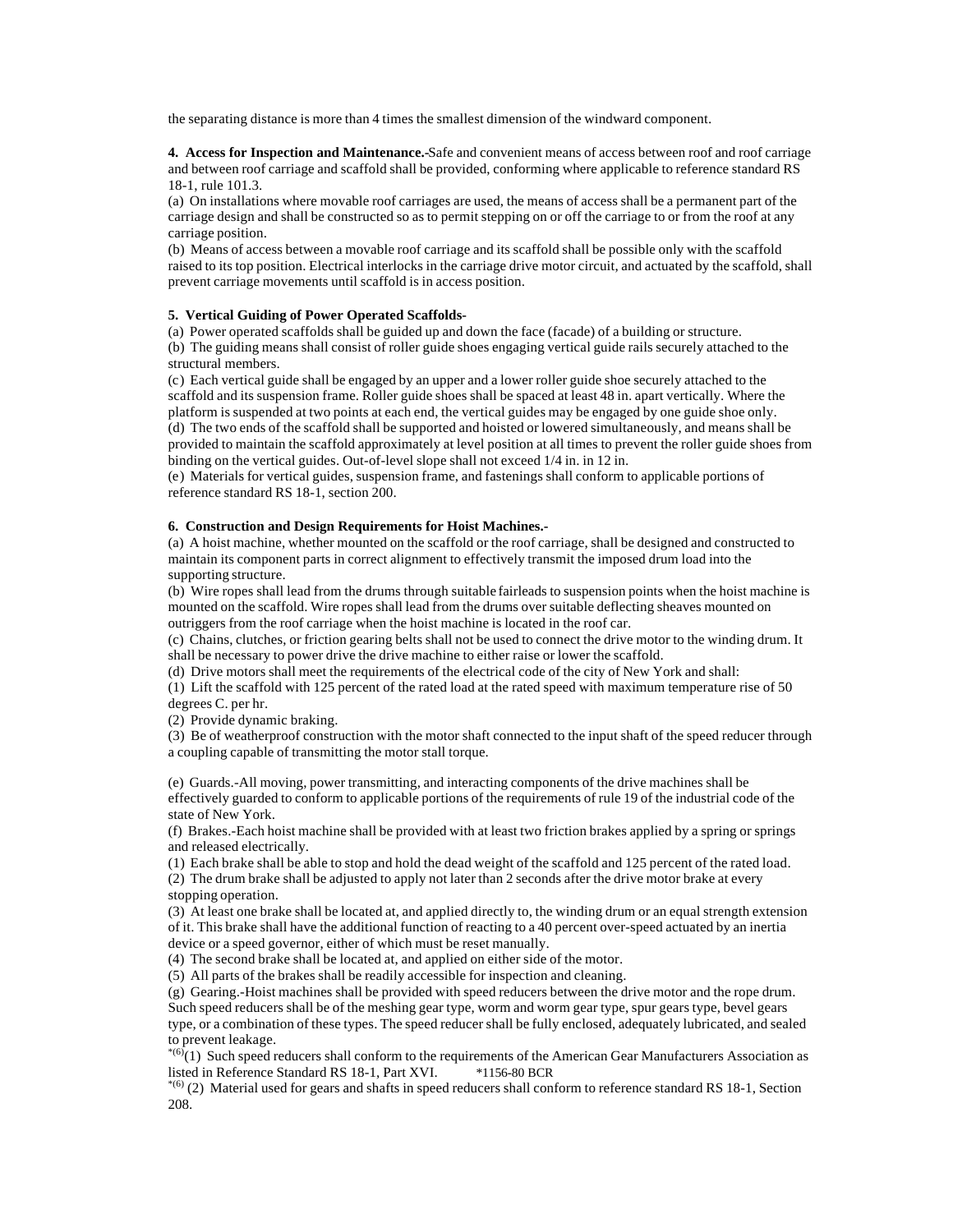(3) The gearbox shall be provided with oil level indicators and removable cover plates or plugs to permit visual inspection of the full width of the faces of the gear teeth.

(4) A data plate of a material resistant to weather and other corrosive agents shall be mounted on the gearbox, and shall bear the following information etched or stamped in 1/8 in. high letters:

Type of lubricant..........................................................

Quantity of lubricant........................................Gallons

(h) Drums.-Drums for winding up suspension ropes shall have grooves or contact surfaces capable of withstanding the imposed rope pressure without deformation.

(1) The pitch diameter of the drum shall be at least 40 times the diameter of the rope wound on it.

(2) When grooved drums are used and single or multiple layers of rope are wound on the drum, the groove spacing or distance from centerline-to-centerline of adjacent grooves shall be at least 1/16 in. plus the rope diameter.

(3) When a drum without grooves is used and single or multiple rope laying is employed, a level winding device shall be provided to maintain the rope in close wound, parallel lays.

**7. Suspension Means and Their Attachment.-**Scaffolds shall be suspended by steel wire ropes, with at least one rope supporting the scaffold at, or near, each end. When winding drums are located at the top of travel, the suspension rope fastenings shall be attached to the scaffold; when winding drums are located on the scaffold, the suspension rope fastenings shall be attached to supports at the top of travel; and when a hoist machine with a continuously rotating traction sheave is used at each end of the scaffold, the single suspension rope shall have at least 4 turns on the sheave for minimum lifting effect, and the rope length shall be equal to the total scaffold travel plus 8 ft. For each suspension rope, an adjacent safety suspension rope shall be provided. The safety suspension rope shall normally run free through a clamping device, that is part of the machine, and the clamping device shall be arranged to automatically grasp and hold the safety rope upon failure of the hoist rope.

(a) Only steel wire ropes with fiber cores, having the commercial classification "elevator wire rope" and of minimum grade "improved plow steel" shall be used for the suspension of scaffolds.

(b) Rope data tag information shall conform to the requirement of reference standard RS 18-1, rule 212.2b.

(c) The number of suspension ropes used, the diameter of the ropes, and the factor of safety shall conform to requirements of reference standard RS 18-1, rule 212.3.

(d) The minimum rope diameter shall be 5/16 in.

(e) Securing of wire rope to winding drums shall conform to requirements of reference standard RS 18-1, rule 212.6.

(f) At least 3 turns of rope shall remain on the winding drum when the scaffold is at the bottom of travel.

(g) Suspension wire ropes shall not be lengthened or repaired by splicing.

(h) Suspension wire rope fastenings at free ends shall conform to the requirements of reference standard RS 18-1, rules 212.9(a), (b), (c), (d), (e), and (f).

(i) Suspension ropes shall be provided with a rust-resistive coating.

(j) Reverse bends in the roping arrangement should be avoided. More than two reverse bends in each rope shall be prohibited.

(k) Means shall be provided to stabilize the suspension ropes to prevent sway and abrasion and, in all cases, such means shall be provided for every 300 ft. of scaffold travel**.**

## **8. Operating Devices and Control Equipment.-**

(a) All electrical operating devices shall be of the constant pressure or dead man type with weather proof enclosure. To prevent unauthorized use, the constant pressure device shall be key operated or protected by a padlock cover.

(b) All electrical equipment and wiring shall conform to the requirements of the electrical code of the city of New York.

(c) The normal operating devices for the vertical movement of the scaffold shall be located on the scaffold and shall be operable only when all electrical protective devices and interlocks on the scaffold are in position for normal service.

(d) The operating device of a power operated roof carriage for horizontal traversing shall be located on the roof carriage. This operating device shall be connected so that it will not be operable until the scaffold is raised to its uppermost position of travel and is disengaged from the building face or guiding rails on the building face and all protective devices and interlocks, on both the roof carriage or scaffold mounted hoist machine, are in position for traversing.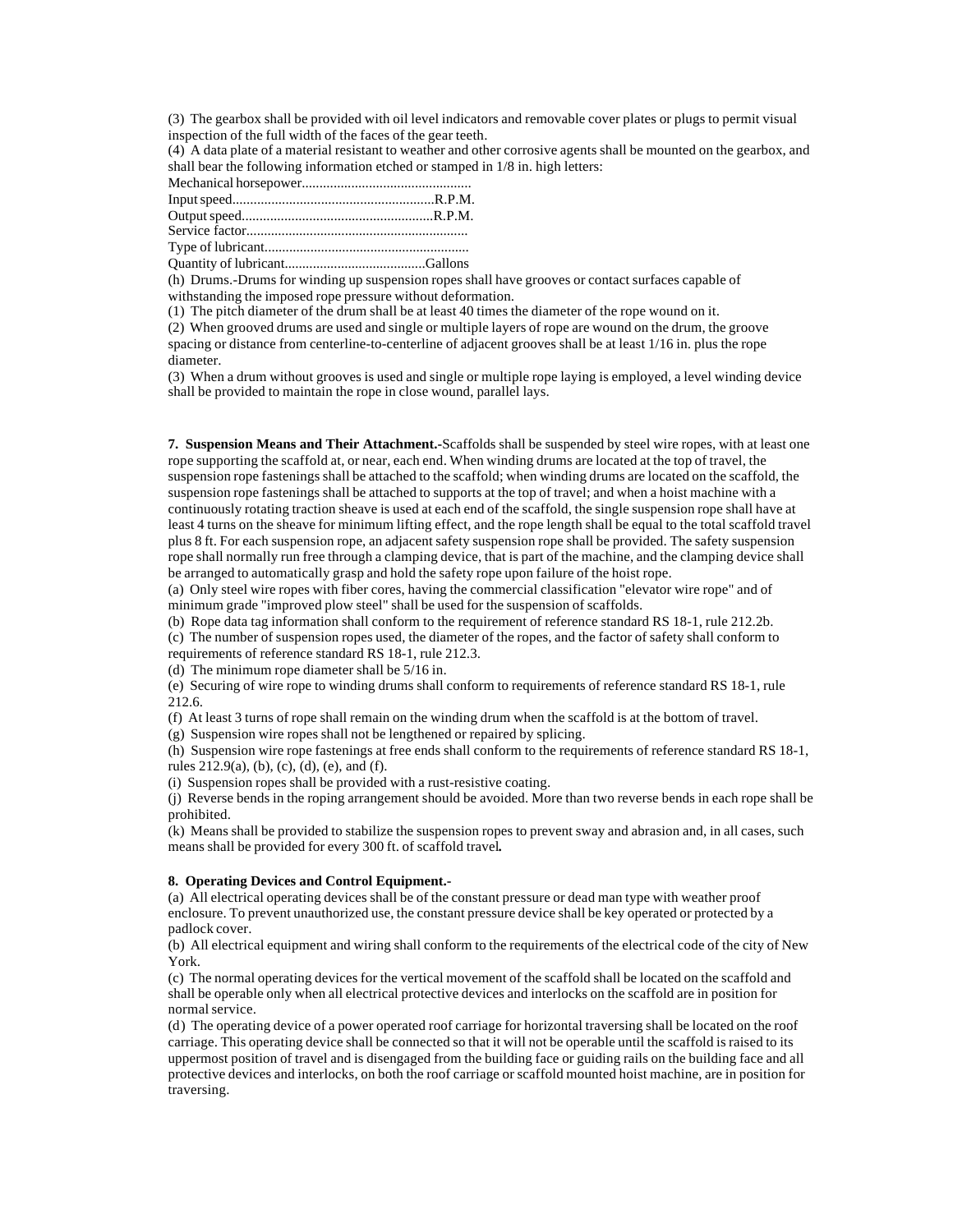## **9. Traveling Cable.-**

(a) Conductors for control, power, communication, signal, and ground may be run in a single traveling cable, provided that the cable conforms to the requirements of rule B30-166.0(i) of the electrical code of the city of New York.

(b) Traveling cables exceeding 100 ft. in length shall comply with rule B30-69.0 of the electrical code of the city of New York.

(c) The traveling cable shall be provided with a tensioning device to prevent uncontrolled cable sway, to protect the cable against abrasion, and to automatically prevent overtensioning of the cable. The tensioning device and cable drum shall mounted in a weatherproof housing.

## **10. Electrical Protective Devices and Interlocks.-**

(a) An overtensioning or tightrope device shall be connected into the drive motor circuit in a manner that will cause it to react to an overload and disconnect electric power to prevent upward pull on ropes if the scaffold becomes wedged in its tracks or is otherwise impeded while being raised.

(b) A slack rope device shall be provided that will react to a slackening of rope tension and disconnect electric power from drive motor to prevent the drum from overhauling the suspension rope if scaffold's downward motion is interrupted.

(c) Limit switches shall be provided at the top and bottom terminals of scaffold travel and shall be connected into the control circuits of the drive motors and actuated by cams at both ends of the scaffold and the roof carriage. Cam engagement of a limit switch at any travel terminal shall remove electric power from the motor circuit, and shall apply the brake to stop the scaffold or roof carriage.

(d) Hoist machine winding drums shall be provided with stop motion limit switches of the traveling nut type or equivalent. Such stop motion limit switches shall be connected to the drum shaft and set to open the operating circuit of the motors simultaneously with the cam operated final terminal travel limit switches.

(e) All electrical mounting boxes, conduits, piping, and junction boxes, and the controller frame, hoist machinery frame, roof carriage track system, and scaffold shall have a ground connection through a ground wire in the scaffold traveling cable and by a third rail contact or cable with a tensioning device for the roof carriage.

**11. Power Supply System.-**Electrical equipment and wiring for the power supply system shall conform to the applicable requirements of the electrical code of the city of New York.

**12. Emergency Communication with Men on Scaffold.-**Communication equipment shall be provided for each power operated scaffold to facilitate rescue operations in an emergency and shall consist of either: (a) A telephone instrument mounted on the scaffold and connected through wires in the traveling cable to a manned instrument in the building and, in addition, a battery or hand operated air horn or other signalling device not requiring electricity to operate.

(b) A two-way radio telephone system with the receiving instrument in the building constantly manned during the operation of the scaffold and in addition, a battery or hand operated air born or other signalling device not requiring electricity to operate.

## **13. Special Maintenance.-**

 $^{*(6)}$  (a) Suspension ropes shall be examined, lubricated, and shackled or reshackled to conform to ANSI A17.2-1979

\*(6) (b) Control mechanisms, switch panels, relay panels, and similar electrical operating equipment shall be examined and maintained to conform to ANSI A17.2-1979

(c) A continuous record of modifications and changes of equipment shall be kept on the premises for inspection and review by the commissioner.

(d) A complete and continuous record of operations shall be maintained, in which shall be recorded, regular maintenance procedures, and malfunctions, repairs, and emergencies. *\*1156-80 BCR*

**\*\*(7)REFERENCE STANDARD RS 18-9**

ANSI/ASME A90.1 1985-Safety Standards for Belt Manlifts. *\*\*Local Law 65-1969; 11-91BCR; 1156-80BCR*

# **\*\*\*(8) REFERENCE STANDARD RS 18-10**

AMUSEMENT DEVICES  $\rm ^{\ast (10)}$  TABLE OF CONTENTS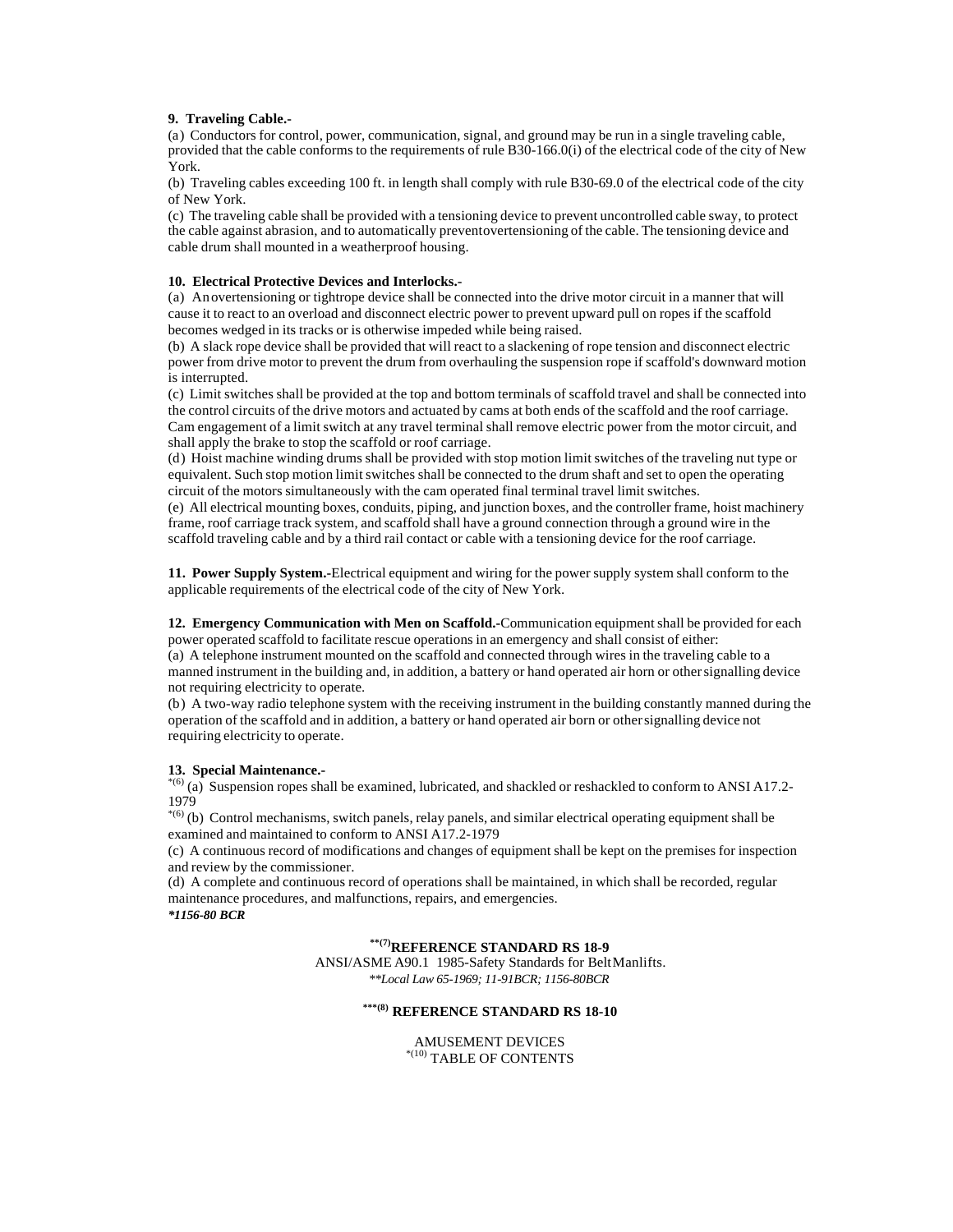#### Section Subject

# PART I GENERAL PROVISIONS

- 1.0 Purpose, Intent and General Requirements
- 2.0 Scope and Application
- 3.0 Definitions
- 4.0 Compliance
- 5.0 Periodic Inspection and Test Intervals
- 5.1 Inspection and Test Requirements

5.2 Operation Maintenance Inspection and Test Records

# PART II DESIGN AND CONSTRUCTION

- 6.0 Design  $*_{(10)} 6.1$
- Amusement Device Entry and Discharge
- 6.2 Means of Access and Egress
- 6.3 Emergency Brakes and Anti-Roll Back Devices
- 6.4 Signal System<br>6.5 Protection Aga
- Protection Against Moving Parts
- 6.6 Speed Limiting Devices<br>6.7 Passenger-carrying Devi
- Passenger-carrying Devices
- 6.8 Passenger Tramways
- 6.9 Electrical Equipment
- 6.10 Air Compressors and Equipment
- 6.11 Fire Prevention
- 6.12 Load Tests
- 6.13 Identification and rating Pla tes<br> $^{*(10)}$  6.14 Assembly and Disass
- Assembly and Disassembly
- \*(10)  $6.15$  Lighting

### PART III OPERATION

- 7.0 Notice
- 
- 7.1 Daily Inspection and Test<br> $^{*(10)}$  7.2 Location of Con
- \*(10) 7.2 Location of Controls<br>\*(10) 7.3 Control of Operation
- \*(10) 7.3 Control of Operation<br> $(10)$  7.4 Overload and Oversp
- \* $^{(10)}$  7.4 Overload and Overspeed<br>\* $^{(10)}$  7.5 Wind and Storm Hazards \*(10) 7.5 Wind and Storm Hazards<br>\*(10) 7.6 Imminent Danger
- \*(10) 7.6 Imminent Danger<br>\*(10) 7.7 Cleanliness
- 
- <sup>\*(10)</sup> 7.7 Cleanliness<br><sup>\*(10)</sup> 7.8 Passenger C \*(10) 7.8 Passenger Conduct<br>\*(10) 7.9 Warning Signs
- Warning Signs

## PART IV BUILDINGS AND STRUCTURES THAT ARE A FUNCTIONAL PART OF AN AMUSEMENT DEVICE

- 8.0 Scope
- 8.1 Construction
- 8.2 Occupant Safety

# PART V ENCLOSED BUILDINGS AND STRUCTURES WHICH IN THEIR ENTIRETY CONSTITUTE THE AMUSEMENT DEVICE

- 9.0 Scope<br>9.1 Constr
- Construction
- 9.2 Occupant Safety

PART VI PHYSICAL INFORMATION TO BE PROVIDED FOR AMUSEMENT DEVICES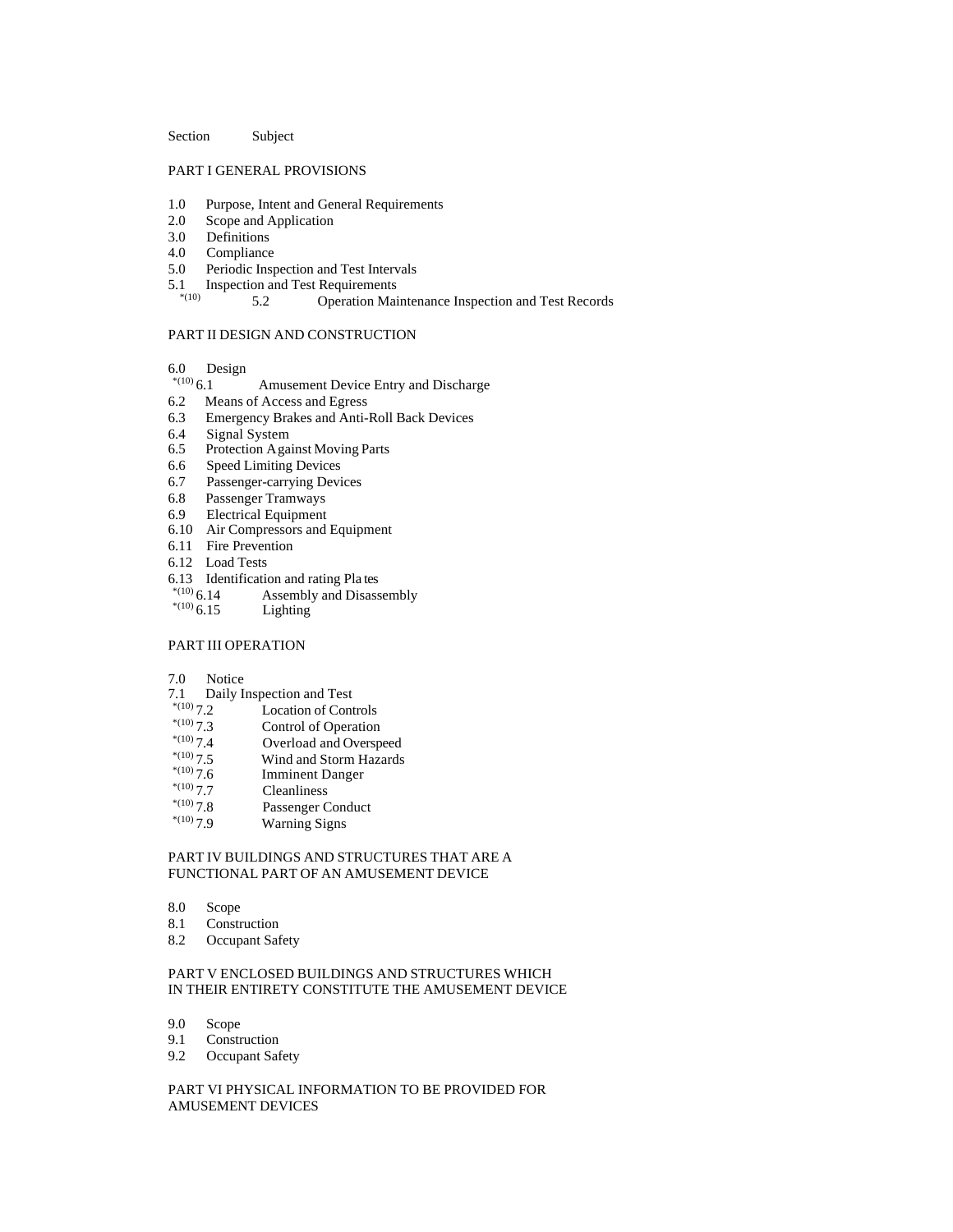10.0 Scope

10.1 Significance and Use

10.2 Information Requirements

### **TEXT**

#### PART I GENERAL PROVISIONS

# $^{*(10)}1.0$  PURPOSE, INTENT AND GENERAL REQUIREMENTS The purpose of this Reference Standard

is to supplement the provisions of Subchapter 18 of Chapter 1, Title 27 of the Administrative Code of the City of New York "(Code)," entitled Elevators and Conveyors pertaining to the inspectional and test requirements for amusement devices and to establish the minimum safety requirements for, and control of the design, construction, installation, alteration, maintenance and operation.

 $*$ (10) 2.0 SCOPE AND APPLICATION. These Reference Standards shall be applicable to all amusement devices operated within the City of New York whether located on a permanent, temporary, or mobile foundation. See Section 643 of the New York City Charter.

2.1 This Standard shall not apply to:

2.1.1 Any single passenger manually, mechanically or electrically operated, coin-operated device which is customarily placed, singly or in groups, in a public location and which does not normally require the supervision or services of an operator; and

2.1.2 Locomotives weighing more than seven tons, operating on track the length of which is O mile or greater, the gage of which is three feet or greater, and the weight is at 60 pounds per yard; and

2.1.3 Mobile type devices, self-contained and mounted on a motor vehicle or trailer not requiring further assembly or support, shall not be subject to this standard.

 $*(10)$  3.0 DEFINITIONS. These definitions are in addition to those set forth in the Code §27-232. \*(10) 3.1 ACCIDENT. See Code §27-1006. An injury to any person requiring the services of a physician or damage to property or to apparatus exceeding \$100.

 $*$ (10) 3.2 AMUSEMENT DEVICE. A mechanically operated device or structure, open to the public, used to convey persons in any direction as a form of amusement. For the purpose of these reference standards, he word mechanically shall read mechanically and/or electrically operated.

3.3 AMUSEMENT DEVICE FOR CHILDREN. An amusement device designed for children twelve years of age and under.

3.4 CHILD. A person 12 years of age and under.

3.5 CONTAINING DEVICE. A strap, belt, bar, gate or other safety device designed to prevent accidental or inadvertent dislodgement of a passenger from a device but which does not actually provide physical support. 3.6 DEVICE OPERATOR. Any person or persons actually engaged in or directly controlling the operations of an amusement device.

3.7 GUARDIAN. A person 16 years of age and over.

3.8 GUARDIAN RESTRICTION. A condition placed on an amusement device where a passenger must be accompanied on the device by a guardian.

3.9 HEIGHT RESTRICTION. A statute requirement for passengers to be permitted on a specific amusement device which is contained on the list of height restrictions maintained by the Commissioner in accordance with subsection 4.6 of this Standard.

3.10 NATIONALLY RECOGNIZED TESTING AGENCY. A laboratory, such as the Underwriters Laboratories, Inc., or the Factory Mutual Engineering Corporation or any similar testing organization acceptable to the Commissioner.

 \*(10) 3.11 NON-DESTRUCTIVE TESTING. A general term used to identify inspection methods that permit evaluation of welds, structural members and joints without destroying their usefulness.

 $*$ (10) 3.12 OPERATOR. A competent individual designated by the owner, who shall be at least 18 years old, free from serious physical or mental defects, selected with consideration of his abilities to perform his duties on an amusement device, in a careful and competent manner, who has met the requirements for a Certificate of Competency set forth under Policy and Procedure Notice #3 of 1993 in accordance with Code §27-1005.

 \*(10) 3.13 OWNER. A person having legal title to the premises; a mortgagee or vendee in possession; a trustee in bankruptcy; a receiver or any other person having legal ownership or control of premises. For the purpose of these reference standards, the word premises shall read premises and/or amusement device.

 $*(10)$  3.13.1 OWNER. Also the person who manages the operations of the amusement device.

\*(10) 3.14 PASSENGER TRAMWAY. A device used to transport passengers in cars on tracks or suspended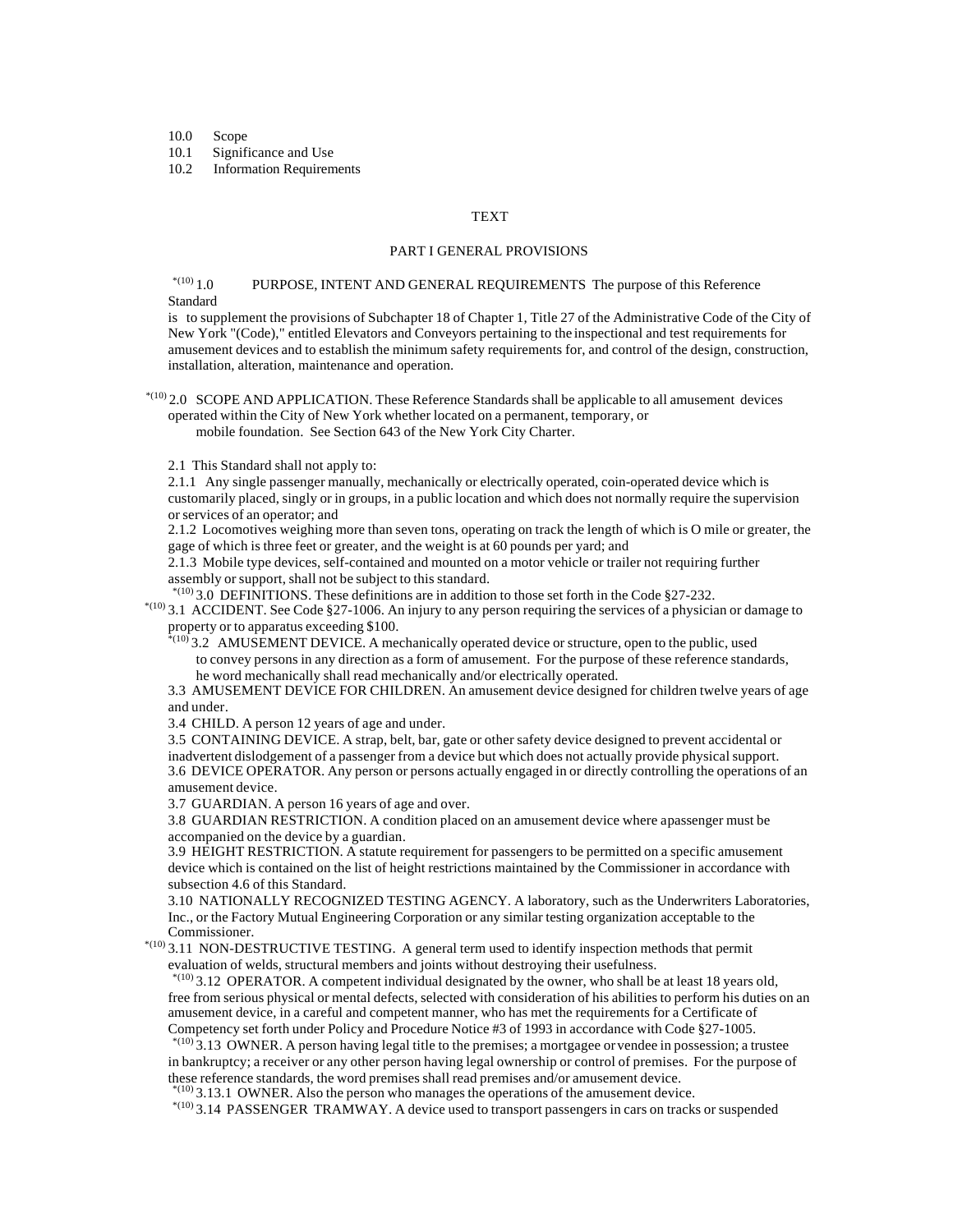in the air, by use of steel cables, chains or belts or by ropes, and usually supported by trestles or towers with one or more spans.

 $*(10)$  3.15 PERMANENT. Lasting for a period of time exceeding two (2) weeks.

 \*(10) 3.16 PORTABLE. Devices which by mounting on a motor vehicle or trailer are made mobile and which require additional assembly or support for operation. Their usage may be permanent or temporary.

 \*(10) 3.17 RESTRAINING DEVICE. A safety belt, harness, chair, bar or other device which affords actual physical support, retention or restraint to the passenger of an amusement device.<br> $*(10)_2$  19 CHALL

 $(9,3.18)$  SHALL. A mandatory requirement.

 \*(10) 3.19 STRUCTURE. An assembly of materials forming a construction for occupancy or use, including among others: buildings, stadia, tents, reviewing stands, platforms, stagings, observation towers, radio towers, tanks, trestles, open sheds, coal pockets, shelters, fences and display signs.

 $^{*(10)}$  3.20 TEMPORARY. Lasting for a period of time not to exceed two (2) weeks.

 $^{*(10)}$  4.0 COMPLIANCE. Every owner, device operator and the public using an amusement device shall comply with or effect compliance with all provisions of applicable sections of the New York City Administrative Code and these reference standards.

 $^{*(10)}$  4.1 An amusement device which is not in compliance with these reference standards shall not be used or occupied, except as provided in 4.2.

 \*(10) 4.2 Where only individual units or a device, such as cars, seats or other carriers are defective and not in compliance with these reference standards, such units shall be taken out of service and clearly marked with a sign reading Out of Service provided however, such defects do not jeopardize the safety of the entire device. 4.3 The owner of an amusement device shall not permit a person who in the judgement of the operator of the ride appears to be under the influence of alcohol or narcotics to enter any amusement device.

4.4 The Commissioner shall classify all amusement devices either an "Amusement Device" or as an "Amusement Device for Children."

4.5 The Commissioner shall reserve the right to establish the height restriction, guardian restriction, and classification of any device.

4.6 The Commissioner in accordance with subsection 4.5 of this section shall maintain a list of approved heights for children 12 years of age and under for specific amusement devices other than those designed for them. 4.7 The owner of an amusement device shall not permit a passenger under the approved height on such list; or 4.7.1 The passenger being a child not meeting the approved height restriction, is accompanied, elbow to elbow or front to back on the ride by a guardian.

 $*(10)$  5.0 PERIODIC INSPECTION AND TEST INTERVALS. Every new and existing amusement device shall be inspected and tested in accordance with the provision of Code §27-998.

5.0.1 An amusement device may be used and operated for a period not to exceed six (6) months from the date of the last satisfactory periodic inspection and test, unless otherwise noted. The Commissioner may extend the periodic inspection and test for an additional two (2) months for amusement devices located in premises which are seasonably operated.

5.0.1.1 An amusement device which has been assembled and disassembled shall be inspected and tested as required by the Department after reassembly prior to its use and operation, regardless of the date of the previous inspection and tests. However, for portable devices, a prior load test inspection certificate from a cognizant state or city agency coupled with an affidavit that the test set-up is representative of the permitted operating conditions at the site based on said test may be accepted. The affidavit shall also state that all of the work necessary to retain it in the same structural situation has been performed.

5.0.1.2 An amusement device which has been altered, based upon an approved application and permit issued by the department, shall be inspected and tested.

5.0.1.3 An amusement device which has been relocated shall be inspected and tested after each relocation, as required by the department, prior to its use and operation, regardless of the date of the previous inspection and tests. However, for portable devices, a prior load test inspection certificate from a cognizant state or city agency coupled with an affidavit that the test set-up is representative of the permitted operating conditions at the site based on said test, may be accepted. The affidavit shall also state that all of the work necessary to retain it in the same structural situation has been performed.

5.0.1.4 An amusement device shall be inspected and tested, regardless of the date of the previous inspection and tests, when there are reasonable grounds to believe that such tests are necessary to assure safety and the commissioner or his representative orders such tests to be made.

 $*(10)$  5.0.1.5 All permanent amusement devices requiring a load test and which operate seasonally for less than nine months shall require two field inspections by authorized representatives of the Department. The first inspection shall take place prior to the opening day of the amusement device and the second inspection shall take place no sooner than 90 days nor later than 120 days from the first inspection.

5.0.2 Notification of the proposed date of the regular periodic inspection and test shall be made to the department at least one week prior to the scheduled date by the owner of the amusement device or by the person or firm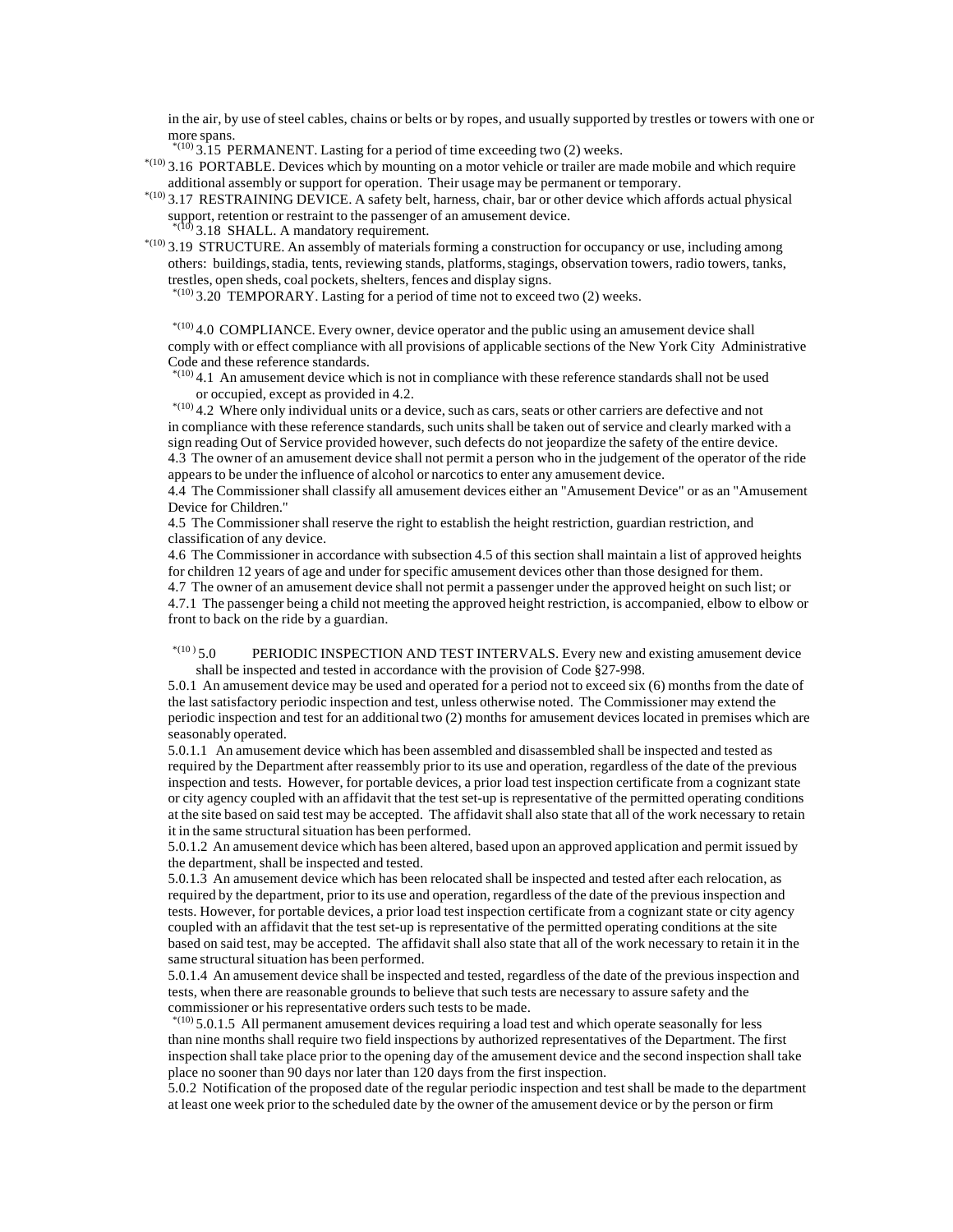conducting the inspection and test.

 $*$ (10) 5.0.3 Refer to Code §26-213c for required fees for inspection and tests, and for permits to use and operate amusement devices.

 $*$ (10) 5.1 INSPECTION AND TEST REQUIREMENTS Every new and altered, rebuilt or modified amusement device shall be subjected to inspection and test requirements in accordance with the provisions of Code §27-999(c) and these reference standards.

 $*$ <sup>(10)</sup> 5.1.1 Such inspections and tests shall be conducted by the person or firm installing, assembling, altering or relocating the amusement device and shall be witnessed by an authorized representative of the commissioner.

5.1.2 The results of the inspection and test for each amusement device shall be filed together with the required fee with the department by the person or firm conducting the inspection and tests. All such reports shall contain the following:

 $*(10)$  5.1.2.1 The name, address and signature of the person conducting the inspection and test. All applications, plans, reports which are required to be submitted by a licensed Professional Engineer ("PE") or Registered Architect ("RA") shall be signed and sealed.

5.1.2.2 Trade or descriptive name of the amusement device and model number, if any, together with any identifying numbers.

5.1.2.3 The name and address of the manufacturer.

5.1.2.4 The date of the inspection and tests.

5.1.2.5 The maximum safe number of passengers and the maximum safe speed.

5.1.2.6 The results of the inspection and tests and a statement whether the results indicate confirmation as to the adequacy of the amusement device.

5.1.2.7 The results of the air compressor tank test and a statement whether the results indicate compliance.  $*$ (10) 5.1.2.8 There shall be kept with all permanent amusement devices requiring a load test, a maintenance or operational manual containing the recommended foundations. If the manual does not contain the required foundations, then a plan and design of the footings prepared by a PE or RA licensed in the State of New York shall be prepared and retained with the device. Said plan shall indicate the size and pressure under the footings and allowable soil bearing capacity. In the case of existing permanent amusement devices with a device number issued by the Department of Buildings, compliance with this requirement will be delayed until March 1, 1997, provided an affidavit is submitted by the owner of the amusement device to the Department prior to June 30, 1996 indicating the name of the PE or RA retained to prepare the plans.

 $^{*(10)}$  5.1.2.9 For the installation of temporary amusement devices requiring a load test, the owner of the amusement device shall submit the proposed foundations as recommended in the maintenance or operational manual of the amusement device to the Department of Consumer Affairs together with any amusement device license application. If the manual does not contain the proposed footings for varying underlying conditions, a plan and design of the footings shall be submitted to the Department of Consumer Affairs prepared by a PE or RA licensed in the State of New York. The plan shall indicate the size and pressure under the footings and allowable soil bearing capacities and a copy shall be kept with the amusement device. A valid New York State "Permit to Operate an Amusement Device" may be submitted in lieu of the above.

 $*_{(10)}$  5.1.2.10 The name and signature of the authorized representative of the commissioner who has witnessed the inspection and tests.

 \*(10) 5.2.1 OPERATION, MAINTENANCE, INSPECTION AND TEST RECORDS Effective March 15 1997, the owner shall retain on-site for the preceding one year, current operation maintenance inspection and test records for each amusement device which is available to and acceptable to the Commissioner. Such records shall be kept up to-date at all times.

 $*$ <sup>(10)</sup> 5.2.1.1 All operations, maintenance, inspection and tests shall be performed in accordance with the manufacturer's manuals. Where such manuals are not available a PE or RA licensed in any jurisdiction acceptable to the Commissioner shall determine the necessary operation, maintenance, inspections and tests. Such manuals shall be prepared in accordance with ASTM F770-88, F846-92 AND F853-91. In the case of existing permanent amusement devices with a device number issued by the Department of Buildings, compliance with this requirement will be delayed until March 1, 1997 provided an affidavit is submitted by the owner of the amusement device to the Department prior to June 30, 1996 indicating the name of the PE or RA retained to prepare the manuals.

 $^{*(10)}$  5.2.1.2 For temporary amusement devices the owner shall submit to the Department of Consumer Affairs, together with the amusement device license application, an affidavit in a form acceptable to the Commissioner that all necessary operation, maintenance, inspection and tests required by the manufacturer or the PE or RA pursuant to Section 5.2.1.1 have been performed for three (3) months prior to its present location. The affidavit shall contain the locations and dates of operation, maintenance, inspection and tests for the required 3 month period. 5.2.2 These records shall contain the following information:

 $*(10)$  5.2.2.1 Date and nature of all inspections whether by the Department or the owner.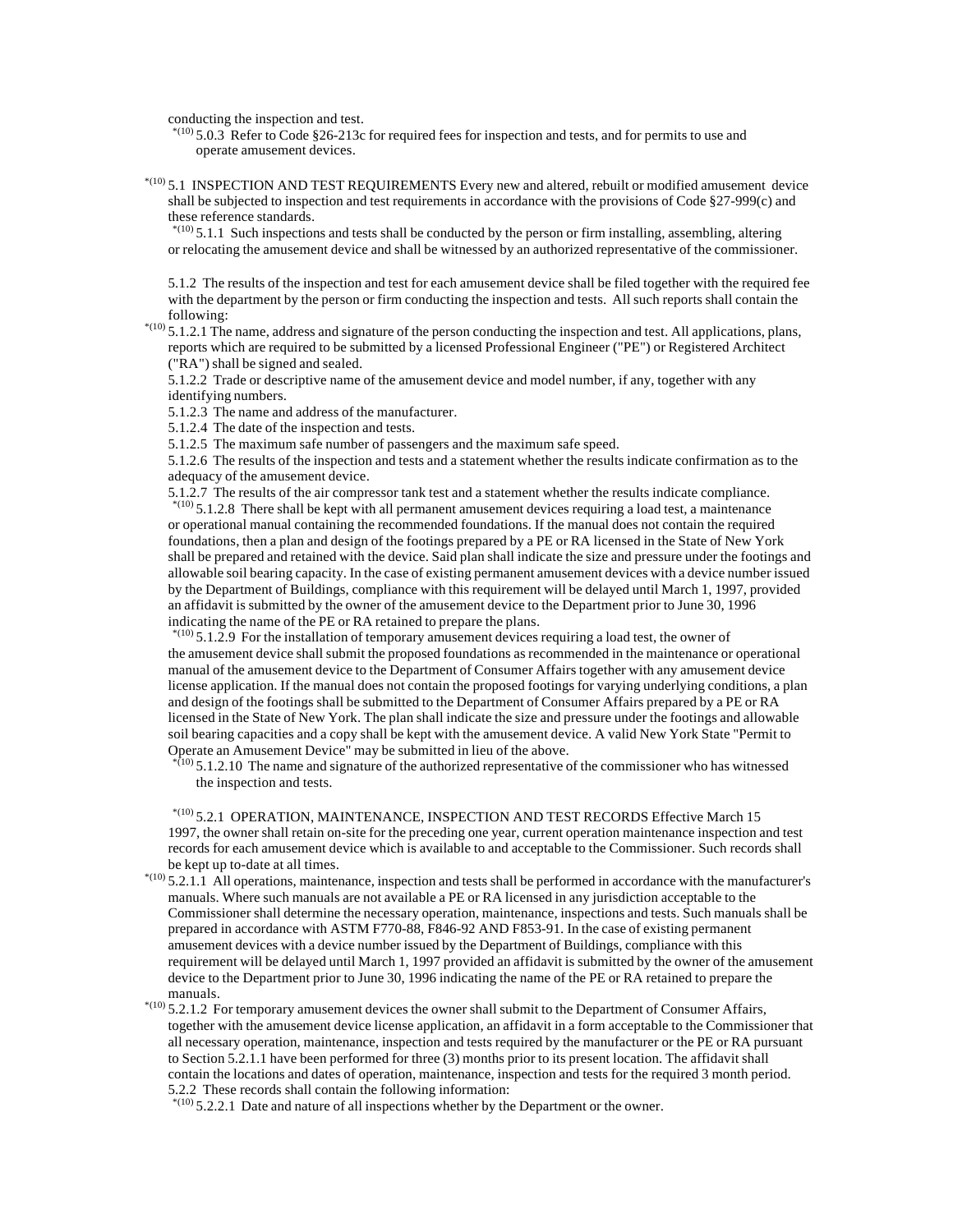5.2.2.2 Any violation and type of action taken to rectify the violation.

# \*(10) 5.3 NON DESTRUCTIVE TESTING FOR PERMANENT DEVICES REQUIRING A LOAD TEST

 \*(10) 5.3.1 All permanent amusement devices requiring load tests shall be inspected annually prior to the start of the season by nondestructive methods by a laboratory under the supervision of a PE or RA licensed in the State of New York or by authorized representatives of the manufacturer. The tests shall be performed in accordance with ASTM 3.03 (1995) Standards for Nondestructive Testing.

 $*$ <sup>(10)</sup> 5.3.1.1 All personnel performing nondestructive tests shall be qualified by experience, education and examination in accordance with ASNT December 1992. SNT-TC-1A for Level II.

 $*(10)$  5.3.1.2 Prior to performing any tests the entire amusement device and supporting structure shall be visually inspected. The inspection of the amusement device shall be in the disassembled configuration where possible, in order to be able to inspect critical areas which cannot be seen or reached in the assembled configuration.

 $*$ <sup>(10)</sup> 5.3.1.3 The parts of the amusement device and supporting structure subject to nondestructive testing shall be as recommended by the manufacturer. Where the manufacturer's recommendations are not available a PE or RA shall determine the parts of the amusement device and supporting structure which shall be tested in accordance with ASTM F846-92 and shall select the appropriate test method.

 $*$ <sup>(10)</sup> 5.3.1.4 The laboratory or authorized representative of the manufacturer shall submit a test report to the Department of Consumer Affairs together with any amusement device license application and shall identify the ride tested, the Department of Consumer Affairs license number and the location of the tested areas. If the manufacturer or the PE or RA does not recommend any nondestructive testing then an affidavit reflecting such recommendation shall be submitted by the owner with evidence acceptable to the Commissioner of Buildings.

 $*$ <sup>(10)</sup> 5.3.1.5 A weld that fails inspection shall be reported to the Department and shall be repaired by a licensed New York City welder. Where the welding work is not performed in the City of New York, welds shall be made by AWS qualified welders. A part such as a pin, axle or tension strap that fails inspection shall be removed and a new or repaired part shall be used as a replacement. The location of failed joints and parts shall be noted on the report to the Department. No amusement device shall be placed into operation until necessary repairs are made and the repaired parts retested.

# \*(10) 5.4 NONDESTRUCTIVE TESTING FOR TEMPORARY DEVICES REQUIRING A LOAD TEST

 $*$ <sup>(10)</sup> 5.4.1 The requirements set forth in Section 5.3 shall be applicable to temporary amusement devices except that all temporary amusement devices requiring load tests shall have had a nondestructive test within one year prior to use of the amusement device in New York City. For temporary rides a valid New York State "Permit to Operate an Amusement Device" may be submitted in lieu of the affidavit referenced in Section 5.2.1.2 as evidence of compliance with nondestructive testing.

 $^{*(10)}$  5.4.1.1 In addition, the requirements set forth in Section 5.3 may be met by a licensed PE or RA of any jurisdiction acceptable to the Commissioner.

 $*$ (10) 5.5 The Commissioner may waive the requirements of Section 5.3 for a period not to extend beyond December 31, 1996 for existing permanent amusement devices with a device number issued by the Department of Buildings and the manufacturer's manuals are not available.

# PART II DESIGN AND CONSTRUCTION

#### 6.0 DESIGN

6.0.1 All structures used in connection with amusement shall be so designated and constructed as to carry safely all loads to which such structures may normally be subjected.

 $^{*(10)}$  6.0.2 All amusement devices shall be designed, constructed and installed so as to withstand any normal stresses to which they may be subjected.

 $^{*(10)}$  6.0.3 Before being used by the public, amusement devices shall be so placed or secured with blocking, cribbing, outriggers, guys or other means as to be stable under all operating conditions.

 $^{*(10)}$  6.0.4 All amusement devices, such as, but not limited to, passenger tramways, where restoration of electrical power could create a hazard, shall be provided with a main disconnect switch capable of being locked only in the Off position.

 $^{*(10)}$  6.0.5 The path of travel of an amusement device shall have a clearance adequate to insure that a passenger on the device cannot be injured by contacting any structural member or other fixed object when the passenger is in the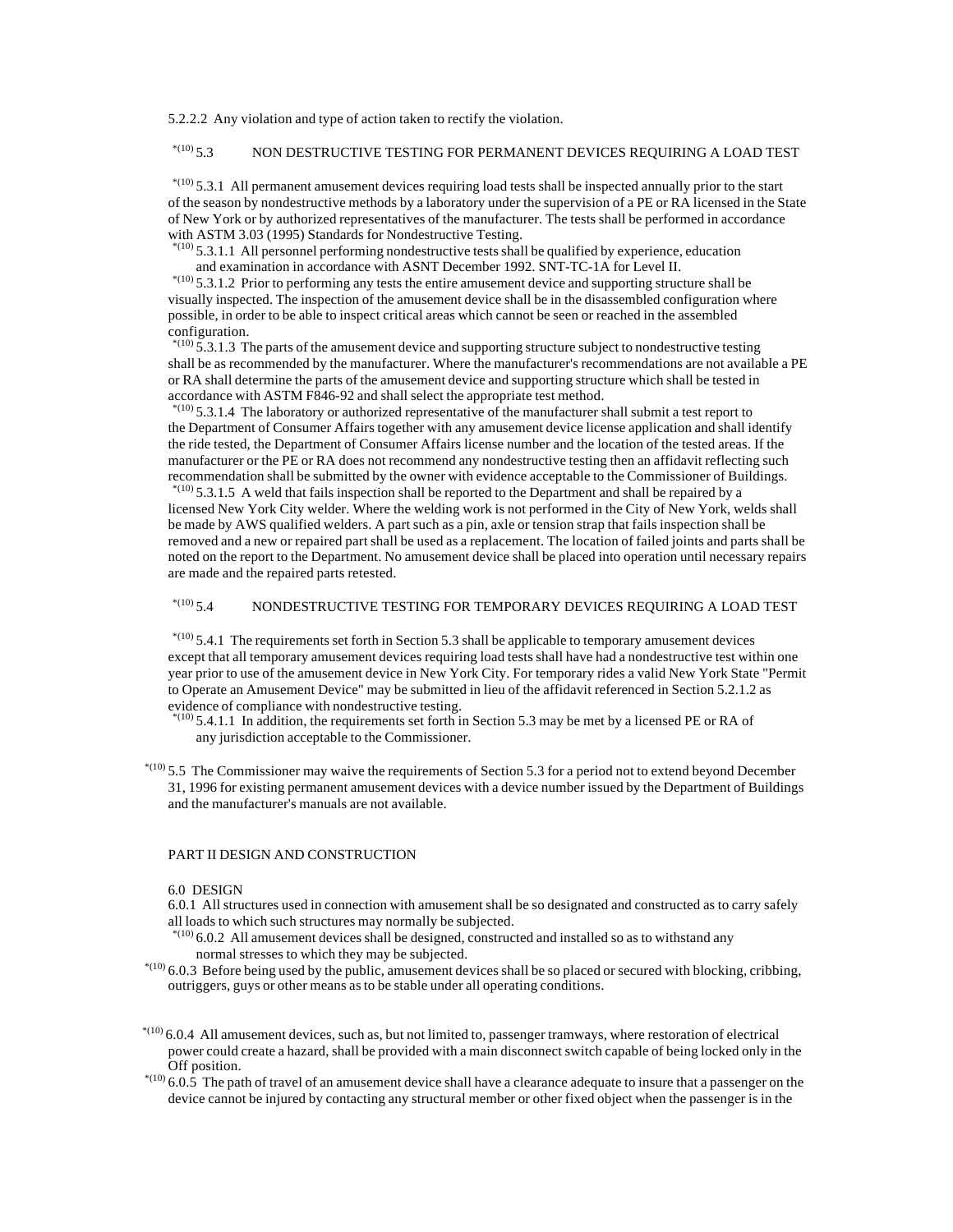riding position.

 $*$ (10) 6.0.6 For any new amusement devices manufactured after January 1, 1997, or whenever any additions or alterations are made to any amusement device after January 1, 1997 which changes the structure, mechanism or capacity of any amusement device which requires a load test, a PE or RA shall submit signed and sealed plans of the amusement device to the Department and shall contain design data, safety factors, materials utilized, stress analysis and other pertinent data. The Department's review and acceptance of said plans shall be conveyed by the owner to the Department of Consumer Affairs. The owner shall indicate on its application for an amusement device license whether the device was manufactured or altered after January 1, 1997.

- $*$ (10) 6.0.6.1 Such stress analysis shall include the affect of forces generated by acceleration, deceleration, centrifugal action or kinetic or other forces which are constant, reversible or eccentric. Materials and other data pertinent to the design, structure, factors of safety or performance characteristics shall be in accordance with accepted engineering practices, standards and specifications acceptable to the Department, and written in English.
- \*(10) 6.0.6.2 Such plans, dimensioned to scale, shall identify parts and components of amusement devices including, but not limited to the following:

\*(10)  $6.0.6.2.1$  Bars  $*(10)$  6.0.6.2.2 Cables \*(10)  $6.0.6.2.3$  Chains  $*(10)$  6.0.6.2.4 Ropes  $*(10)$  6.0.6.2.5 Rods  $*(10)$  6.0.6.2.6 Pipes  $*(10)$  6.0.6.2.7 Girders  $*(10)$  6.0.6.2.8 Braces  $*^{(10)}$  6.0.6.2.9 Fittings  $*(10)$  6.0.6.2.10 Fasteners  $*(10)$  6.0.6.2.11 Trusses  $*(10)$  6.0.6.2.12 Pressure vessels  $*$ <sup>(10)</sup> 6.0.6.2.13 Pressure piping  $*(10)$  6.0.6.2.14 Gears  $*(10)$  6.0.6.2.15 Clutches  $*(10)$  6.0.6.2.16 Speed reducers  $*^{(10)}$  6.0.6.2.17 Welds  $*^{(10)}$  6.0.6.2.18 Bearings  $*(10)$  6.0.6.2.19 Couplings  $*(10)$  6.0.6.2.20 Shaftings

- \*(10) 6.0.6.2.21 Carriers, such as tubs, cars, chairs, gondolas, or seating and carrying apparatus of any description
- 
- $*(10)$  6.0.6.2.22 Axles  $*(10)$  6.0.6.2.23 Hangers
- 
- $*^{(10)}$  6.0.6.2.24 Pivots

 $^{*(10)}$  6.0.6.2.25 Safety bars, belts, harnesses, chains, gates or other restraining, containing, or retaining devices

 \*(10) 6.1 AMUSEMENT DEVICE ENTRY AND DISCHARGE Safe and adequate means of entry and discharge from each device shall be provided. This safe and adequate means of entry and discharge shall not be construed to means of exits, means of access, means of egress.

# 6.2 MEANS OF ACCESS AND EGRESS.

 $*$ <sup>(10)</sup> 6.2.1 Safe and adequate means of access and egress from amusement devices shall be provided.

 \*(10) 6.2.2 At least two means of egress remote from each other shall be provided from each floor, tier, room or balcony in structures which house amusement devices.

6.2.3 Access to the means of egress shall be marked by readily visible signs in all cases where it is not immediately visible to the passengers.

6.2.4 No means of egress shall be less than 22 inches in width.

6.2.5 The width of a stairway shall be taken as the length of the treads between stringers. The width of a doorway shall be taken as the width of the door.

6.2.6 The maximum travel distance from the most remote point in any room or enclosed space to an open safe outside space shall be not greater than that listed below:

6.2.6.1 100 feet in unsprinklered construction,

6.2.6.2 150 feet in sprinklered construction, and

6.2.6.3 25 feet in dead ends.

6.2.7 Means of access and egress shall have protection from adjacent hazards and protection from falling by use of rails, enclosures, barriers or similar means.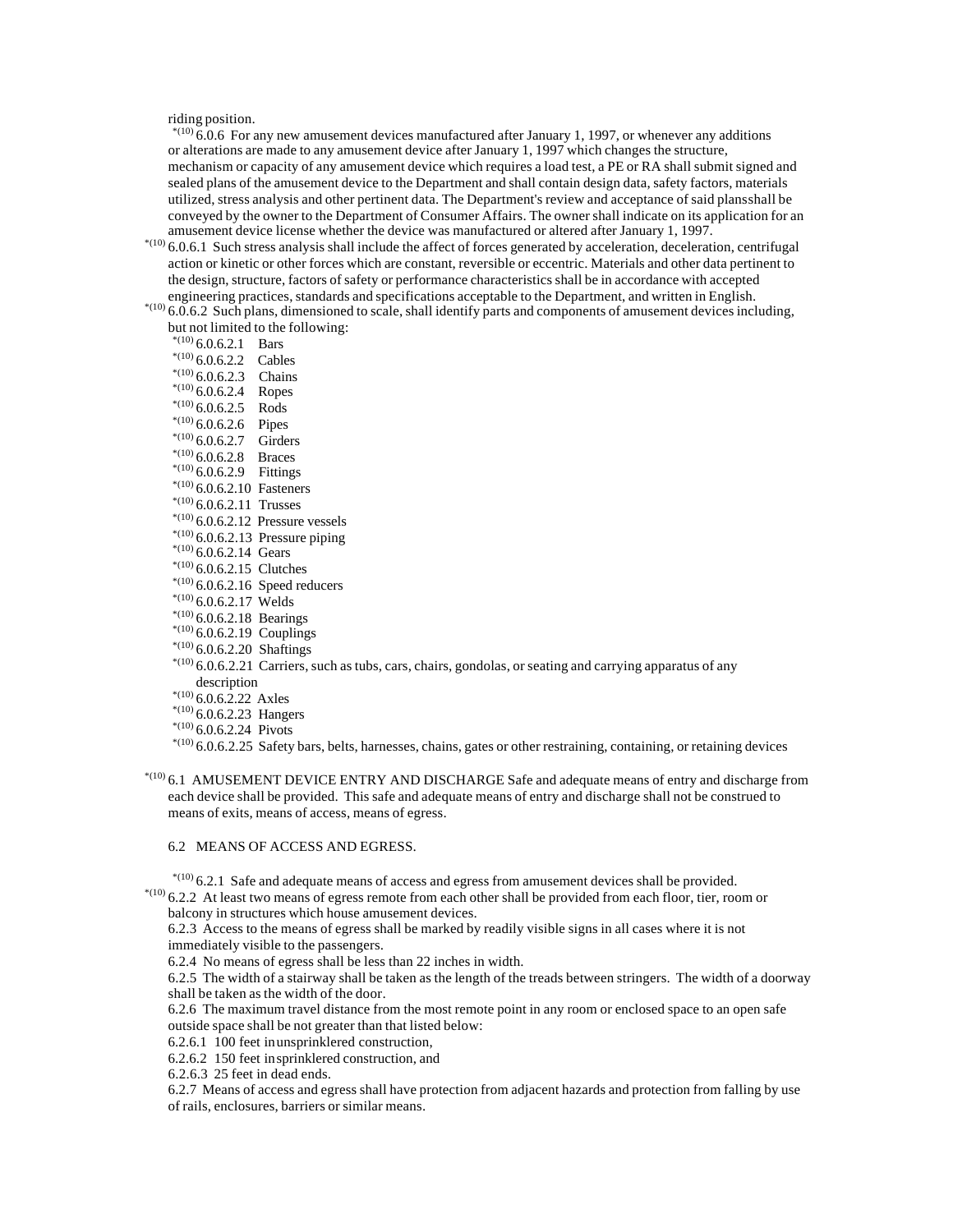6.2.8 Means of access and egress shall be free from debris, obstructions, projections and slipping, tripping and other hazards.

6.2.9 The head clearance in passageways shall not be less than 7 feet.

- \*(10) 6.2.10 Means of access or egress shall have either stairways or ramps and connecting landings or platforms where the public enter or leave an amusement device, that is above or below grade with proper handrails and guards. 6.2.11 Stairways, passageways, ramps, landings or platforms shall be not less than 22 inches in width for single lane passage or 44 inches for double lane passage. Landings or platforms shall not be less than 3 feet long measured in the direction of travel.
- $*$ (10) 6.2.12 Stair treads shall be at least nine inches deep exclusive of nosing and the height of rise shall not exceed eight inches. Between any two connecting levels the treads shall be of uniform depth and the risers shall be of uniform height. The slope of ramps shall not exceed that required in Code §27-377.

6.2.13 Substantial handrails shall be provided on both sides of all stairways of four or more risers connecting adjoining levels whose difference in elevation is 80 inches or more.

6.2.14 Substantial handrails shall be provided on both sides of landings, platforms or ramps 30 inches or more above grade.

6.2.15 Handrails shall be at least 30 inches above the ramp surface or nose of steps and 42 inches above the landings.

6.2.16 The distance between handrails shall not be less than 18 inches for single lane passage and 36 inches for double lane passage.

6.2.17 Two intermediate rails spaced equally apart or equivalent construction to prevent a passenger from falling through the handrails shall be provided with handrails.

6.2.18 Stairways and ramps requiring handrails in accordance with 6.2.13 or 6.2.14 which are more than 8 feet wide shall be provided with railings dividing the widths into not more than 8 feet and not less than the widths of 6.2.11.

6.2.19 Stairways, landings and ramps shall be designed, constructed and maintained so as to sustain safely a live load of at least 100 pounds per square foot.

 $*(10)$  6.2.20 Surfaces in 6.2.19 shall be of non-slip type.

6.2.21 ILLUMINATION. Access to and exits from amusement devices, erected permanently or temporarily, shall be provided with illumination by natural or artificial means of not less than five (5) foot candles measured at grade level.

### 6.3 EMERGENCY BRAKES AND ANTI-ROLL BACK DEVICES.

 $^{*(10)}$  6.3.1 If cars or other components of an amusement device may collide upon failure of normal controls, emergency brakes sufficient to prevent such collisions shall be provided.

 $*$ (10) 6.3.2 On devices which make use of inclined tracks, automatic anti-roll back devices shall be installed to prevent backward movement of the passenger-carrying units in case of failure of the propelling mechanism when such backward movement could result in injury to a member of the public.

# 6.4 SIGNAL SYSTEM.

 $*$  (10) 6.4.1 Signal systems for the starting and stopping of amusement device shall be provided where the operator of the device does not have a clear view of the point at which passengers are loaded or unloaded.

6.4.2 Any code of signals adopted for the operation of any amusement device shall be printed and kept posted at both the operators and signalman stations. All persons who may use these signals shall be carefully instructed in their use.

6.4.3 Signals for movement or operation of an amusement device shall not be given until all passengers and other persons who may be endangered are in a position of safety.

# $^{*(10)}$  6.5 PROTECTION AGAINST MOVING PARTS.

 $*$ <sup>100</sup> 6.5.1 An amusement device shall not be used or operated while any person is so located as to be endangered by it. Areas in which persons may be so endangered shall be fenced, barricaded or otherwise guarded against public intrusion.

6.5.2 Machinery used in or with an amusement device shall be enclosed, barricaded or otherwise effectively guarded against contact. Guards removed for maintenance purposes shall be replaced before normal operation is resumed. Maintenance shall not be conducted while in public use.

 $^{*(10)}$  6.6 SPEED LIMITING DEVICES. An amusement device capable of exceeding its maximum safe operating speed shall be provided with a maximum speed-limiting device which may be either electrical or mechanical.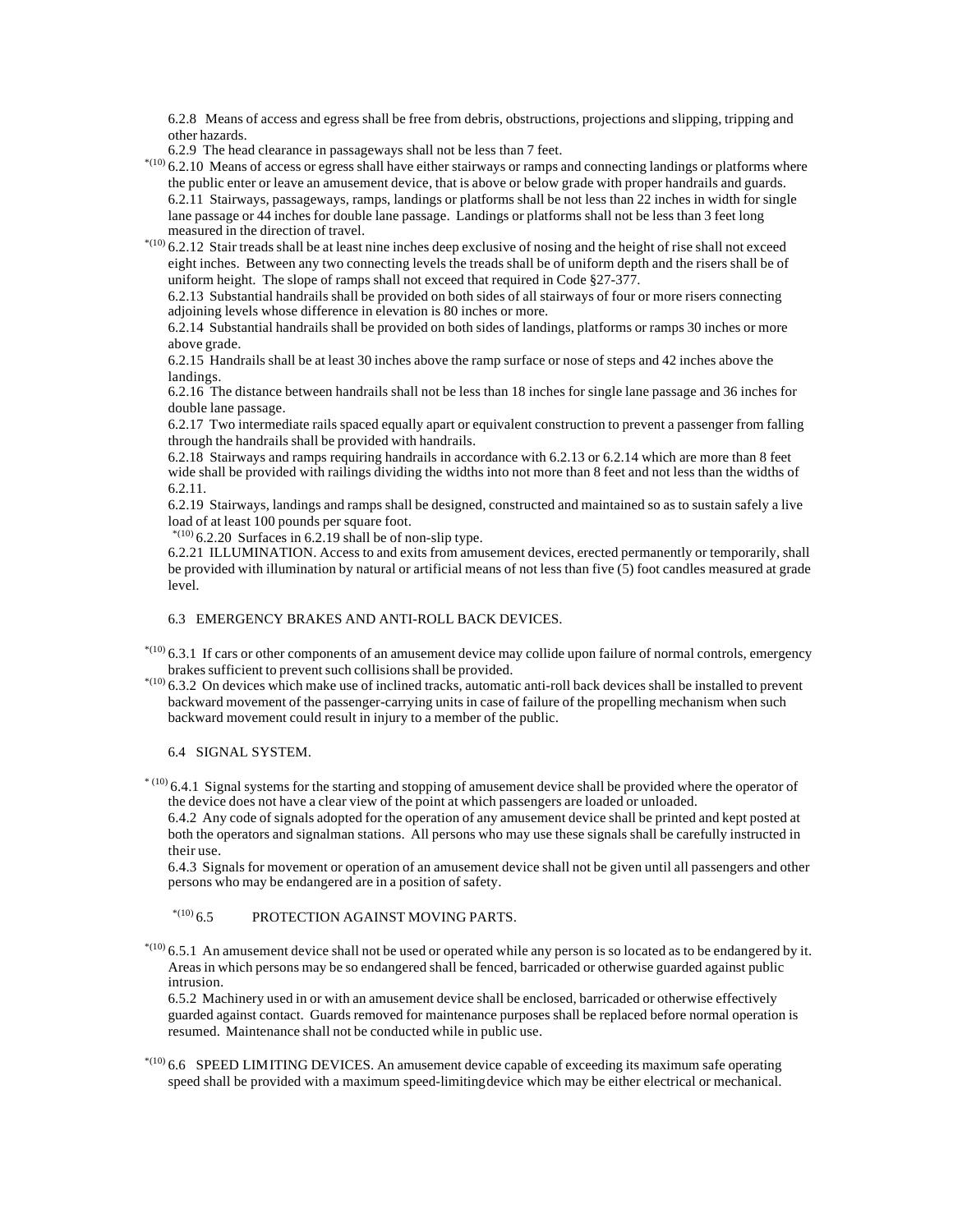#### 6.7 PASSENGER-CARRYING DEVICES.

6.7.1 The interior and exterior parts of all passenger-carrying amusement devices with which a passenger may come in contact shall be smooth and rounded, free from sharp, rough or splintered edges and corners, with no protruding studs, bolts, screws or other projections which might cause injury.

 $^{*(10)}$  6.7.2 Interior parts upon which a passenger may be forcibly thrown by the action of the device shall be adequately padded.

6.7.3 Amusement devices equipped with a safety bar, cage or other mechanically operated restraining device shall be equipped with a retiring cam or other device so designed that the safety bar, cage or other mechanically operated device cannot be released except at the point of loading or unloading; or alternately that the release device is on the exterior of the conveyance, cab or vehicle and is normally actuated by the amusement device operator.

6.7.4 Amusement devices which are self-powered and which are operated by a passenger shall have the driving mechanism so guarded and the guards so secured in place as to prevent passengers from gaining access to the mechanism.

 $*$ (10) 6.7.5 Belts, bars, footrests and other equipment as may be necessary for safe entrance and exit and for support while the device is in operation shall be provided and maintained in a safe condition. Such equipment and the fastenings shall be of sufficient strength to retain the passengers.

6.7.6 Passenger restraining or containing devices shall be provided and used on any amusement device where centrifugal and other forces or mechanical malfunction could unseat or dislodge a passenger.

 $^{*(10)}$  6.7.7 Passenger restraining or containing devices used on tubs, cars, chairs, seats, gondolas and other carriers on an amusement device, where the forces generated by the action of the device require retention, restraint or actual physical support of the passenger shall be designed, constructed, installed, and maintained to support the passenger safely. The fastenings shall be a type which cannot be inadvertently released by the passenger or by an accidental means. Icebox fastenings on a scrambler will not meet this requirement.

6.7.8 Anchorages for the required restraining devices shall have strength at least equal to the strength of the restraining device.

## 6.8 PASSENGER TRAMWAYS.

6.8.1 The standards prescribed by safety requirements for Aerial Passenger Tramways ANSI B77.1-1982 and supplements B77.1a-86 and B77.1b-88 are adopted as safety standards and shall apply according to the provisions thereof.

6.8.2 Each operator engaged in passenger tramway operations shall protect the public by complying with the standards prescribed in 6.8.1.

6.8.3 Only technical standards relating to public safety are adopted by any incorporation by reference as prescribed in 6.8.1. Other standards relating to administration and reporting procedures are not adopted. 6.8.4 Where any conflict occurs between the standards prescribed in 6.8.1 and these rules, these rules shall prevail.

## 6.9 ELECTRICAL EQUIPMENT.

6.9.1 All electrical wiring and equipment used for amusement devices or for lighting shall be installed, operated and maintained in accordance with the New York City Electrical Code.

6.9.2 All electrical transformer substations shall be properly enclosed and proper warning signs shall be posted. 6.9.3 Electrical wiring and equipment located outdoors shall be of such quality and so constructed or protected that exposure to weather will not interfere with its normal operation.

6.9.4 Elevated power lines crossing access or other roads within the grounds of a carnival or amusement park shall be so suspended as to provide a vertical clearance of at least 14 feet from the road surface or 3 feet above any vehicle used within the grounds of a carnival or amusement park. A horizontal clearance of at least three feet shall be provided on each side of the normal passage space of vehicles.

6.9.5 All lamps for general illumination shall be protected from accidental contact or breakage. Protection shall be provided by elevation of at least 7 feet from normal working surface or by a suitable fixture or lampholder with a guard.

6.9.6 Each electrically powered amusement device shall be effectively grounded. The grounding shall be made effective as to all non-current carrying metal parts which may become energized and which are exposed to contact by any person.

6.9.7 PROTECTION OF EMPLOYEES. No employees shall be suffered or permitted to work in such proximity to any part of an electric power circuit that he may contact the same in the course of his work unless he is protected against shock by de-energizing the circuit, grounding it, or guarding it by effective insulation. If the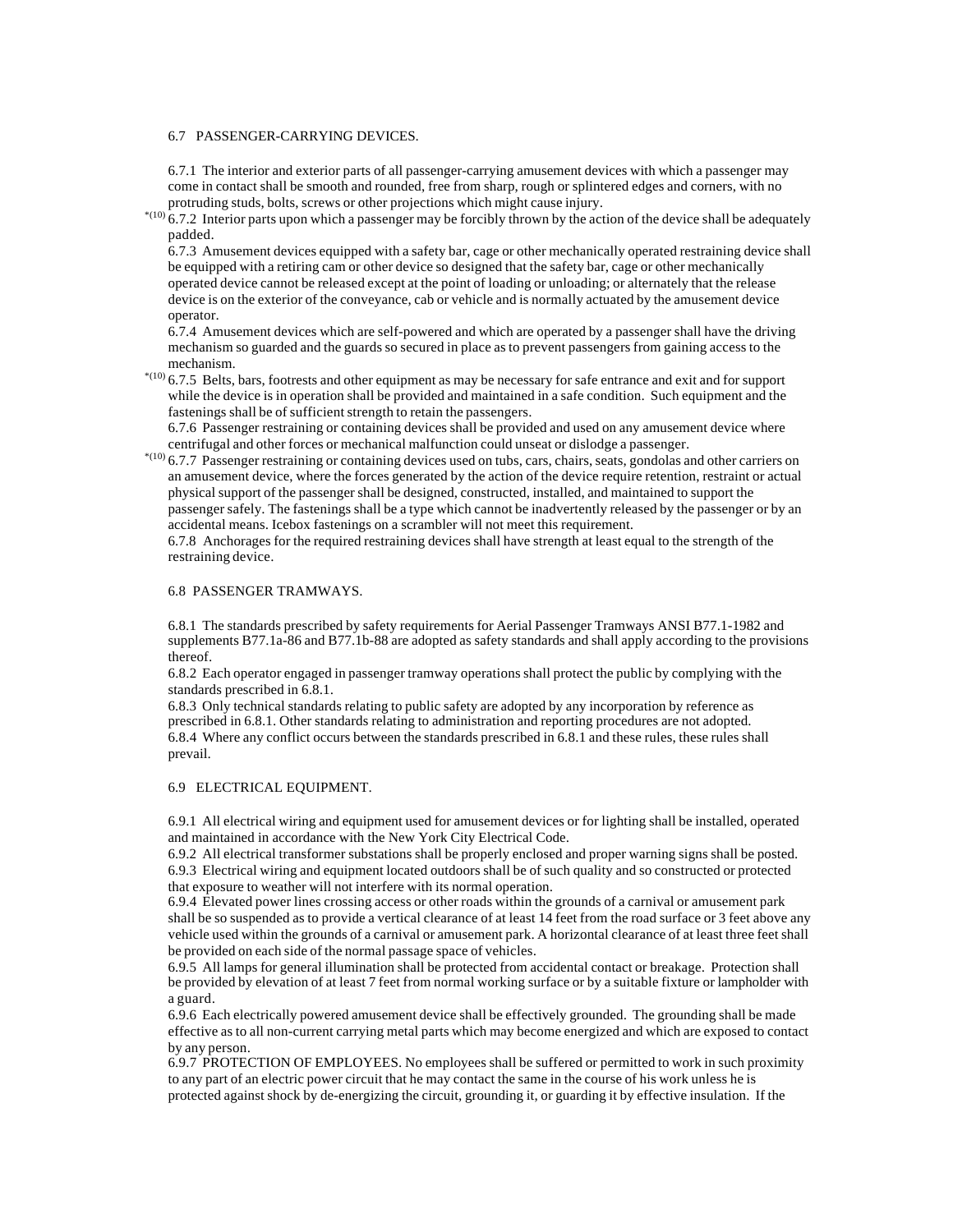protection is supplied by de-energizing the circuit, the switch controlling the circuit shall be locked out to prevent inadvertent closing.

6.10 AIR COMPRESSORS AND EQUIPMENT. Air compressors, air compressor tanks and equipment used in connection therein shall be designed, constructed, equipped and maintained to insure safe operation at all times. They shall be inspected and tested every six months by a qualified person. Air compressor tanks shall be tested to demonstrate that they will sustain a hydrostatic pressure for a period of at least one (1) hour. Such test shall be conducted at the same time as the required periodic inspection and test. A record of each inspection shall be kept and made available to the Commissioner. Air compressor tanks and other air receivers used in connection with air compressors shall have the maximum allowable working pressure conspicuously marked thereon. Refer to Rule 6.11.

6.11 FIRE PREVENTION The New York City Fire Prevention Code shall be applicable to this section. 6.11.1 Fabrics constituting part of an amusement device shall be flame resistant to meet the following field test: The application of a flame from a three-quarter inch paraffin candle for a period of one minute which does not cause the fabric to flash, nor support combustion, nor continue to flame for more than two seconds or glow for more than thirty seconds after removal of the test flame.

6.11.2 Approved fire extinguishers shall be provided where necessary to secure reasonable and adequate protection from fire hazards.

6.11.3 Flammable waste such as oily rags and other flammable materials shall be placed in covered metal containers which shall be kept in easily accessible locations. Such containers shall not be kept at or near exit. 6.11.4 Gasoline and other flammable liquids and flammable gases when stored shall be kept in reasonably cool and ventilated places. Such liquids shall be in approved containers. Smoking and the carrying of lighted cigars, cigarettes or pipes is prohibited in any area where such liquids or gases are stored or are transferred from one container to another.

## 6.12 LOAD TESTS.

6.12.1 No passenger-carrying amusement device of the following types shall be used or put into normal operation until it has withstood an annual load test without failure in any material respect:

6.12.1.1 Devices having suspended passenger seats or spaces;

6.12.1.2 Devices normally operated at speeds or with movements creating severe gravity, inertial or centrifugal forces;

6.12.1.3 Devices so elevated that structural failure is likely to cause passengers to be injured by falling; 6.12.1.4 Devices as to which the commissioner has ordered such a test upon finding it necessary to assure safety.

 $^{*(10)}$  6.12.2 Each passenger seat or space shall be weighted with at least 150 pounds dead weight, except that in a device intended only for small children, each seat or space shall be weighted with at least 75 pounds. While so loaded the device shall be operated at maximum normal speed as to test the full operation of all control devices, anti-rollback devices, speed limiting devices, brakes and other equipment provided for safety. The device shall withstand the test without failure in any material respect. The soil and the foundation shall not show signs of inadequacy.

6.12.3 Unless a load test is made in the presence of the Commissioner, the owner of the device shall cause to be filed with the Commissioner a statement by either (1) the manufacturer of the device, or (2) an insurance carrier lawfully doing business in this State and carrying public liability insurance on the device, or (3) a qualified Licensed PE or RA showing whether the device withstood the test without failure in any material respect and setting forth such other relevant information as the Commissioner may require. Until such a statement is so filed it shall be presumed that the device has not withstood the test as required.

6.12.4 A load test complying with 6.12.3 when performed in another jurisdiction shall be deemed acceptable, provided:

6.12.4.1 The statement required by 6.12.3 is substantially equivalent and the information therein is verified by a Licensed PE or RA

6.12.4.2 The jurisdiction enforces rules substantially equivalent to this Section, and

6.12.4.3 A copy of the statement is furnished to the Commissioner.

6.12.5 If the device fails to withstand a load test it shall be deemed unsafe and shall not be used until and unless it has withstood a subsequent load test without failure in any material respect. If the device has withstood a load test without failure in any material respect, it shall be required to be so tested again before going into normal operation only if rebuilt or modified or if there are reasonable grounds to believe that a further test is necessary before the next required load test to assure safety and the Commissioner orders such test to be made.

6.13 IDENTIFICATION AND RATING PLATES.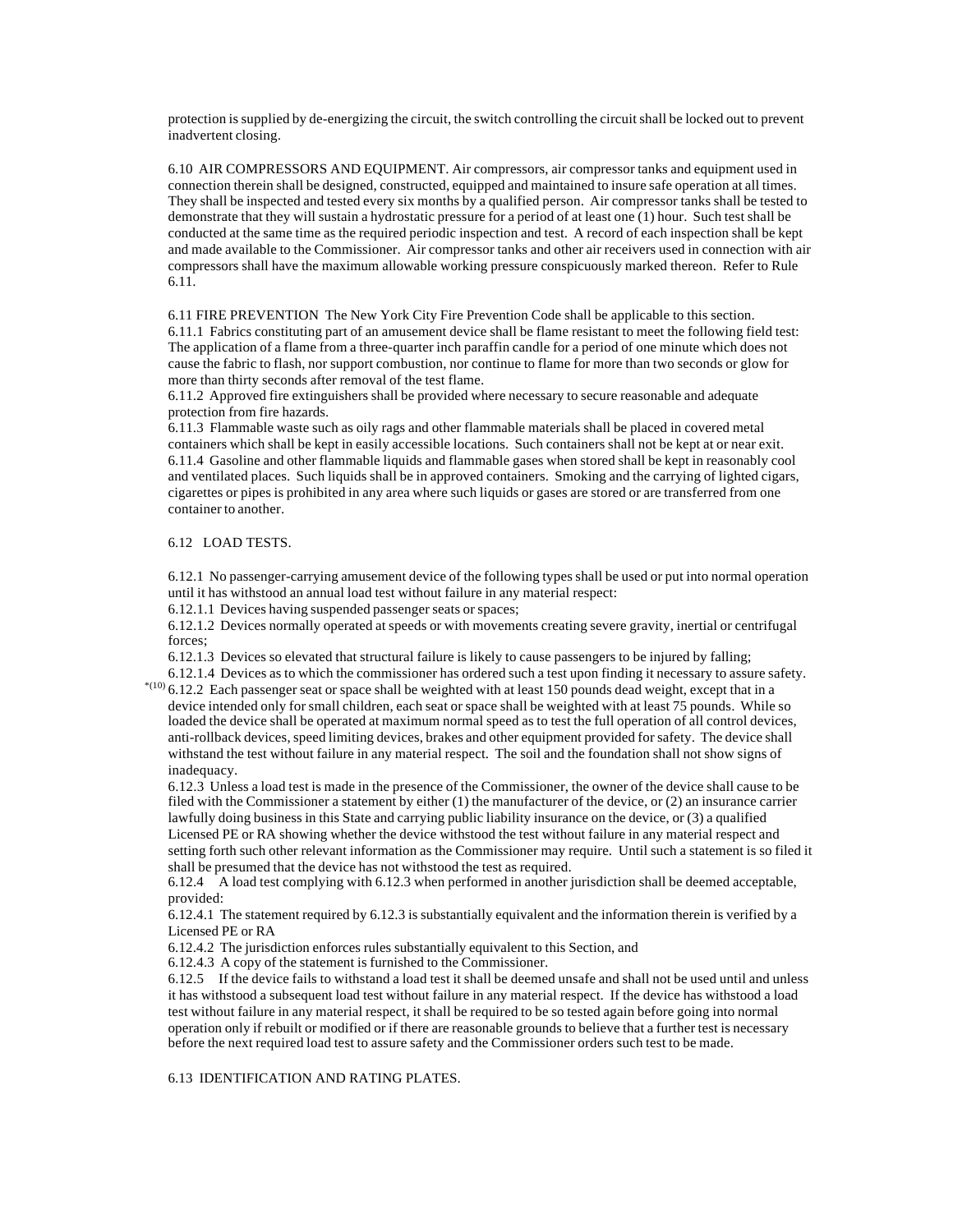$*$ (10) 6.13.1 Every amusement device shall be identified by the name and address of the manufacturer, a trade or descriptive name and the physical information prescribed in Section 6.13 and in Part VI.

 $^{*(10)}$  6.13.2 A metal plate shall be affixed to the amusement device readily visible and legible at all times and shall contain the following information:

- $*(10)$  6.13.2.1 Owner's name and address
- $*(10)$  6.13.2.2 Department of Consumer Affairs license number
- $*(10)$  6.13.2.3 Name of device
- $*$ <sup>(10)</sup> 6.13.2.4 Capacity of device
- $*(10)$  6.13.2.5 Speed of device

 $*^{(10)}$  6.13.3 Information other than as required in Section 6.13.2 may be kept in an office on the same premises.  $^{*(10)}$  6.13.4 If an amusement device or its supporting structure is altered or its name changed, or its capacity

increased, or its speed increased, or its ownership changed, the metal plate shall be removed and a new metal plate with the correct information shall be affixed to the device.

# \*(10) 6.14 ASSEMBLY AND DISASSEMBLY

- $*$ (10) 6.14.1 The assembly and disassembly of an amusement device shall be done by or under the immediate supervision of a person experienced and instrumental in the proper performance of such work in respect to the device or structure.
- $^{*(10)}$  6.14.2 Assembly work shall be performed in a proper and workmanlike manner. Parts shall be properly aligned and shall not be bent, distorted, cut or otherwise injured to force a fit. Parts requiring lubrication shall be lubricated in course of assembly and as required during operation. Fastening and locking devices, such as bolts, cap screws, cotter pins and lock washers, shall be installed where required for safe operation. Nuts shall be drawn tight, cotter pins shall be spread and lock nuts firmly set. "R" pins shall only be used in locations recommended by the manufacturer or licensed PE or RA.
- $^{*(10)}$  6.14.3 Parts which are excessively worn or which have been materially damaged shall not be used. Close visual inspection of parts shall be made during assembly to discover such wear or damage and immediate inspection of fastening devices shall be made after assembly to assure that they have been properly installed.
- $^{*(10)}$  6.14.4 Persons engaged in the assembly or disassembly of amusement devices shall be provided with and shall use tools of proper size and design to enable the work to be done in a proper manner. Broken, damaged and unsuitable tools shall not be used.
- $^{*(10)}$  6.14.5 Assembly and disassembly of amusement devices shall be done under light conditions sufficient to permit the work to be properly performed and inspected.
- $^{*(10)}$  6.14.6 A sufficient number of persons to do the work properly shall be engaged for the assembly or disassembly of amusement devices. Persons not so engaged shall be prevented from entering the area in which the work may create a hazard.
- $^{*(10)}$  6.14.7 The owner of an amusement device shall comply with the manufacturers construction manual for the assembly and disassembly of the device. The manufacturers construction manual shall be kept with the amusement device and shall be available for use by an authorized representative of the Department.

 $^{*(10)}$  6.15 LIGHTING

 $*$ (10) 6.15 Amusement devices access thereto and means of egress therefrom shall, while in operation or occupied, be provided with illumination by natural or artificial means sufficient to guard against injuries to the public.

#### PART III OPERATION

#### 7.0 NOTICE

7.0.1 No amusement device shall be used at any time or location unless prior notice of intent to use the same has been given to the Commissioner.

 $*(10)$  7.0.2 Notice of planned schedules shall (1) be in writing, (2) identify the device, (3) state the intended dates and locations of use, and (4) be given to the Department's Elevator Division and Bureau of Electrical Control at least five days before the first intended date of use.

# 7.1 DAILY INSPECTION AND TEST.

 $*(10)$  7.1.1 In addition to the requirement set forth in Sections 5.0, 5.1 and 5.2 an amusement device shall be inspected and tested on each day before it is intended to be used. The inspection and test shall be made by a qualified person experienced and instructed in the proper assembly and operation of the device and shall be performed before the device is put into normal operation.

7.1.2 The inspection and test shall include the operation of control devices, speed-limiting devices, brakes and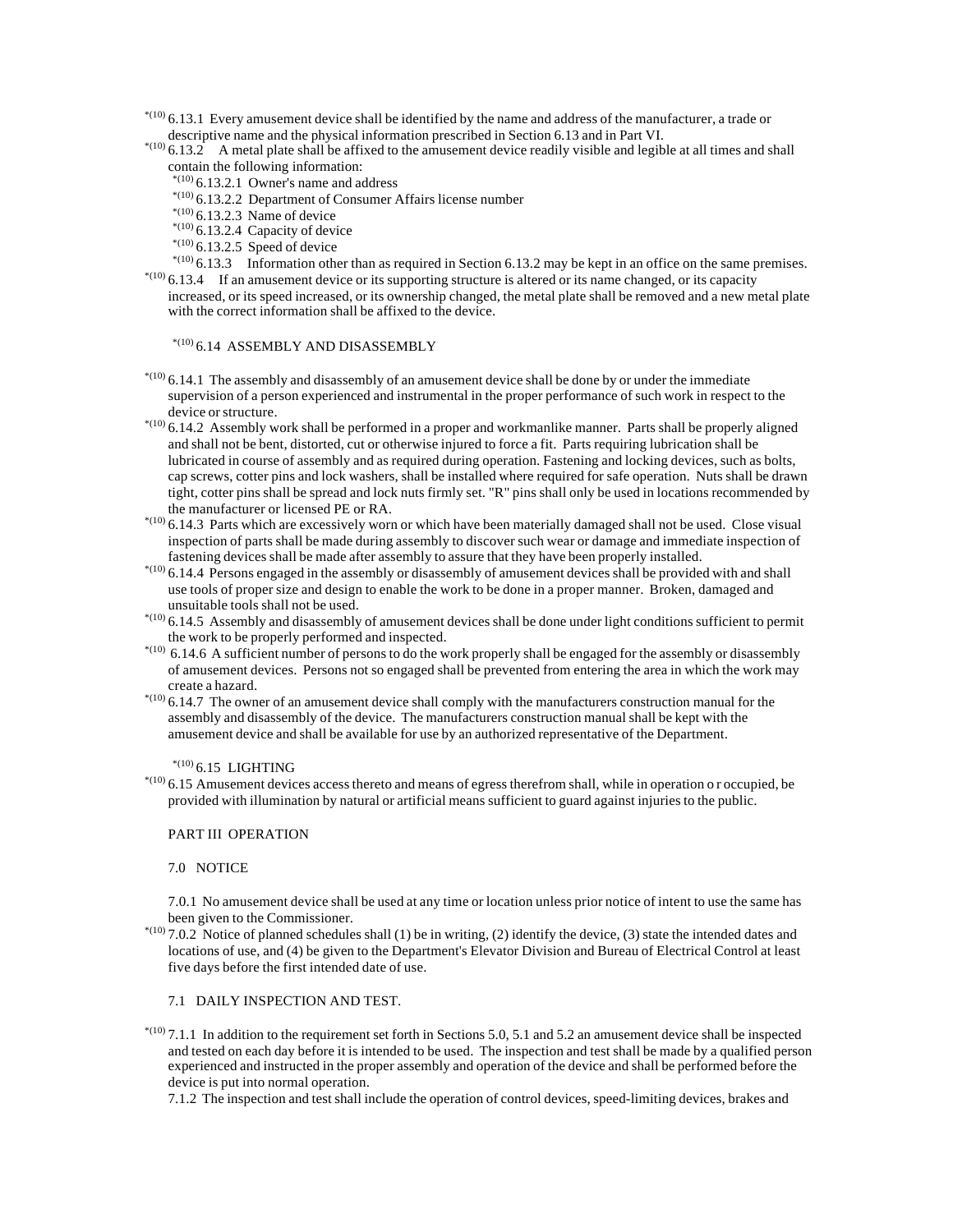other equipment provided for safety.

- $*(10)$  7.1.3 In addition to the requirements of 5.2.1. a record of each inspection and test shall be made at once, upon completion of the test, and shall be kept with the amusement device and available to the Commissioner or authorized representative for at least one year.
- \*(10) 7.2 LOCATION OF CONTROLS. Controls for the starting and stopping of amusement d evices shall be so located that the operator of the device has a clear view of the point at which passengers are loaded and unloaded.
- $*$ (10) 7.3 CONTROL OF OPERATION. Amusement devices shall be operated only by designated competent operators who have secured a Certificate of Competence from the Commissioner in accordance with the provisions of Code §27-1005.
	- $*(10)$  7.3.1 The device operator shall operate no more than one device at any given time.
- \*(10) 7.3.2 The device operator shall have knowledge of the use and function of all normal and emergency operating controls and the proper use of the device.
- $*$ <sup>(10)</sup> 7.3.3 The device operator shall be in the immediate vicinity of the operating controls during operation and no other person shall be suffered or permitted to handle such controls during normal operations. This provision shall not apply to amusement devices designed to be operated or controlled safely by a passenger.  $\frac{1}{7.3.4}$  The device operator shall not operate any device when under the influence of alcohol or drugs.
- $*$ (10) 7.3.5 The device operator shall operate the device in accordance with the manufacturers operating manual. The manufacturers operating manual shall be kept with the amusement device or in an office on the same premises and shall be available for use by an authorized representative of the Department.
- $*$ <sup>(10)</sup> 7.3.6 The device operator shall lock-out the electrical disconnect switch when restoration of electrical power to amusement device could create a hazard to persons during the performance of maintenance, repair, inspection or an emergency evacuation of passengers, and insure that it retains lock-out until such time that restoration of power will not create hazard.

# $^{*(10)}$  7.4 OVERLOAD AND OVERSPEED.

 $*(10)$  7.4.1 An amusement device shall not be overcrowded, or loaded in excess of its safe carrying capacity.  $*$ (10) 7.4.2 An amusement device shall not be operated at an unsafe speed or at a speed beyond that recommended by the manufacturer.

- $*$ (10) 7.5 WIND AND STORM HAZARD. An amusement device which is exposed to wind or storm shall not be operated under dangerous conditions except to release or discharge occupants.
- $*$ (10) 7.6 UNSAFE. If the Commissioner finds that an amusement device presents an imminent danger, he may attach to said device an UNSAFE notice, warning all persons against the use of the device. Such notice shall not be removed until the device is made safe, and then only by a representative of the Commissioner. The device shall not be used during the time that the notice is attached.

 $^{*(10)}$  7.7 CLEANLINESS.

- $^{*(10)}$  7.7.1 A suitable number of metal containers shall be provided in and around amusement devices. Excessive accumulations of trash or refuse shall be promptly removed.
- \*(10) 7.7.2 All parts of amusement devices and temporary structures used by passengers or customers shall be maintained in a clean condition.

 $*$ <sup>(10)</sup> 7.8 PASSENGER CONDUCT.

- $*$ <sup>(10)</sup> 7.8.1 The owner shall have the right to refuse any member of the public admission to a device if his bearing or conduct will endanger himself or other members of the public.
- $*$ <sup>(10)</sup> 7.8.2 The owner shall have the right to refuse admittance to any device if the intended passengers health or physical condition makes it unsafe for him to use the device.
- $*$ (10) 7.8.3 The owner shall refuse a passenger seeking admission to an amusement device if the passenger cannot meet a guardian or height restriction if the device is subject to such a restriction. Legible signs to this effect shall be posted in full view of the public seeking admission to the amusement device. Refer to the requirements of the Department of Consumer Affairs.

# $^{*(10)}$  7.9 WARNING SIGNS.

 $*(10)$  7.9.1 Where an amusement device exposes a passenger to high speed, substantial centrifugal force or a high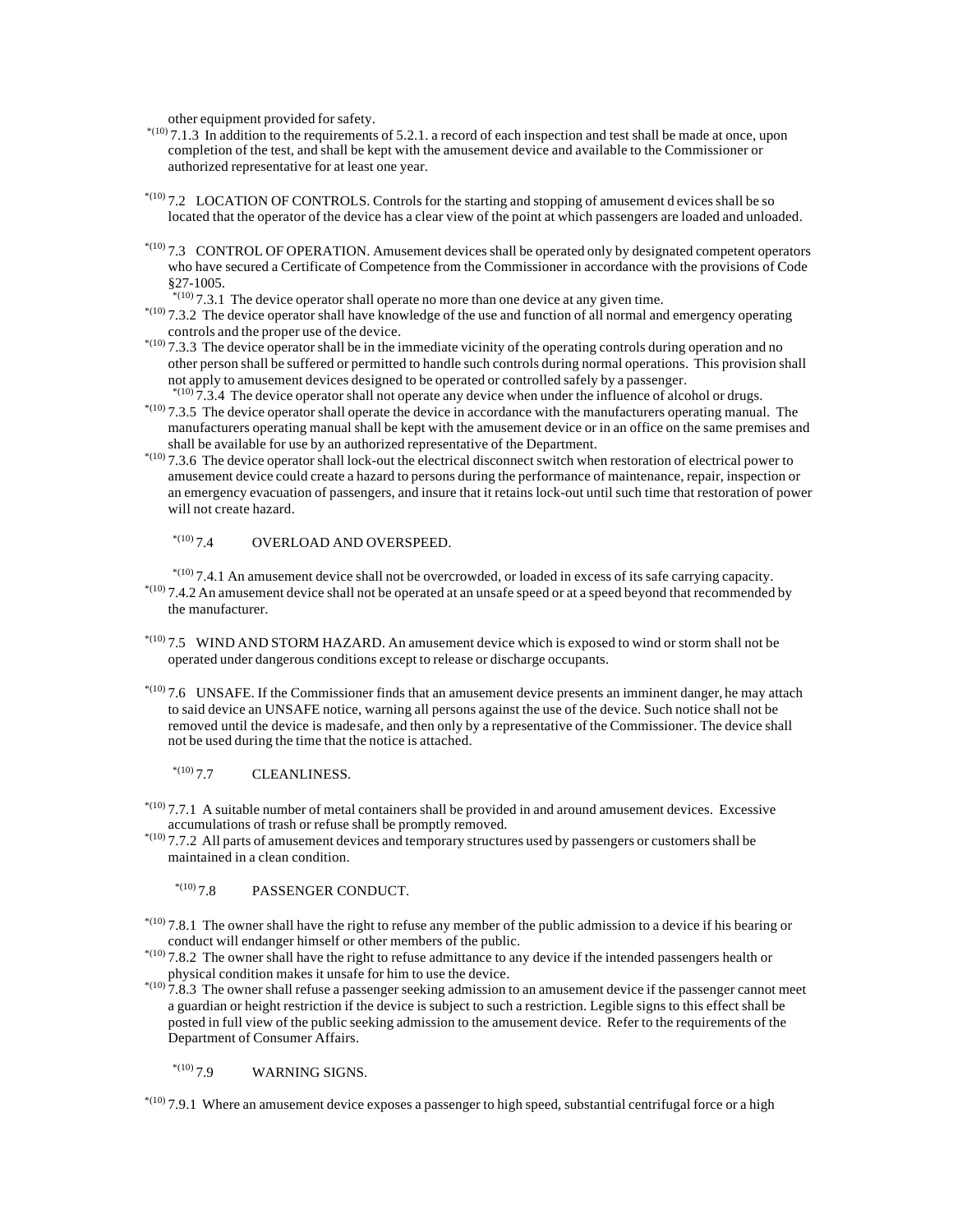degree of excitement, the owner shall post a conspicuous warning sign at the entrance to the device advising the public of the risk to passengers.

 $^{(10)}$  7.9.2 The sign required by 7.9.1 shall be at least 2 feet by 2 feet in sharply contrasting colors.

 $*(10)$  7.9.3 The sign required by 7.9.1 shall read as follows or express an equivalent warning.

The following people should not ride this amusement device:

- 1. Those under the influence of alcohol.
- 2. Those under influence of narcotics.<br>3. Those with heart conditions.
	- Those with heart conditions.
	- 4. Pregnant women.
	- 5. Handicapped people.
	- 6. Those subject to motion sickness.

7. Those with back ailments.

 $*$ <sup>(10)</sup> 7.9.4 The following additional signs may be required to be posted:

- \*(10) 7.9.4.1 Passengers shall remain seated until device comes to complete halt!
- $*^{(10)}$  7.9.4.2 No Standing!

 $*^{(10)}$  7.9.4.3 No Smoking!

 $*$ <sup>(10)</sup> 7.9.4.4 No Food or Drink!

# PART IV. BUILDING AND STRUCTURES THAT ARE A FUNCTIONAL PART OF AN AMUSEMENT DEVICE.

8.0 SCOPE. This part shall apply to the construction of buildings and structures that are a functional part of an amusement device. To be a functional part of an amusement device, the building or structure shall be a contributing factor to the amusement, pleasure thrill or excitement of the device.

8.1 CONSTRUCTION. Building Code Occupancy group classification, assembly, designation F-2, shall apply to buildings and structures constructed according to this part.

8.2 OCCUPANCY SAFETY. The following shall be provided in buildings and structures that are a functional part of an amusement device.

8.2.1 Posted signs indicating the number of persons who may safely occupy the space.

 $*(10)$  8.2.2 Illuminated exit signs in compliance with Article 6 of Subchapter 6 of the Code.

8.2.3 Not less than two fire extinguishers of a 10 pound ABC multi-purpose type approved by Underwriters Laboratory, Inc.

# PART V. ENCLOSED BUILDINGS AND STRUCTURES WHICH IN THEIR ENTIRETY CONSTITUTE THE AMUSEMENT DEVICE.

9.0 SCOPE. This part shall apply to the construction of enclosed buildings and structures which in their entirety constitute the amusement device. It functions by pedestrians passage (by persons and/or children) through the enclosed building or structure which activates devices which contribute to their pleasure, thrill or excitement.

9.1 CONSTRUCTION. Building Code occupancy group classification, assembly, designation F-3, shall apply to buildings and structures constructed according to this part. Fun houses and haunted houses are representative occupancies.

9.2. OCCUPANCY SAFETY. The following shall be provided in buildings and structures occupied in accordance with this part:

 $*(10)$  9.2.1 A posted sign at a prominent entrance location of 4 inch high letters stating:

OCCUPANCY BY MORE THAN 75 PERSONS IS UNLAWFUL.

9.2.2 A posted sign at a prominent entrance location stating:

NO SMOKING OR OPEN FLAME.

(10) 9.2.3 Illuminated exit signs in compliance with Article 6 of Subchapter 6 of the Code.

 $*$ (10) 9.2.4 Automatic Fire Detectors in compliance with reference standards RS 17-3 and RS 17-5E. Closed circuit supervised detectors shall be installed in accordance with the above referenced standards.

9.2.4.1 Closed circuit supervised means all detector loops are complete. Should a break occur in the loop wiring, a trouble signal will sound at the control panel.

 \*(10) 9.2.5 Emergency lighting in compliance with Code §27-542; and activated at the same time as the automatic fire detection system.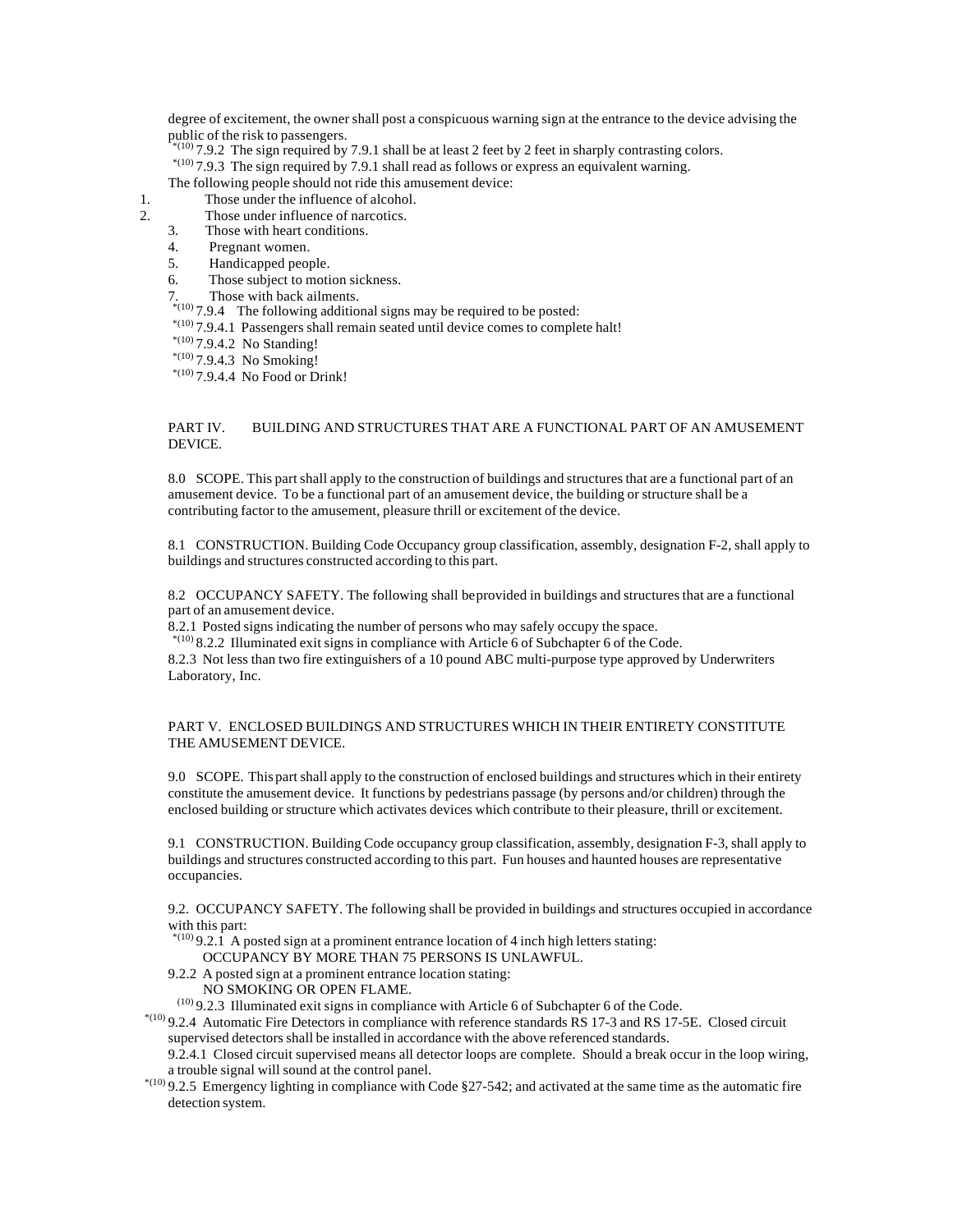9.2.6 Not less than two fire extinguishers of a 10 pound ABC multi-purpose type approved by Underwriters Laboratory, Inc.

PART VI. PHYSICAL INFORMATION TO BE PROVIDED FOR AMUSEMENT DEVICES.

10.0 SCOPE.

- \*(10) 10.0.1 ANSI/ASTM F698-1988. Standard Specification for Physical Information to be provided for Amusement Devices, as modified.
- $*$ (10) 10.0.2 The specification in section 10.1 covers the minimum requirements for information regarding amusement devices that shall be provided to the end user by the manufacturer or seller of amusement devices.

 $*$ <sup>(10)</sup> 10.1 SIGNIFICANCE AND USE.

 $^{*(10)}$  10.1.1 The purpose of this specification is to provide the minimum information necessary for the proper identification, placement, erection and operation of each amusement device.

 $*$ <sup>(10)</sup> 10.2 INFORMATION REQUIREMENTS.

- $*$ (10) 10.2.1 The information in sections 3.2 to 3.16 shall be either included or indicated as not applicable for all amusement devices by the manufacturer or seller at the time of sale of such amusement device.
- $^{*(10)}$  10.2.2 DEVICE SERIAL NUMBER. A manufacturers issued unique identifying number or code affixed to the device in a permanent fashion.
- $^{*(10)}$  10.2.3 DEVICE MODEL NUMBER. A manufacturers issued unique identifying number or code assigned to each manufactured type of device having the same structural design or components.
- $*$ (10) 10.2.4 DATE OF MANUFACTURE. The date (month and year) determined by the manufacturer that the given device met his required construction specifications.
- $*$ (10) 10.2.5 TRAILERING INFORMATION. Each trailer necessary for the transport of a portable amusement device shall be provided with the following information: height, width, length and weight.
	- 10.2.6 STATIC INFORMATION. The following information shall be provided for the amusement device when it is in a non-operational state with no passengers: height, width, diameter and weight.

 $*$ <sup>(10)</sup> 10.2.7 DEVICE SPEED.

- $^{*(10)}$  10.2.7.1 Maximum revolutions per minute, or
- $^{*(10)}$  10.2.7.2. Maximum feet per second or miles per hour.

 $*$ <sup>(10)</sup> 10.2.8 DIRECTION OF TRAVEL. When the proper direction of travel is essential to the design operation of the device, the manufacturer shall designate the direction of travel, including reference point for this designation.

 $*$ <sup>(10)</sup> 10.2.9 POWER REQUIREMENTS.

 $^{*(10)}$  10.2.9.1 ELECTRICAL. Total electrical power required to operate the device designated in watts, volts and amperes, including minimum and maximum voltage limits.

 $^{*(10)}$  10.2.9.2 MECHANICAL. Minimum horsepower necessary to operate the device properly.

 $*$ <sup>(10)</sup> 10.2.10 LOAD DISTRIBUTION PER FOOTING.

- $^{*(10)}$  10.2.10.1 Maximum static loading of each footing of an amusement device, and
- $^{*(10)}$  10.2.10.2 Maximum dynamic loading of each footing of an amusement device.
- $*$ <sup>(10)</sup> 10.2.11 PASSENGER CAPACITY.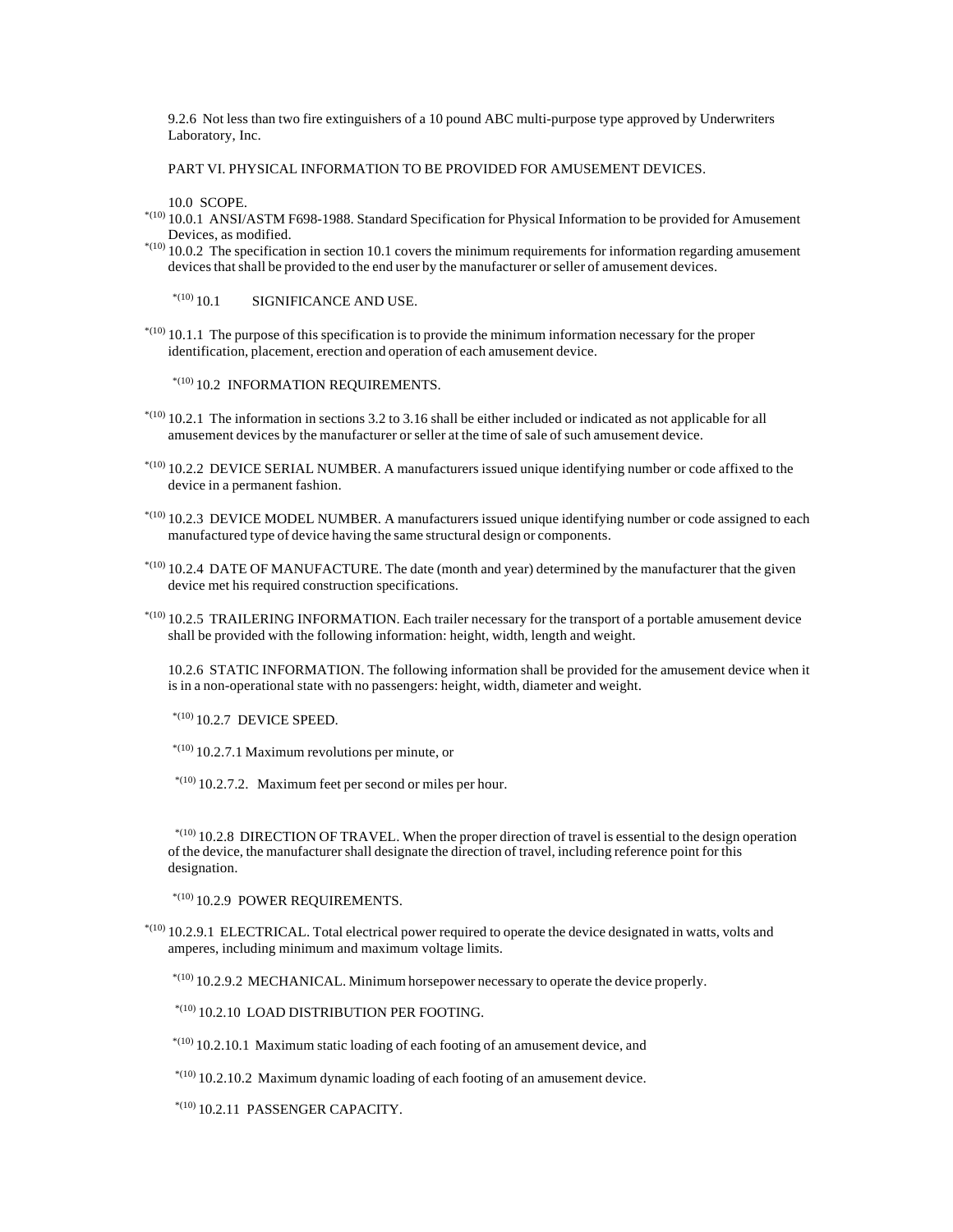$^{*(10)}$  10.2.11.1 Maximum total passenger weight, and

 $*(10)$  10.2.11.2 Maximum number of passengers.

 $^{*(10)}$  10.2.12 RIDE DURATION. The actual time the ride is in operation or a passenger is exposed to the elements of the device functions, including passenger restrictions to maximum exposure time shall be included.

- \*(10) 10.2.13 RECOMMENDED BALANCE OF PASSENGER LOADING OR UNLOADING. When passenger distribution is essential to the proper operation of the device, the appropriate loading and unloading procedure, with respect to weight distribution shall be provided.
- \*(10) 10.2.14 RECOMMENDED PASSENGER RESTRICTIONS. Where applicable, any recommended passenger limitations such as, but not limited to, height, weight, age, passenger placement, or any other appropriate restrictions.
- \*(10) 10.2.15 ENVIRONMENTAL RESTRICTIONS. Recommendations for operational restrictions relating to environmental conditions such as, but not limited to, wind, rain, salt corrosion, and extreme heat or cold. *\*\*\* 11-91 BCR; 934-84 BCR \*DOB 3-8-96*

# Endnotes

1 (Popup)

DOB 1-16-03; 3-8-96; 5-22-95; 11-91 BCR; 678-85 BCR; 98-83 BCR

2 (Popup)

DOB 1-16-03; 11-91 BCR

3 (Popup)

DOB 1-16-03; 11-91 BCR; 678-85 BCR; 385-82 BCR

4 (Popup)

DOB 1-16-03; 11-91 BCR; 1156-80 BCR

5 (Popup)

678-85 BCR

6 (Popup)

1156-80 BCR

7 (Popup)

Local Law 65-1969; 11-91 BCR; 1156-80 BCR

8 (Popup)

11-91 BCR; 934-84 BCR

9 (Popup)

DOB 5-22-95

10 (Popup)